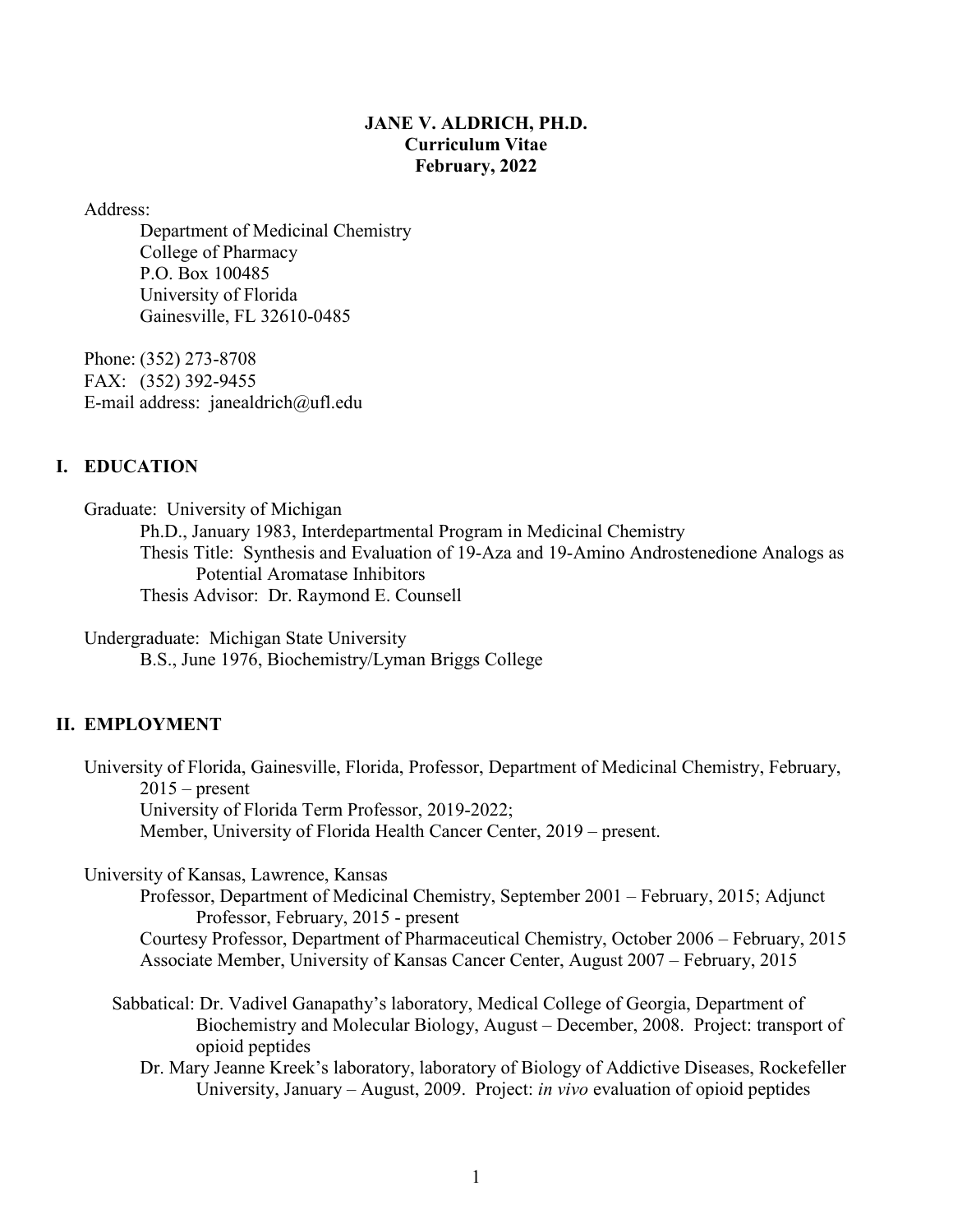University of Maryland, Baltimore, Baltimore, Maryland

- Professor, Department of Pharmaceutical Sciences, School of Pharmacy, July 1999 September 2001;
- Associate Professor, Department of Pharmaceutical Sciences, March 1995 June 1999;
- Associate Director for Peptide Chemistry, Biopolymer Laboratory, Department of Microbiology and Immunology, 1999 - 2001
- Department of Microbiology and Immunology (secondary appointment), 1999 2001;

Member, Program in Oncology, Greenebaum Cancer Center; 1996 - 2001;

Adjunct Associate Professor, Institute of Human Virology, Medical Biotechnology Institute, University of Maryland, Baltimore; 1996-1997.

Visiting Professor:

- Dr. Douglas Barofsky's laboratory, Oregon State University, Environmental Health Sciences Center, Oregon State University, Corvallis, OR, July, 2000. Project: nanospray electrospray ionization mass spectrometry (ESI-MS) and micro-liquid chromatography-ESI-MS
- Dr. David Ferguson's laboratory, University of Minnesota, Department of Medicinal Chemistry, College of Pharmacy, Minneapolis, Minnesota, July-September, 1999. Project: computational modeling of opioid receptors

Oregon State University, Corvallis, Oregon

- Associate Professor of Medicinal Chemistry, College of Pharmacy; June 1993 March 1995; Assistant Professor of Medicinal Chemistry, College of Pharmacy; September 1987 - June 1993; Affiliated Faculty, The Center for Gene Research and Biotechnology, Fall 1987 - March 1995, and the Molecular and Cellular Biology Graduate Program, November 1990 - March 1995.
- California State University, Sacramento, Sacramento, California
	- Assistant Professor of Chemistry (Area: Biochemistry), Department of Chemistry, January 1986 - August 1987.

University of Minnesota, College of Pharmacy, Minneapolis, Minnesota National Institutes of Health Postdoctoral Fellow, April 1984 - January 1986; Research Specialist, February 1983 - April 1984. Project: Synthesis and evaluation of opioid peptide analogues Advisor: Dr. Philip S. Portoghese

#### **Honors and Awards**

- Faculty: Philip S. Portoghese Lecture, University of Minnesota, Department of Medicinal Chemistry, 2021-2022.
	- American Chemical Society Fellow, 2019.
	- University of Florida Term Professor, 2019-2022.
	- Plenary lecture, Royal Australian Chemical Institute Medicinal Chemistry and Chemical Biology 2018 Conference, Brisbane, Australia, November 21, 2018.
	- Keynote speaker, 3rd Asian Conference on Pharmaceutical Sciences, July 3, 2018, Bali, Indonesia.
	- University of Florida College of Pharmacy Outstanding Teaching Team, Year 3, Award, May, 2018.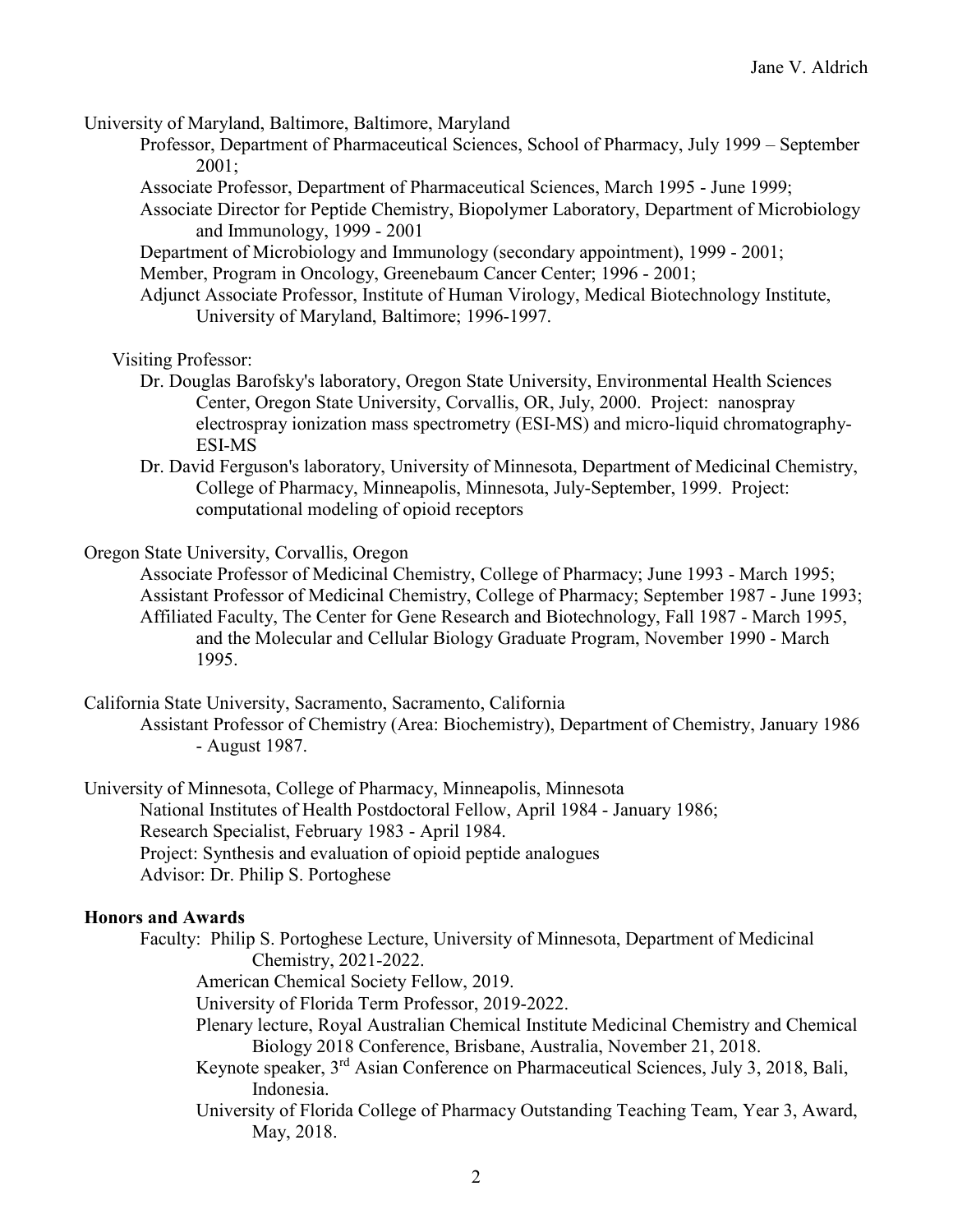- University of Florida College of Pharmacy Teaching and Service Excellence Award, October, 2017; Teacher Service Award, October, 2018.
- Distinguished alumni award, Lyman Briggs College, Michigan State University, May 4, 2013.
- Leroy B. Townsend lecturer, Department of Medicinal Chemistry, University of Michigan, May 17, 2012.
- Independent Scientist Award, National Institute on Drug Abuse, September 1, 1998 August 31, 2009.
- Nominated for Satoh Memorial International Award by Amy Newman, National Institute on Drug Abuse, 2006 and 2008.
- Nominated for duVigneaud Award of the American Peptide Society by Lenore Martin, 2007.
- Outstanding Professor, junior class, Oregon State University College of Pharmacy, 1991- 1992.
- Postdoctoral: National Institutes of Health Postdoctoral Fellowship, 1984-1986.

Graduate: National Institutes of Health Training Grants:

Medicinal Chemistry, 1981-1982, Reproductive Endocrinology, 1980-1981; Rackham Thesis Grant (chosen for partial funding by Sigma Xi in recognition of proposal's outstanding merit), 1979-1980;

American Foundation for Pharmaceutical Education Fellowship, 1977-1980;

R.C. Gibbs Scholarship (second year fellowship sponsored by Phi Kappa Phi, one awarded nationally), 1977-1978;

Phi Kappa Phi Fellowship, 1976-1977;

Michigan College Fellowship, 1976-1977.

# **III. PROFESSIONAL ACTIVITIES**

## **A. National Offices Held**

American Chemical Society, Medicinal Chemistry Division, Councilor 2014-2022, Past Chair of Division, 2001, Chair of Division 2000, Vice-Chair of Division 1999.

American Peptide Society, Past President 2007-2009, President 2005-2007, President-Elect 2003-2005, Councilor 2001-2007.

American Association of Colleges of Pharmacy, Chemistry Section, Secretary, 1994-1996.

## **B. Symposia and Meetings Chaired and Organized:**

Meeting and symposia organized:

"The Opioid Crisis and the Quest for Superior Analgesics without Addiction," moderator, American Chemical Society webinar, June 21, 2018.

"Addiction: The Unmet Medical Need of the  $21<sup>st</sup>$  Century," Co-organizer,  $254<sup>th</sup>$ American Chemical Society National meeting, Medicinal Chemistry division, Washington, DC, August 21, 2017.

"Advances in Therapeutic Design," Co-Chair and co-organizer, International Narcotic Research Conference, Phoenix, AZ, June 15-19, 2015.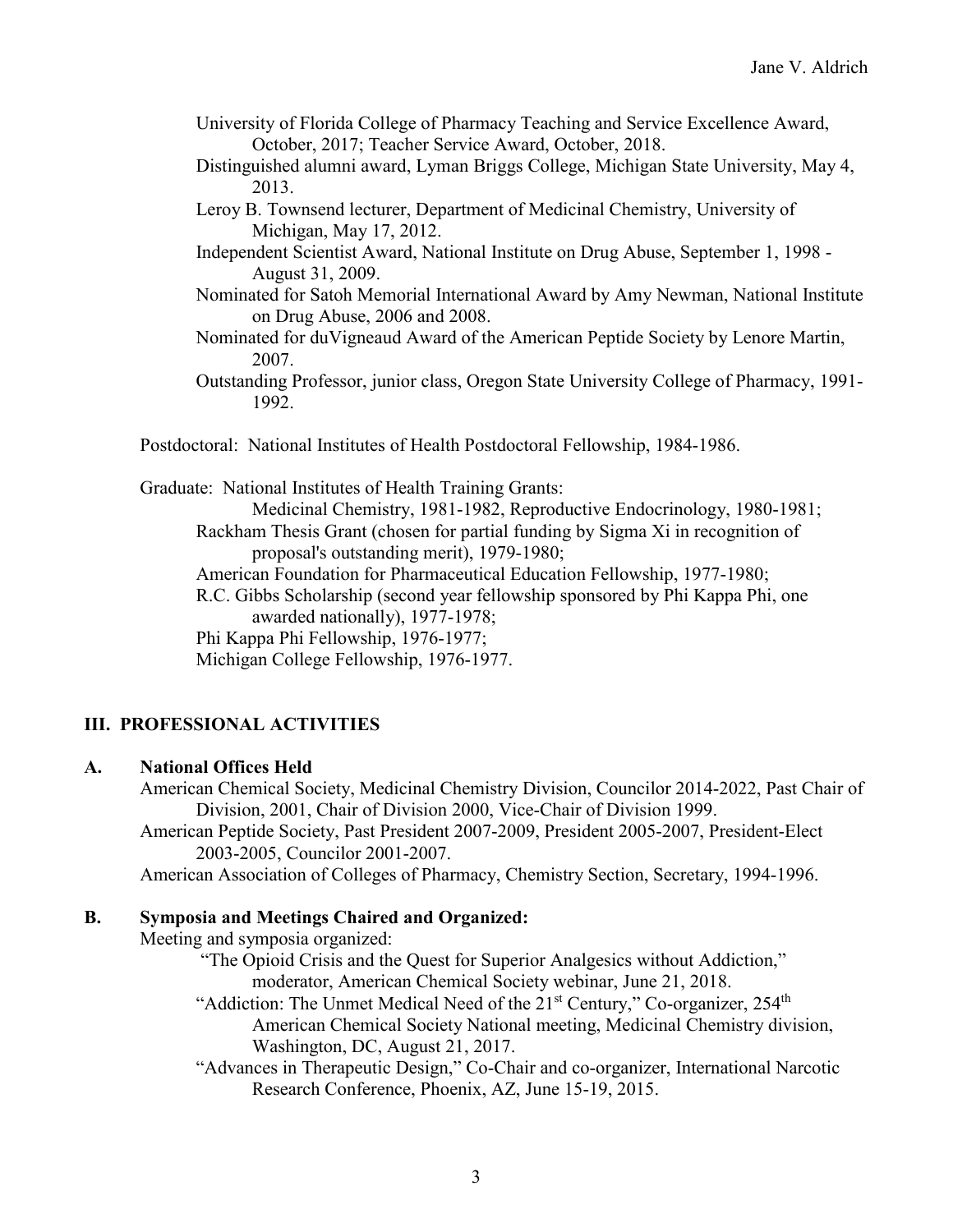- "Medicinal Chemistry of Opioid Peptides," Chair and organizer, International Narcotic Research Conference, Kansas City, MO, July 15-20, 2012; Program Committee member.
- Gordon Research Conference on the Chemistry and Biology of Peptides, Co-Chair for 2004 meeting,

Co-Vice Chair for 2002 meeting.

- Young Investigators Symposium, Chair and organizer, 16<sup>th</sup> American Peptide Symposium, Minneapolis, MN, June 26, 1999.
- "Prodrugs and Drug Targeting," Chair and organizer, symposium, 26<sup>th</sup> National Medicinal Chemistry Symposium, Richmond, VA, June 17, 1998.
- "Cysteine Proteases," Chair and organizer, symposium, 214<sup>th</sup> American Chemical Society National meeting, Medicinal Chemistry Division, Las Vegas, NV, September 11, 1997.

# Sessions chaired:

- Young Investigators Symposium, session co-chair, European Peptide Symposium, Dublin, Ireland, August 26-30, 2018.
- "Macrocycles," session co-chair, American Peptide Symposium, Orlando, FL, June 20- 25, 2015.
- Zing Peptide Chemistry conference, Xcaret, Mexico, November 3-6, 2012, session cochair.
- "Peptide Materials Science," session co-chair, 22nd American Peptide Symposium, San Diego, CA, June 25-30, 2011.
- Session 19, 5<sup>th</sup> International Peptide Symposium, Kyoto, Japan, December 4-9, 2010.
- "SPPS of Difficult/Complex Peptides," 2nd International Modern Solid Phase Peptide Synthesis and Its Applications Symposium, Gold Coast, Queensland, Australia, October 8-11, 2009.
- "Chemical Biology I", session co-chair, 21st American Peptide Symposium, Bloomington, IN, June 7-12, 2009.
- 20th American Peptide Symposium, Montreal, Quebec, Canada, June 26-30, 2007 Makineni Award Lecture session chair,
	- "Peptidomics and Proteomics," session co-chair,
	- "Peptides and Diagnostics, Probes, and Biomarkers," session co-chair.
- Predoctoral Award Symposium, presider, 220<sup>th</sup> American Chemical Society, Washington, DC, August 20-24, 2000.
- Predoctoral Award Symposium, presider, 218<sup>th</sup> American Chemical Society, New Orleans, LA, August 22-26, 1999.
- "Combinatorial Approaches to Biology," Co-chair (invited), panel discussion, "Bioengineering: Building the Future of Biology and Medicine," sponsored by NIH Bioengineering Consortium, National Institutes of Health campus, Bethesda, MD, February 28, 1998.
- Young Investigators Symposium, Co-Chair, 15th American Peptide Symposium, Nashville, TN, June 14, 1997.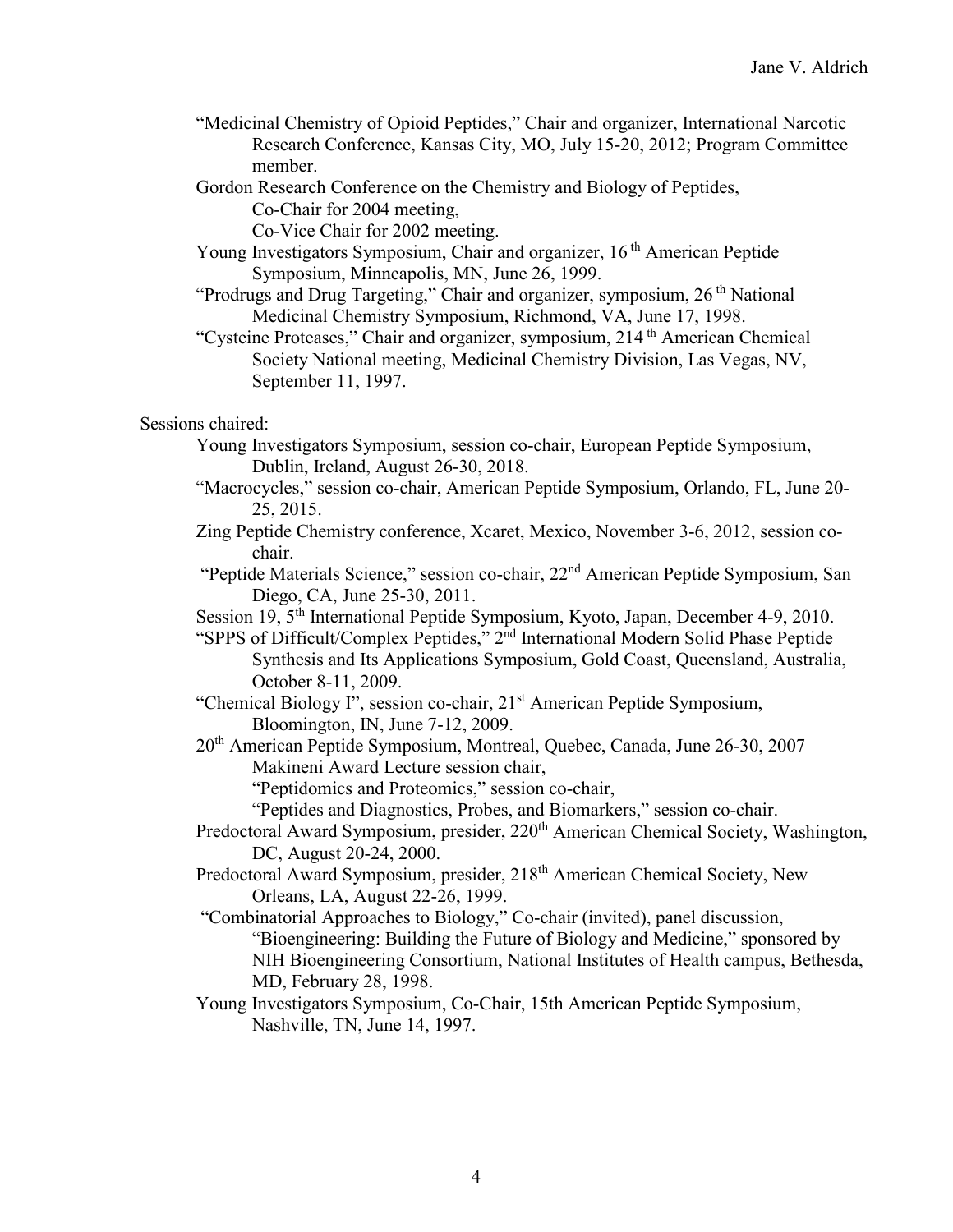## **C. Committee Service**

Grant Review Committees:

National Institutes of Health Drug Discovery for the Nervous System (DDNS) and Molecular Probes Study Sections, chair, July 1, 2017-June 30, 2019; member, July 1, 2015 – June 30, 2019;

National Institute of Neurological Disorders and Stroke Special Emphasis Panel, HEAL Initial Translation Efforts for Non-addictive Analgesic Therapeutics Development (U19), February 23-24, 2022; National Institutes of Health Member Conflicts Special Emphasis Panel, December 8, 2021; National Institute of Neurological Disorders and Stroke Special Emphasis Panel, HEAL Initiative Non-addictive Analgesic Therapeutics Development (UG3/UH3), March 15, 2021; National Institute on Drug Abuse Special Emphasis Panels, Step Up for Substance Use Disorders U18 grant review, June 9, 2020; P01 reviews, Pain and Drug Addiction (teleconferences), March 5, 2020, March 15, 2019, December 3, 2018, April 3, 2018, September 8, 2016, November 17, 2015, September 16-17, 2014 and January 22-23, 2014 (internet assisted review);

National Institutes of Health Molecular Neuropharmacology and Signaling (MNPS) Study Section, June, 2017, mail reviewer;

- National Institute of Health-Industry Program, New Therapeutic Uses pre-application review, August 22, 2014 (internet assisted review);
- National Institute of Health Chemistry, Biochemistry and Biophysics Fellowship Review Committee, November 14-15, 2013;
- National Institute on Drug Abuse Contract Review, March 18, 2013;
- National Institutes of Health CSR College of Reviewers, 2010-2012;
- National Institutes of Health, Molecular Probes study section, ad hoc member, October 18, 2011;
- National Institutes of Health, Biological Chemistry and Macromolecular Biophysics, Member Conflict Panel, August 3, 2011;
- NIAAA Neuroscience Review Subcommittee, ad hoc member, March 8, 2011;
- National Institutes of Health Special Emphasis Panel, RC4 grants, mail reviewer, May, 2010;
- National Institutes of Health Special Emphasis Panel on Biochemistry and Biophysics, mail reviewer, August 20-21, 2009;
- Neuroscience Drug Discovery study section, mail reviewer (Challenge grants), June, 2009;
- National Institute on Drug Abuse Contract Review, May 28, 2008;
- National Institute on Drug Abuse (NIDA) Medications Development (NIDA-L) Study Section, ad hoc member, March 12, 2008;
- National Institutes of Health Neuroscience Drug Discovery Study Section, ad hoc member, July 31, 2006;
- National Institutes of Health Drug Discovery & Molecular Pharmacology Study Section, ad hoc member, November 1-2, 2005;
- National Institute on Drug Abuse Special Emphasis Panel (SEP), Program Project grants, March 17, 2003;
- National Institute on Drug Abuse Training and Career Development Special Emphasis Panel, March 8, 2000;
- National Institute of Environmental Health Sciences, Board of Scientific Counselors, ad hoc member, review of Laboratory of Computational Biology and Risk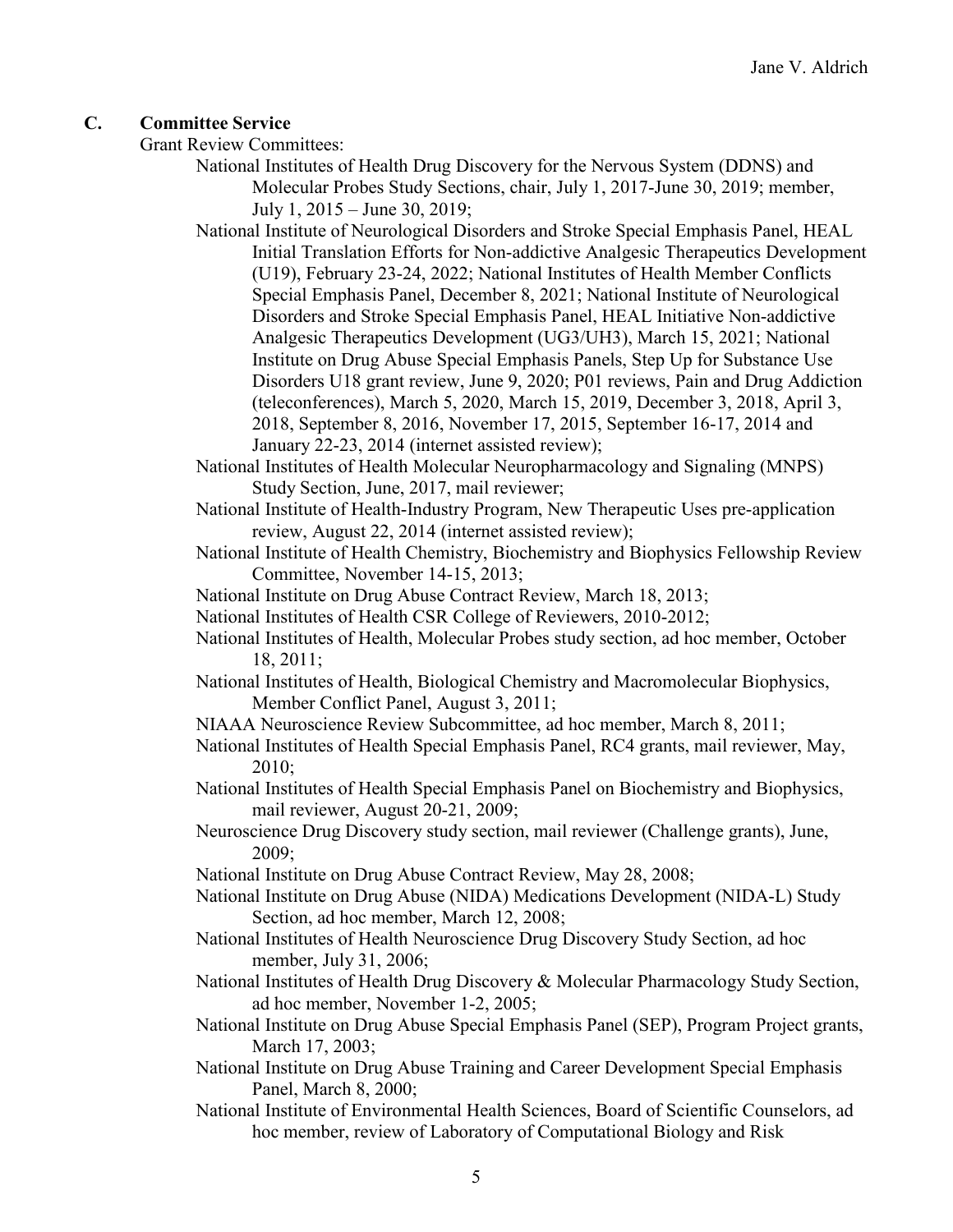Assessment (primary reviewer for Peptide Neurochemistry laboratory, Dr. Lawrence Lazarus PI), Research Triangle Park, NC, October 17-19, 1999;

- U.S. Army Materials and Medical Command Breast Cancer Program, ad hoc grant reviewer, September 24, 1998;
- Chemistry and Related Sciences Special Emphasis Panel (fellowship applications), National Institutes of Health, March 12, 1997;
- U.S. Army Materials and Medical Command Breast Cancer Program, grant review, September 8-10, 1996;
- National Institute on Drug Abuse, contract review, "Synthesis and Distribution of Opioid and Related Peptides," May 23, 1996;
- Special study section, SBIR grant review, National Institutes of Health, November 13-14, 1995;
- Center for AIDS Research, center grant applications, National Institute of Allergy and Infectious Diseases, December 1-3, 1993;

National Institute on Drug Abuse, program project grant application, November 18, 1993;

"Structural Biology as Applied to the Problem of Targeted Drug Design for the Treatment of AIDS," program project grant applications, National Institute of General Medical Sciences, July 9-10, 1992 and January 27, 1993.

American Foundation for Pharmaceutical Education (AFPE), Board of Grants, 2017-2019.

Also grant reviewer for:

University of Illinois Chicago, 2019;

Medical Research Council, United Kingdom, 2018;

American Chemical Society Petroleum Research Fund, 2007, 2005, and 1998;

National Science Foundation, 2012, and 1997-1999;

Medical Research Council of Canada, 1997.

Professional Societies:

American Chemical Society, Committee on Science member, 2021-2023; associate, 2019-2020; Committee on Chemistry and Public Affairs associate, 2016-2018; Divisional Activities Committee associate, 2015.

ACS National Award selection committee, member, 2016-2018, 2021; chair, 2020. Medicinal Chemistry Division:

Executive Committee, 2014-2022;

Diversity Committee, 2014 - present;

Hall of Fame Selection Committee, 2015, 2016, 2018 and 2019;

Officers Nominating Committee, 2003-2004, 2018;

Division of Medicinal Chemistry Award Selection Committee, 2004;

Graduate Fellowship Committee, Chair 2001, member 2000 and 1996-1998;

Long Range Planning Committee, Chair 1999; member 1995-1997;

Portoghese Lectureship Selection Committee, 2016-2018;

National Awards Canvassing Committee for the Alfred Burger Award in Medicinal Chemistry, 2016 and 2018.

American Peptide Society:

American Peptide Society national award selection committee member, 2020; International Liaison Committee meeting, American Peptide Society

representative, Dublin, Ireland, August 30, 2018; San Diego, CA, June 27,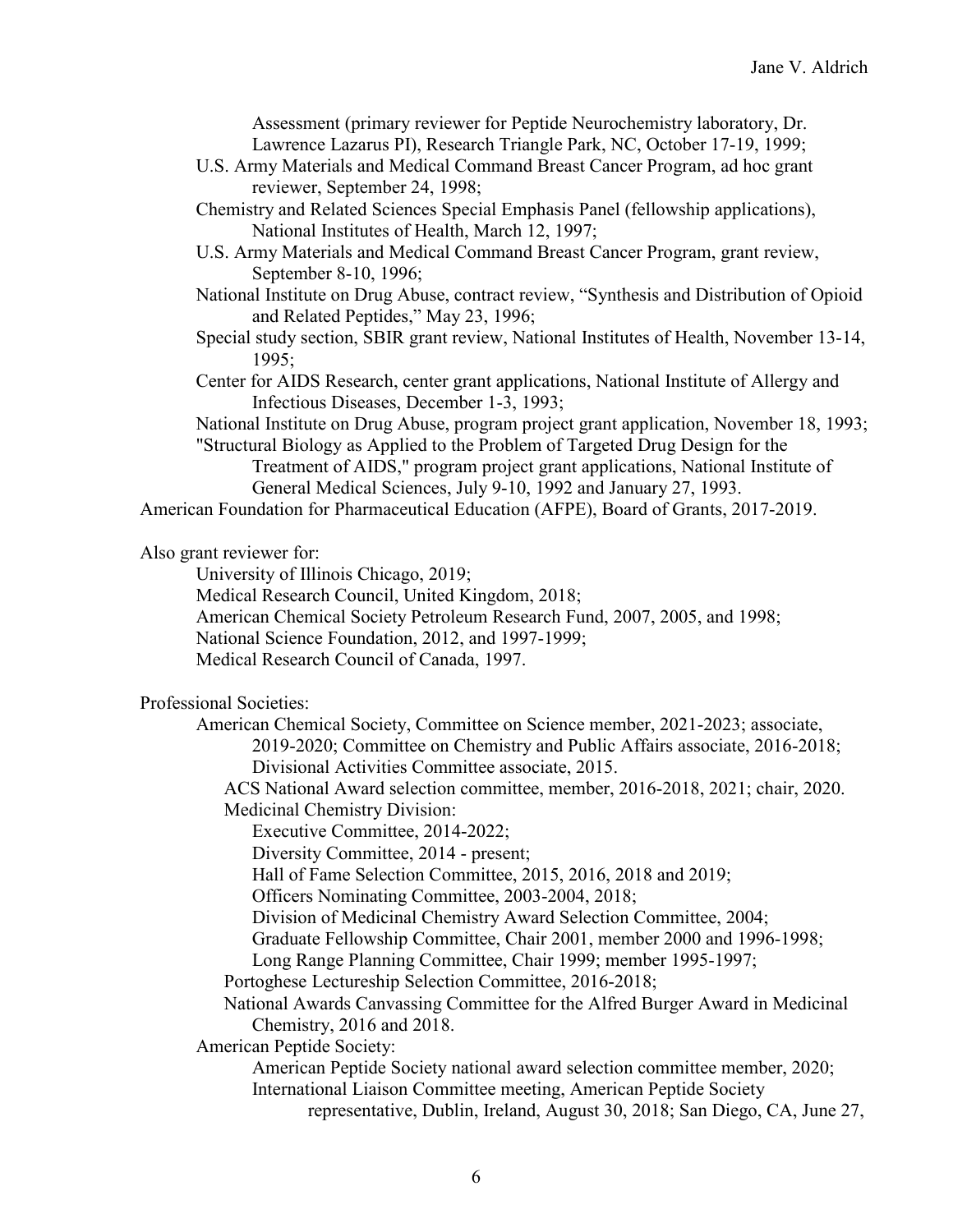2011; Bloomington, IN, June, 2009; and Gdansk, Poland, September 6, 2006;

Membership Committee Chair, 2003 – 2005;

*Peptide Science* Editorial Committee member (responsible for identifying a new senior editor for the Society journal *Biopolymers (Peptide Science)*), 2003

Student Affairs Committee, Chair, June 1995 - 1999, Co-chair, June 1993 - June 1995;

Award Selection Committee, member 1999, 2006 and 2011;

Publications Committee, member 1995 - 1999.

Sato Memorial International Award (Pharmaceutical Society of Japan) selection committee, 2019 – present;

Federation of American Societies for Experimental Biology (FASEB), Executive Office Advisory Committee, 2005 – 2007;

American Association of Colleges of Pharmacy:

Volwiler Research Achievement Award Selection Committee, member 1999;

Chemistry Section:

Nominations Committee, member 1993-1994 and 1996-1997; Membership Committee, member 1992-1993.

#### Other:

National Institute on Drug Abuse, NIDA Drug Supply request reviewer, 2021; Oregon Methadone Advisory Committee, November 1993 – June 1994; Phi Kappa Phi Honor Society, Public Relations Officer, Oregon State University Chapter, 1993 - 1994.

# **D. Editorial and Reviewer Activities**

## Editorial Activities:

Editor, *Letters in Peptide Science*, 1994-2004.

Guest editor, special issue, Young Investigators Symposium from the 15th American Peptide Symposium, Letters in Peptide Science, vol. 6, number 1, January, 1999.

Editorial Advisory Boards:

*ACS Medicinal Chemistry Letters*, 2021-2022. *Journal of Medicinal Chemistry*, 2016-2018 and 2000-2004. *Peptide Science*, 2006 – present. *International Journal of Peptide Research and Therapeutics*, 2004 – present. *Journal of Peptide Research*, Editorial Board member, June 1997 - 2004;

Transitional Editorial Board member, December 1996 - June 1997.

## Reviewer for Scientific Journals:

Reviewer for *Journal of Medicinal Chemistry*, *Biopolymers (Peptide Science), ACS Medicinal Chemistry Letters, ACS Chemical Neurosciences, Bioorganic and Medicinal Chemistry Letters, British Journal of Pharmacology,* and *Journal of Peptide Science* plus other journals (including *Angewandte Chemie*, *Proceedings of the National Academy of Sciences Journal of the American Chemical Society, Organic Letters, Journal of Organic Chemistry, Medicinal Chemistry Research, Chemical Biology and Drug Design, Chemistry and Biology, FASEB Journal, Tetrahedron Letters, Bioorganic and Medicinal Chemistry, European Journal of*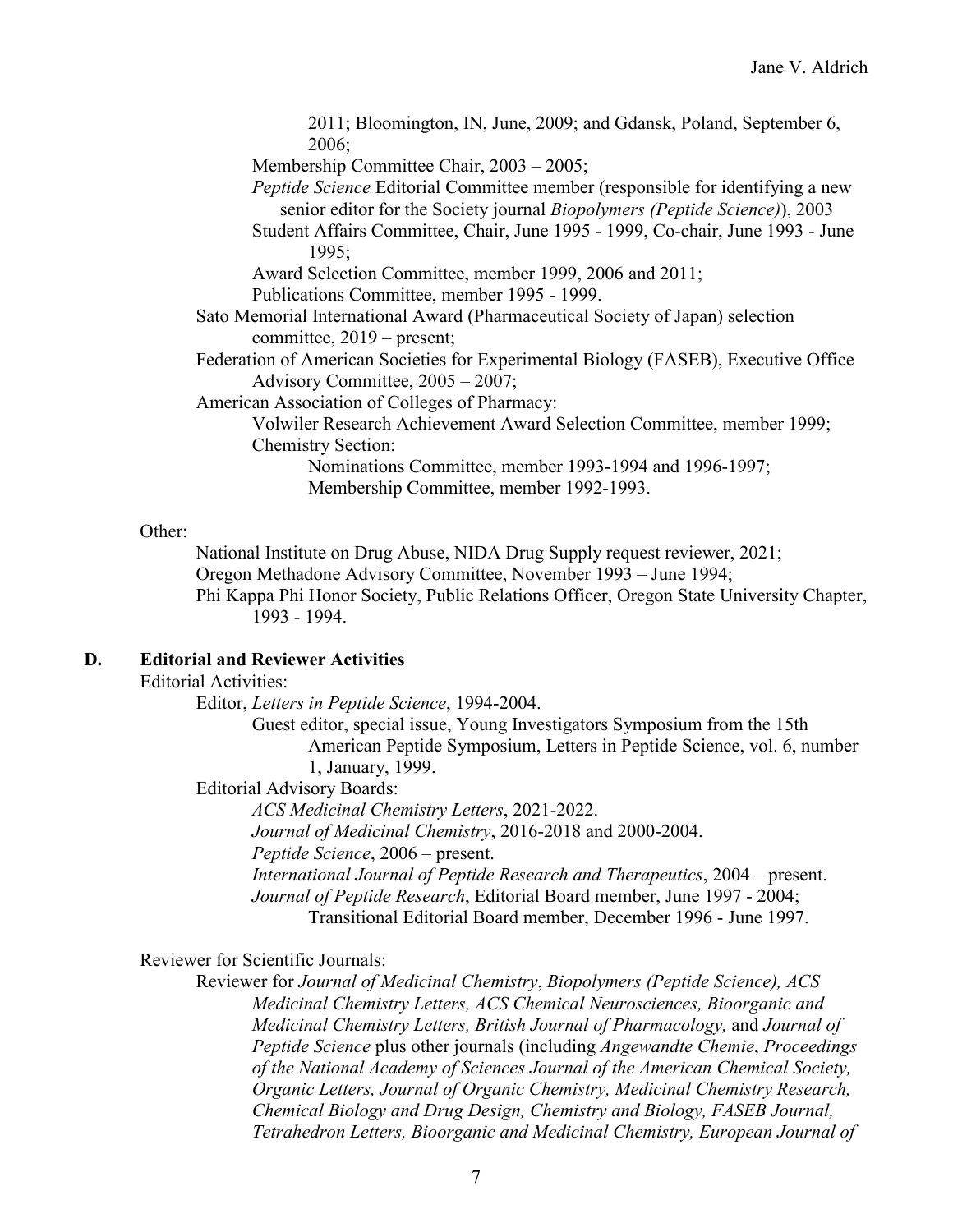*Medicinal Chemistry, Future Medicinal Chemistry*, *Drug Design and Discovery, Journal of Neuroscience, Neuroscience Letters, Molecular Pharmaceutics,* and *Trends in Pharmacological Sciences*). Reviewed proposal for review for *Chemical Reviews*, 2004.

## **E. Additional Service to Profession**

External reviewer for faculty promotion and/or tenure: University of Arizona, 2021 Rensselaer Polytechnic Institute, 2021, 2019; University of Michigan, 2020; University of Nebraska, 2020, 2018; Purdue University, 2019; University of Redlands, 2018 and 2019 (2 and 4 year reviews); University of California Los Angeles, 2018; University of Buffalo, 2017; South Carolina College of Pharmacy, 2016; Virginia Commonwealth University, 2015, 2014, 2013, 2009; University of Nebraska, 2014; University of Illinois at Chicago, 2012; Oregon State University, 2011; Al-Zaytoonah University of Jordan, 2011; University of Utah, 2009; University of Queensland (Australia), 2007; University of Mississippi, 2006; University of Iowa, 2006; University of Maryland Baltimore, 2005; University of Florida, 2003 and 2007; Ohio State University, 1999; University of Nebraska, 1998; Bucknell University, 1997; University of Georgia (3 year review), 1994. External reviewer of graduate program, University of North Carolina

American Peptide Symposium, Young Investigator Competition, poster judge, June 22-27, 2019; Lyman Briggs College MSUFCU Annual Research Symposium, poster judge, April 23, 2019; Florida Annual Meeting and Exhibition (FAME), American Chemical Society, May 4-6, 2017 and May 3-5, 2018 poster judge.

American Association of Colleges of Pharmacy, Chemistry Section, Mentoring Program, mentor for young faculty, 1997-1998.

## **F. Society Memberships**

American Chemical Society, Medicinal Chemistry, Organic Chemistry and Biological Chemistry Divisions American Peptide Society Phi Kappa Phi Honor Society Rho Chi Honor Society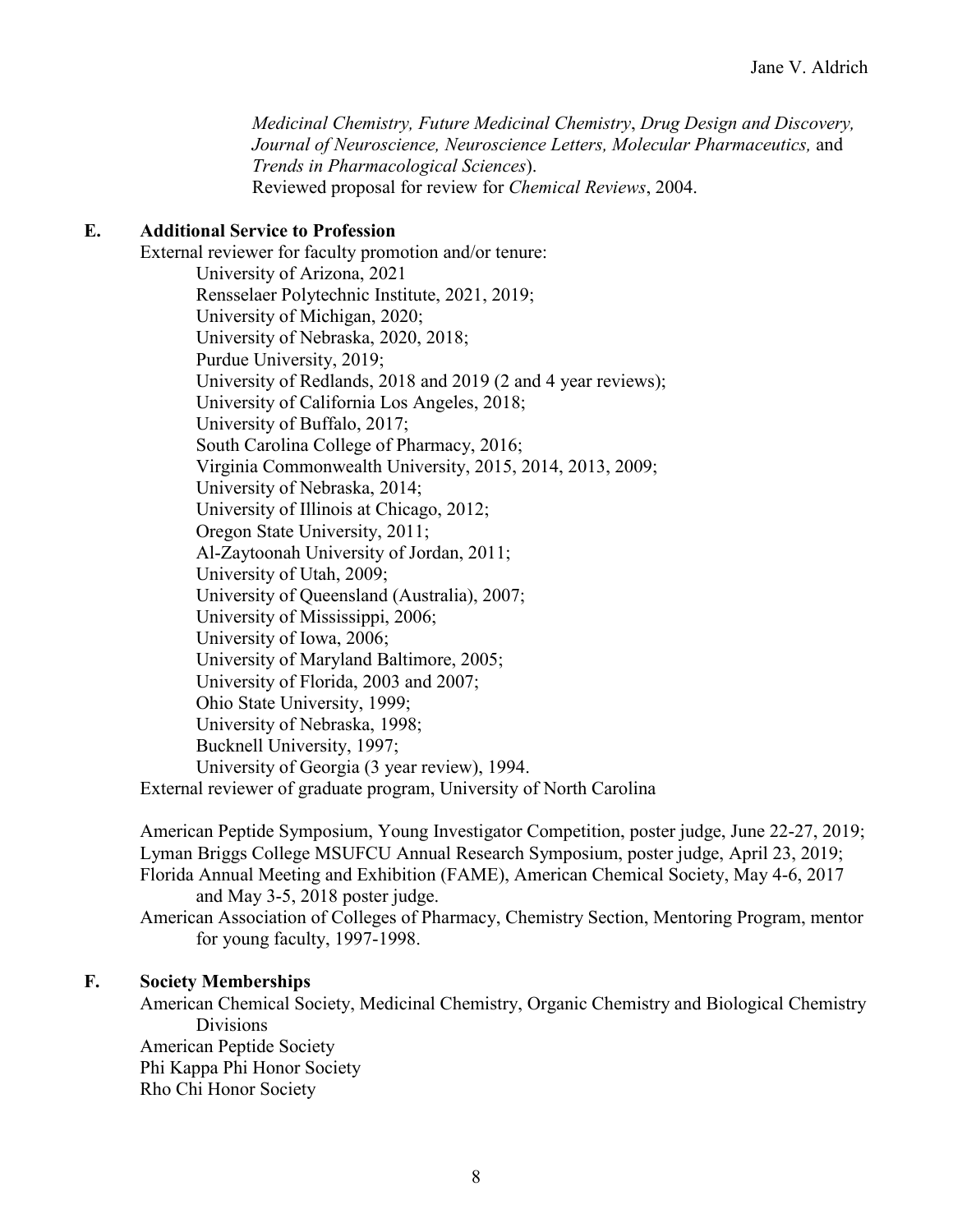## **G. Consulting**

November, 2021 – present, consulting on patent; September, 2020 – February, 2021, consulting on patents; June – November, 2018, expert witness on patent dispute; November, 1998, New Venture Advisors, Boston, MA, consulting to British biotechnology company. Expert witness testifying on peptide synthesis in a contract dispute, Eugene, OR, October, 1990.

# **IV. SCHOLARLY ACTIVITY**

## **A. Publications**

- Ariana C. Brice-Tutt, Shainnel O. Eans, Dmitry Yakovlev, Jane V. Aldrich and Jay P. McLaughlin, "An analog of [D-Trp]CJ-15,208 exhibits kappa opioid receptor antagonism following oral administration and prevents stress effects on reinstatement of morphineconditioned place preference," manuscript submitted.
- Tanvir Khaliq, Anand Joshi, Sanjeewa N. Senadheera, Susan M. Lunte and Jane V. Aldrich, "Preclinical pharmacokinetic properties of the novel macrocyclic peptide kappa opioid receptor ligands CJ-15,208 and [D-Trp]CJ-15,208," manuscript in preparation.
- Solomon A. Gisemba, Thomas F. Murray, and Jane V. Aldrich, "A bicyclic analog of arodyn is a potent and selective kappa opioid receptor antagonist," manuscript in preparation.
- Jane V. Aldrich and Jay P. McLaughlin, "Peptide Kappa Opioid Receptor Ligands and Their Potential for Drug Development," *Handbook of Experimental Pharmacology, Kappa Opioid Receptors*, Lee-Yuan Liu-Chen and Saaadet Innan, Editors, Springer, **2022**, *271*, 198-2220, doi: 10.1007/164\_2021\_519.
- Yuanzi Zhao, Anand A. Joshi, Jane V. Aldrich and Thomas F. Murray, "Quantification of kappa opioid receptor ligand potency, efficacy and desensitization using a real-time membrane potential assay, *Biomed. Pharmacother.* **2021**, *143*, 112173, doi: 10.1016/j.biopha.2021.112173
- Wei-Jie Fang, Thomas F. Murray, and Jane V. Aldrich, "Analogs of the κ opioid receptor antagonist arodyn cyclized by ring-closing metathesis retain κ opioid receptor affinity, selectivity and κ opioid receptor antagonism," *Med. Chem. Res.* **2021**, *30*, 1397-1407, 10.1007/s00044-021-02758-x.
- Solomon A. Gisemba, Michael J, Ferracane, Thomas F. Murray and Jane V. Aldrich, "Conformational constraint between aromatic residue side chains in the "message" sequence of the peptide arodyn using ring closing metathesis results in a potent and selective kappa opioid receptor antagonist," *J. Med. Chem.* **2021**, *64*, 3153-3164, doi: 10.1021/acs.jmedchem.0c01984.
- Ariana C. Brice-Tutt, Sanjeewa N. Senadheera, Michelle L. Ganno, Shainnel O. Eans, Tanvir Khaliq, Thomas F. Murray, Jay P. McLaughlin, and Jane V. Aldrich, "Phenylalanine stereoisomers of CJ-15,208 and [D-Trp]CJ-15,208 exhibit distinctly different opioid activity profiles," *Molecules* **2020**, *25*, 3999; doi: 10.3390/molecules25173999.
- Ariana C. Brice-Tutt, Lisa L. Wilson, Shainnel O. Eans, Heather M. Stacy, Chloe A. Simons, Grant Simpson, Jeremy S. Coleman, Michael J. Ferracane, Jane V. Aldrich, and Jay P.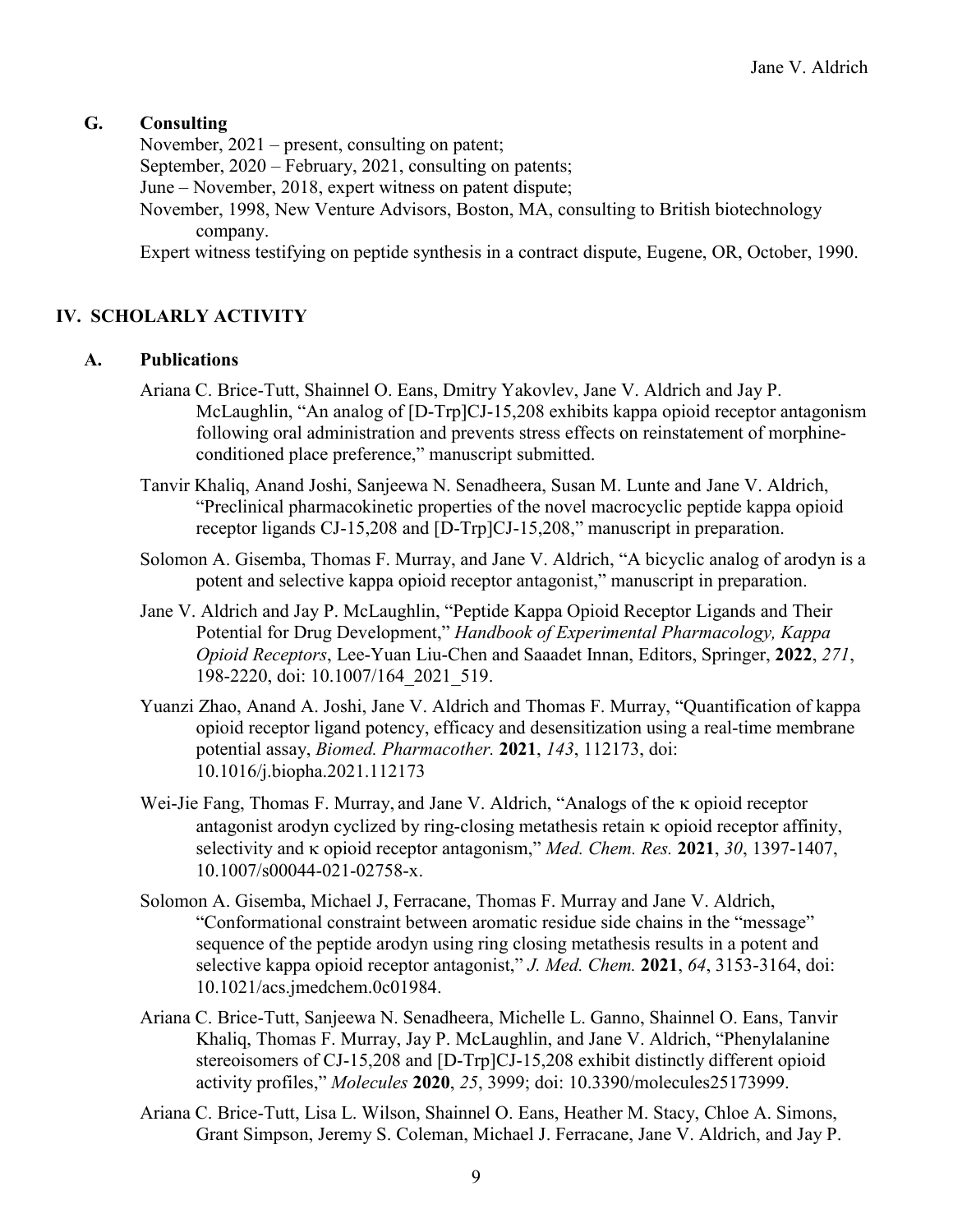McLaughlin, "Multifunctional Opioid Receptor Agonism and Antagonism by a Novel Macrocyclic Tetrapeptide Prevents Reinstatement of Morphine Seeking Behavior," *Br. J. Pharmacol*. **2020**, *177*, 4209-4222; doi: 10.1111/bph.15165.

- Michael J. Ferracane, Ariana C. Brice-Tutt, Jeremy S. Coleman, Grant G. Simpson, Lisa L. Wilson, Shainnel O. Eans, Heather M. Stacy, Thomas F. Murray, Jay P. McLaughlin, and Jane V. Aldrich, "Design, Synthesis, and Characterization of the Macrocyclic Tetrapeptide *cyclo*[Pro-Sar-Phe-D-Phe]: A Mixed Opioid Receptor Agonist/Antagonist Following Oral Administration," *ACS Chem. Neurosci.* **2020**, *11*, 1324-1336; DOI: 10.1021/acschemneuro.0c00086.
- Solomon A. Gisemba and Jane V. Aldrich, "Optimized Ring Closing Metathesis Reaction Conditions to Suppress Desallyl Side Products in the Solid-Phase Synthesis of Cyclic Peptides Involving Tyrosine(*O*-allyl)," *J. Org. Chem.* **2020**, *85*, 1407-1415; DOI: 10.1021/acs.joc.9b02345.
- Jane V. Aldrich, Dmitry Yakovlev, Shainnel O. Eans, Heather M. Stacy, Thomas F. Murray, and Jay P. McLaughlin, "Substitution of Aromatic Residues in the Macrocyclic Opioid Peptide [D-Trp]CJ-15,208 Alters the Opioid Activity Profile *in vivo*," *Proceedings of the 35th European Peptide Symposium*, P. B. Timmons, C. M. Hewage and M. Lebl, editors, European Peptide Society, 2018, pp 61-63.
- Wei-Jie Fang, Thomas F. Murray, and Jane V. Aldrich, "Design, synthesis, and opioid activity of arodyn analogs cyclized by ring-closing metathesis involving Tyr(Allyl)," *Bioorg. Med. Chem.* **2018**, *26*, 1157-1161; DOI: 10.1016/j.bmc.2017.11.029.
- Anand A. Joshi, Thomas F. Murray, and Jane V. Aldrich, "Alanine scan of the opioid peptide dynorphin B amide," *Biopolymers (Peptide Sci.)* **2017**, *108* (5), e23026; DOI: 10.1002/bip.23026.
- Archana Mukhopadhyay, Laura Hanold, Hamsa Thayele Purayil, Solomon Gisemba, Sanjeewa Senadheera, and Jane V. Aldrich, "Macrocyclic peptides decrease cMyc protein levels and reduce prostate cancer cell growth," *Cancer Biol. Ther.* **2017**, *18*, 571-583; DOI: 10.1080/15384047.2017.1345384.
- Jane V. Aldrich, "Peptide Lead Optimization Strategies and Tactics " in *Peptide-Based Drug Discovery: Challenges and Opportunities*, Ved Srivastava, Ed. Royal Society of Chemistry, London, 2017, pp 192-222.
- Tanvir Khaliq, Todd D. Williams, Sanjeewa N. Senadheera and Jane V. Aldrich, "Development of a robust, sensitive and selective liquid chromatography-tandem mass spectrometry assay for the quantification of the novel macrocyclic peptide kappa opioid receptor antagonist [D-Trp]CJ-15,208 in plasma and application to an initial pharmacokinetic study," *J. Chromatogr. B* **2016**, *1028*, 11–15; DOI:10.1016/j.jchromb.2016.05.043.
- Peng Huang, Tatyana Yakovleva, Jane V Aldrich, and Lee-Yuan Liu-Chen, Zyklophin and Norbinaltorphimine, Two Short-acting Kappa Opioid Receptor Antagonists (Zyklophin and LY244296) Exhibited Different Behavioral Effects from the Long-acting Antagonist Norbinaltorphimine in Mouse Anxiety Tests, *Neurosci. Lett.* **2016**, *615*, 15-20; DOI: 10.1016/j.neulet.2016.01.017.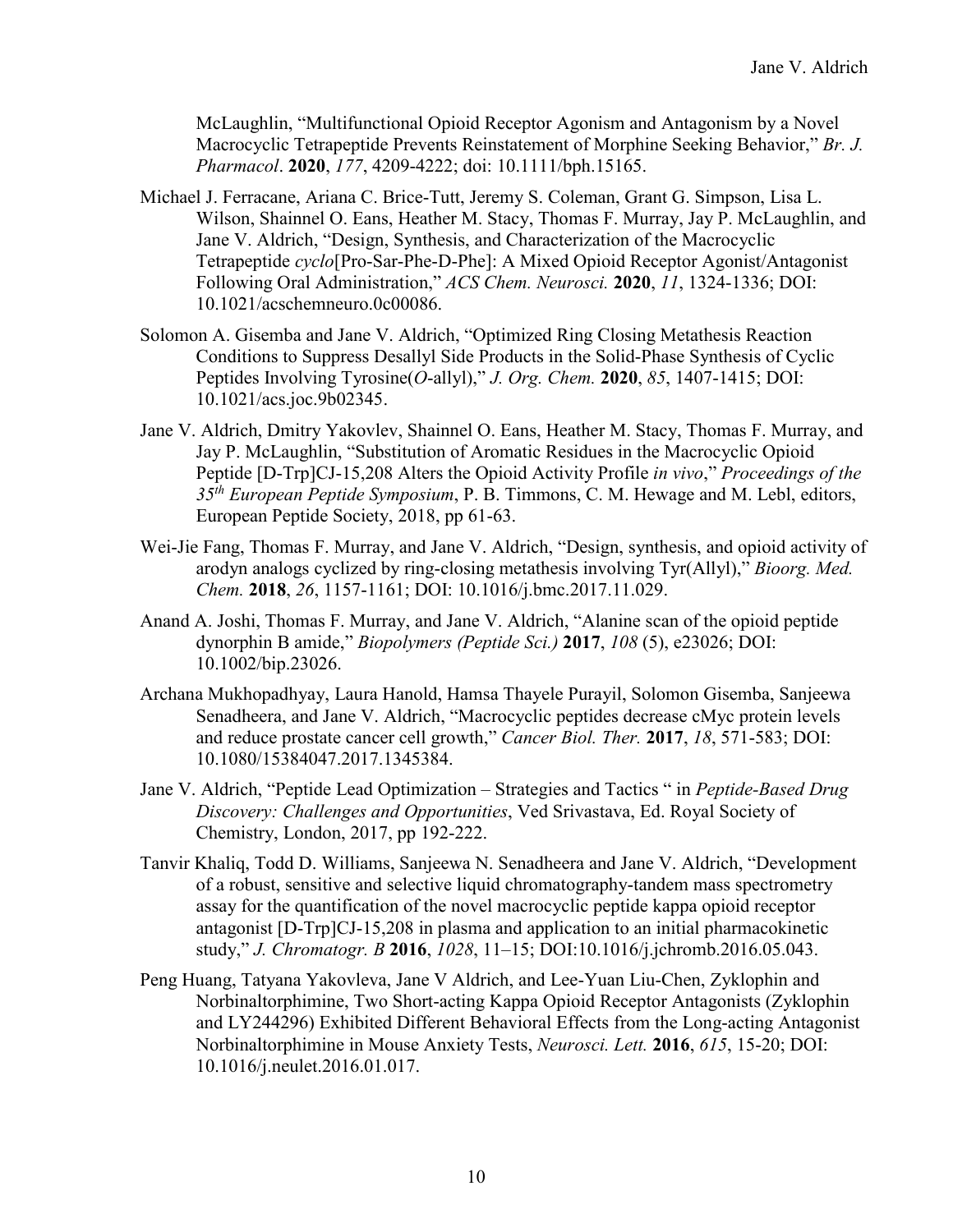- Sunil Sirohi, Jane V. Aldrich, and Brendan M. Walker, "Species Differences in the Effects of the κ-Opioid Receptor Antagonist Zyklophin," *Alcohol* **2016**, *51*, 43-49; DOI: 10.1016/j.alcohol.2015.11.012
- Anand A. Joshi, Thomas F. Murray, and Jane V. Aldrich, "Structure-Activity Relationships of the Peptide Kappa Opioid Receptor Antagonist Zyklophin," *J. Med. Chem.* **2015**, *58*, 8783-8795; DOI: 10.1021/jm501827k.
- Michael J. Ferracane and Jane V. Aldrich, "Opioid Ligand Binding to Opioid Receptors: Insight and Implications for Peptide Design," *Peptides 2015; Proceedings of the 24th American Peptide Symposium*, Ved Srivastava, Andrei Yudin and Michal Lebl, Eds., American Peptide Society, 2015, pp 22-23; DOI: 10.17952/24APS.2015.022.
- Sanjeewa N. Senadheera and Jane V. Aldrich, "Optimized Method to Generate Synthetically Challenging Macrocyclic Tetrapeptides That Do Not Have a Turn Inducer," *Peptides 2015; Proceedings of the 24th American Peptide Symposium*, Ved Srivastava, Andrei Yudin and Michal Lebl, Eds., American Peptide Society, 2015, pp 125-126; DOI: 10.17952/24APS.2015.125.
- Solomon Gisemba and Jane V. Aldrich, Peptide Ring Closing Metathesis: Minimizing Side Reactions in Arodyn Analogs," *Peptides 2015; Proceedings of the 24th American Peptide Symposium*, Ved Srivastava, Andrei Yudin and Michal Lebl, Eds., American Peptide Society, 2015, pp 177-178; DOI: 10.17952/24APS.2015.177.
- Tatyana Yakovleva and Jane V. Aldrich, "Optimizing a Larger Scale Synthesis of Zyklophin, a Highly Selective Peptide Kappa Opioid Receptor Antagonist," *Proceedings of the 24th American Peptide Symposium*, Ved Srivastava, Andrei Yudin and Michal Lebl, Eds., American Peptide Society, 2015, pp 283-285; DOI: 10.17952/24APS.2015.283.
- J. V. Aldrich, S. N. Senadheera, N. C. Ross, K.A. Reilley, M. L. Ganno, S. E. Eans, T. F. Murray, and J. P. McLaughlin, "Alanine Analogs of [D-Trp]CJ-15,208: Novel Opioid Activity Profiles and Prevention of Drug- and Stress-Induced Reinstatement of Cocaine-Seeking Behavior," *Br. J. Pharmacol.* **2014**, *171*, 3212-3222.
- K. M. DiMattio, T. V. Yakovleva, J. V. Aldrich, A. Cowan and L. Y. Liu-Chen, "Zyklophin, a short-acting kappa opioid antagonist, induces scratching in mice," *Neuroscience Lett.* **2014**, 563C, 155-159.
- Archana Mukhopadhyay, Kayann Tabanor, Rathnam Chaguturu and Jane V. Aldrich, "Targeting Inhibitor of Protein Phosphatase 2A as a Therapeutic Strategy for Prostate Cancer Treatment," *Cancer Biol. Ther.* **2013**, *14*, 962-972.
- Shainnel O. Eans, Michelle L. Ganno, Kate J. Reilley, Kshitij A. Patkar, Sanjeewa N. Senadheera, Jane V. Aldrich and Jay P. McLaughlin, "The macrocyclic tetrapeptide [D-Trp]CJ-15,208 produces short acting κ opioid receptor antagonism in the CNS after oral administration," *Br. J. Pharmacol.* **2013**, *169*, 426-436*.*
- Yan Zhou, Francesco Leri, Stephanie Grella, Jane V. Aldrich, and Mary Jeanne Kreek, "Involvement of dynorphin and kappa opioid receptor in stress-induced reinstatement of heroin seeking in rats," *Synapse* **2013**, *67*, 358-361.
- Jane V. Aldrich, Sanjeewa N. Senadheera, Nicolette C. Ross, Michelle L. Ganno, Shainnel O. Eans, and Jay P. McLaughlin, "The macrocyclic peptide natural product CJ-15,208 is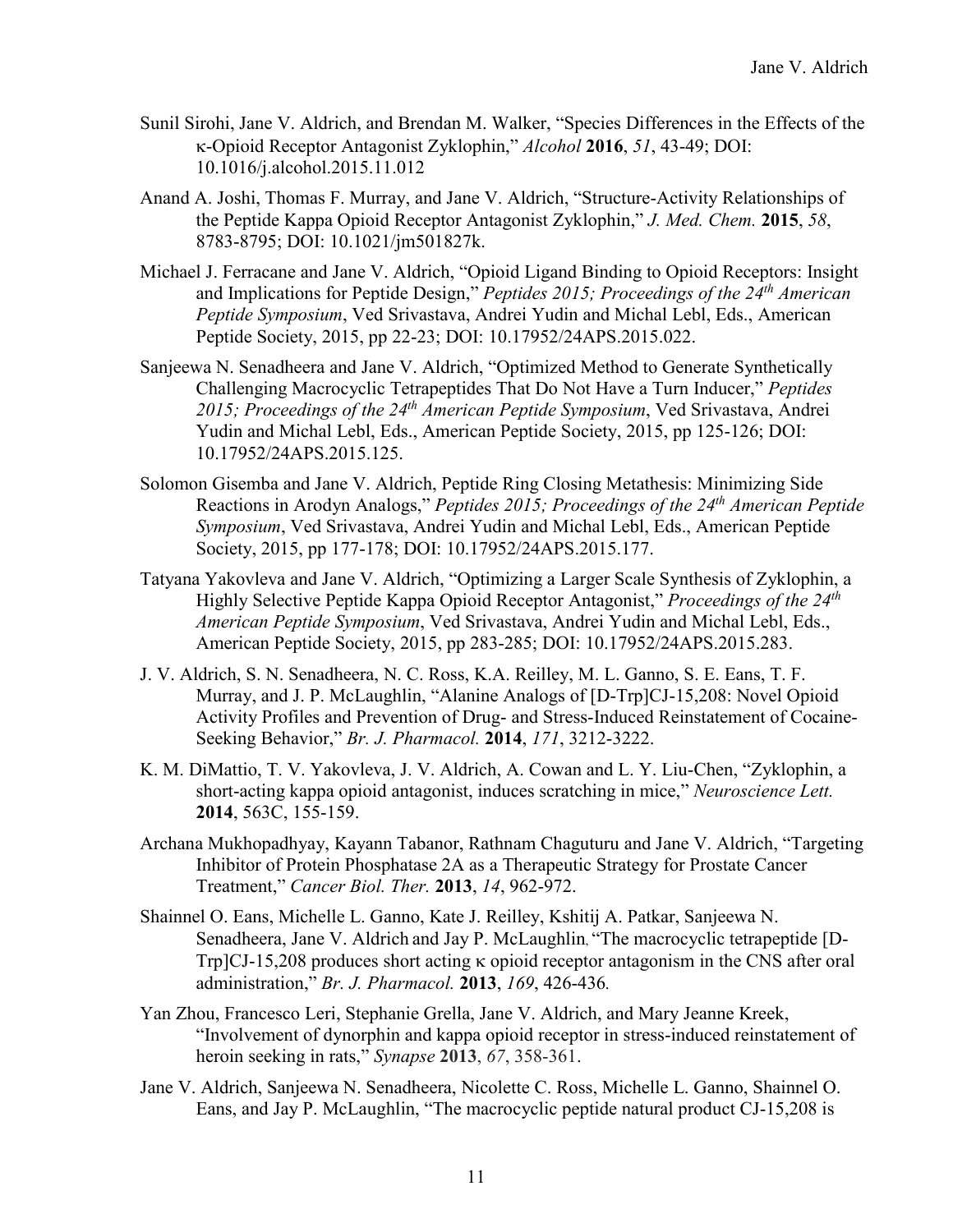orally active and prevents reinstatement of extinguished cocaine seeking behavior," *J. Nat. Prod*. **2013**, *76*, 433-438.

- Courtney D. Kuhnline Sloan, Kenneth L. Audus, Jane V. Aldrich, and Susan M. Lunte, "The permeation of dynorphin A 1-6 across the blood brain barrier and its effect on bovine brain microvessel endothelial cell monolayer permeability," *Peptides* **2012**, *38*, 414-417*.*
- Courtney D. Kuhnline Sloan, Pradyot Nandi, Tom Linz, Kenneth L. Audus, Jane V. Aldrich, and Susan M. Lunte, "Analytical and biological methods for probing the blood-brain barrier," *Ann. Rev. Anal. Chem.* **2012**, *5*, 505-531.
- Nicolette C. Ross, Kate J. Reilley, Thomas F. Murray, Jane V. Aldrich, and Jay P. McLaughlin, Novel opioid cyclic tetrapeptides: Trp isomers of CJ-15,208 exhibit distinct opioid receptor agonism and short-acting kappa opioid receptor antagonism, *Br. J. Pharmacol*. **2012**, *165*, 1097-1108.
- Jane V. Aldrich and Jay P. McLaughlin, "Opioid Peptides: Potential for Drug Development," *Drug Discovery Today: Technologies* **2012**, *9*, e23-e31 (invited review).
- Jane V. Aldrich, Santosh S. Kulkarni, Sanjeewa N. Senadheera, Nicolette C. Ross, Kate J. Reilley, Shainnel Eans, Michelle L. Ganno, Thomas F. Murray, and Jay P. McLaughlin, "Unexpected Opioid Activity Profiles of Analogs of the Novel Peptide Kappa Opioid Receptor Ligand CJ-15,208," *ChemMedChem* **2011**, *6*, 1739–1745.
- Anand A. Joshi, Thomas F. Murray, and Jane V. Aldrich, "Structure-Activity Relationships of the Peptide Kappa Opioid Receptor Antagonist Zyklophin," *Peptides. Building Bridges: Proceedings of the American Peptide Symposium*, M. Lebl, Ed., American Peptide Society, 2011, pp 342-343.
- Jane V. Aldrich, Santosh S. Kulkarni, Sanjeewa N. Senadheera, Nicolette C. Ross, Kate J. Reilley, Shai O. Eans, Michelle L. Ganno, and Jay P. McLaughlin, "Orally Active Opioid Peptides as Leads for Drug Development," *Peptides. Building Bridges: Proceedings of the American Peptide Symposium*, M. Lebl, Ed., American Peptide Society, 2011, pp 344-345.
- Sanjeewa N. Senadheera, Santosh S. Kulkarni, Jay P. McLaughlin, and Jane V. Aldrich, "Improved Synthesis of CJ-15,208 Isomers and Their Pharmacological Activity at Opioid Receptors," *Peptides. Building Bridges: Proceedings of the American Peptide Symposium*, M. Lebl, Ed., American Peptide Society, 2011, pp 346-347.
- Wei-Jie Fang and Jane V. Aldrich, "A Convenient Approach to Synthesis of C-terminal N-Alkyl Amides, *Biopolymers (Peptide Sci.),* **2011**, *96*, 715-722*.*
- Lakshmi Kelamangalath, Shashank M. Dravid, Joju George, Jane V. Aldrich, and Thomas F. Murray, "κ-Opioid receptor inhibition of calcium oscillations in spinal cord neurons," *Mol. Pharmacol.* **2011**, *79*, 1061-1071.
- Jane V. Aldrich, Jay P. McLaughlin, and Thomas F. Murray, "Development of Systemically Active Peptides and Potential for Drug Development," *Peptide Science 2010, Proceedings of the 5th International Peptide Symposium*, N. Fujii and Y. Kiso, Eds., Japanese Peptide Society, 2011, p 44.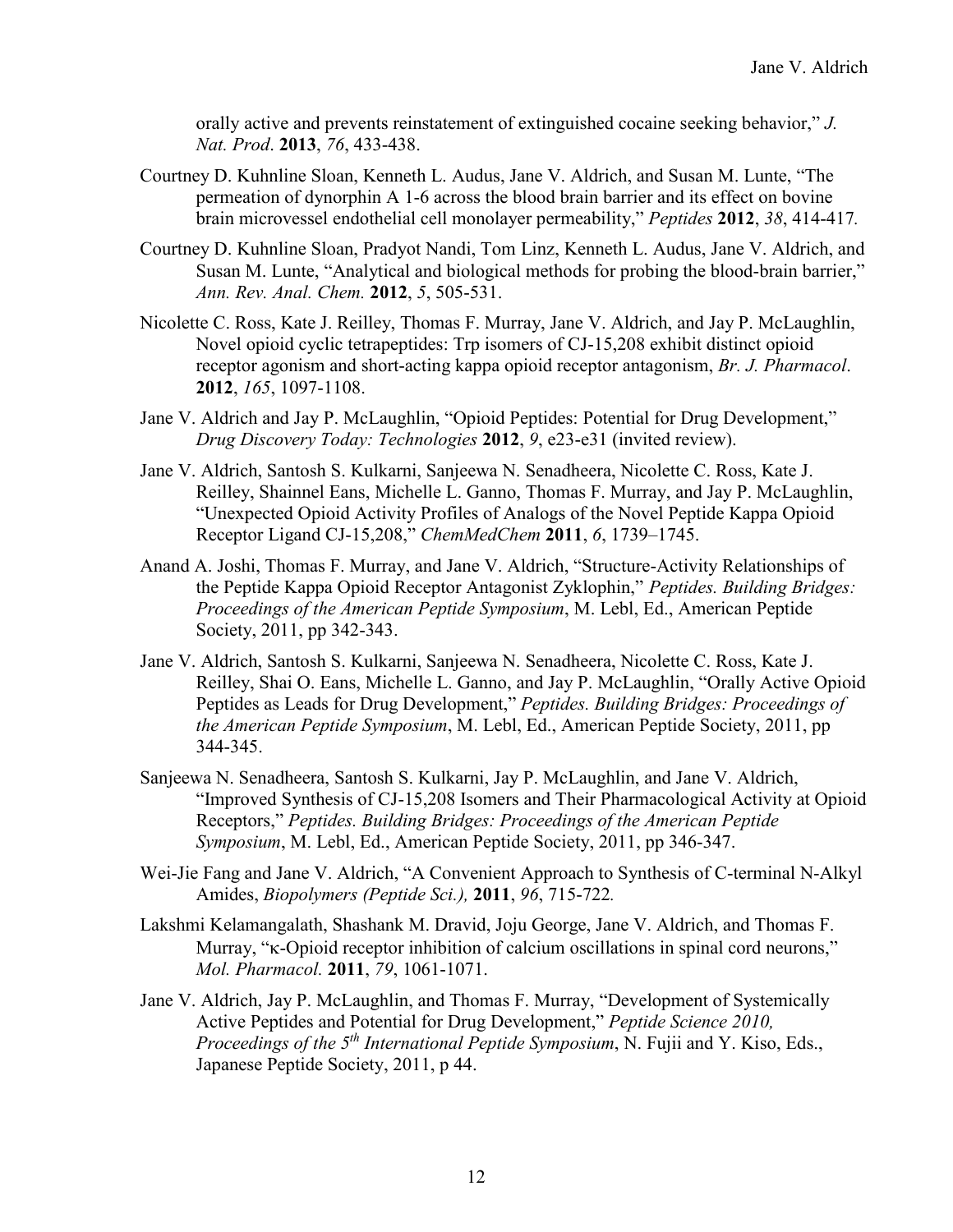- Wei-Jie Fang, Marco A. Bennett, and Jane V. Aldrich, "Deletion of Ac-NMePhe<sup>1</sup> from [NMePhe<sup>1</sup>]arodyn under Acidic Conditions: 1. Effects of Cleavage Conditions and Nterminal Functionality," *Biopolymers (Peptide Science)* **2011**, *96*, 97-102.
- Wei-Jie Fang, Marco A. Bennett, Thomas F. Murray and Jane V. Aldrich, "Deletion of Ac-NMePhe<sup>1</sup> from [NMePhe<sup>1</sup>]arodyn under Acidic Conditions: 2. Effects of Substitution on Pharmacological Activity," *Biopolymers (Peptide Science)* **2011**, *96*, 103-110.
- Nicolette C. Ross, Santosh S. Kulkarni, Jay P. McLaughlin and Jane V. Aldrich, "Synthesis of CJ-15,208, a novel κ-opioid receptor antagonist, *Tetrahedron Lett.* **2010**, *51*, 5020-5023.
- J. V. Aldrich, Kshitij A. Patkar, and Jay P. McLaughlin, "Zyklophin, a systemically active selective kappa opioid peptide receptor antagonist with short duration of action," *Proc. Natl. Acad. Sci. U. S. A.* **2009**, *106*, 18396-18401.
- Bhaswati Sinha, Zhengyu Cao, Thomas F. Murray and Jane V. Aldrich, "Discovery of Dermorphin-Based Affinity Labels with Subnanomolar Affinity for Mu Opioid Receptors, *J. Med. Chem.* **2009**, *52*, 7372–7375.
- Kshitij A. Patkar, Thomas F. Murray and Jane V. Aldrich, "The Effects of C-Terminal Modifications on the Opioid Activity of [*N*-BenzylTyr<sup>1</sup>]Dynorphin A-(1-11) Analogues," *J. Med. Chem.* **2009**, *52*, 6814-6821.
- Wei-Jie Fang, Yanjun Cui, Thomas F. Murray and Jane V. Aldrich," Design, Synthesis, and Pharmacological Activities of Dynorphin A Analogues Cyclized by Ring-Closing Metathesis, *J. Med. Chem.* **2009**, *52*, 5619-5629.
- Jane V. Aldrich and Jay P. McLaughlin, "Peptide Kappa Opioid Receptor Ligands: Potential for Drug Development," *AAPS J.* **2009**, *11*, 312-322 (**invited review**).
- Jane V. Aldrich, Vivek Kumar, Thomas F. Murray, Wei Guang, and Jia Bei Wang, "Dual Labeled Peptides as Tools to Study Receptors: Nanomolar Affinity Derivatives of TIPP (Tyr-Tic-Phe-Phe) as Probes of δ Opioid Receptors," *Bioconj. Chem*. **2009**, *20*, 201-204.
- Kshitij A. Patkar, W. Edward Highsmith, and Jane V. Aldrich, "Solid Phase and Solution Synthesis of NvocLys(CO(CH<sub>2</sub>)<sub>5</sub>NH-NDB)OCH<sub>2</sub>CN, a Trifunctional Fluorescent Lysine Derivative," *Amino Acids* **2009**, *36*, 203-207.
- Jane V. Aldrich, Vivek Kumar, Bhaswati Dattachowdhury, Angela M. Peck, Xin Wang and Thomas F. Murray, "Solid Phase Synthesis and Application of Labeled Peptide Derivatives: Probes of Receptor-Opioid Peptide Interactions," *Int. J. Peptide Res. Ther.* **2008**, *14*, 315-321.
- Laksana Charoenchai, Hongyan Wang, Jia Bei Wang, and Jane V. Aldrich, High Affinity Conformationally Constrained Nociceptin/Orphanin FQ(1-13) Amide Analogues, *J. Med. Chem.* **2008**, *51*, 4385-4387.
- Jane V. Aldrich, "Opioid Peptides" in *Bioactive Peptides*, J. Howl and S. Jones, Eds., Taylor & Francis, 2008, pp 103-136.
- B. Dattachowdhury, T. F. Murray and J. V. Aldrich, "The Synthesis of DAMGO-based Potential Affinity Labels with High Mu Opioid Receptor Affinity and the Formation of Cyclic O-Alkyl Thiocarbamates" in *Peptides for Youth*, E. Escher, W. D. Lubell, and S. Del Valle, Eds., American Peptide Society, *Adv. Exp. Med. Biol.* **2009***, 611*, 265-266.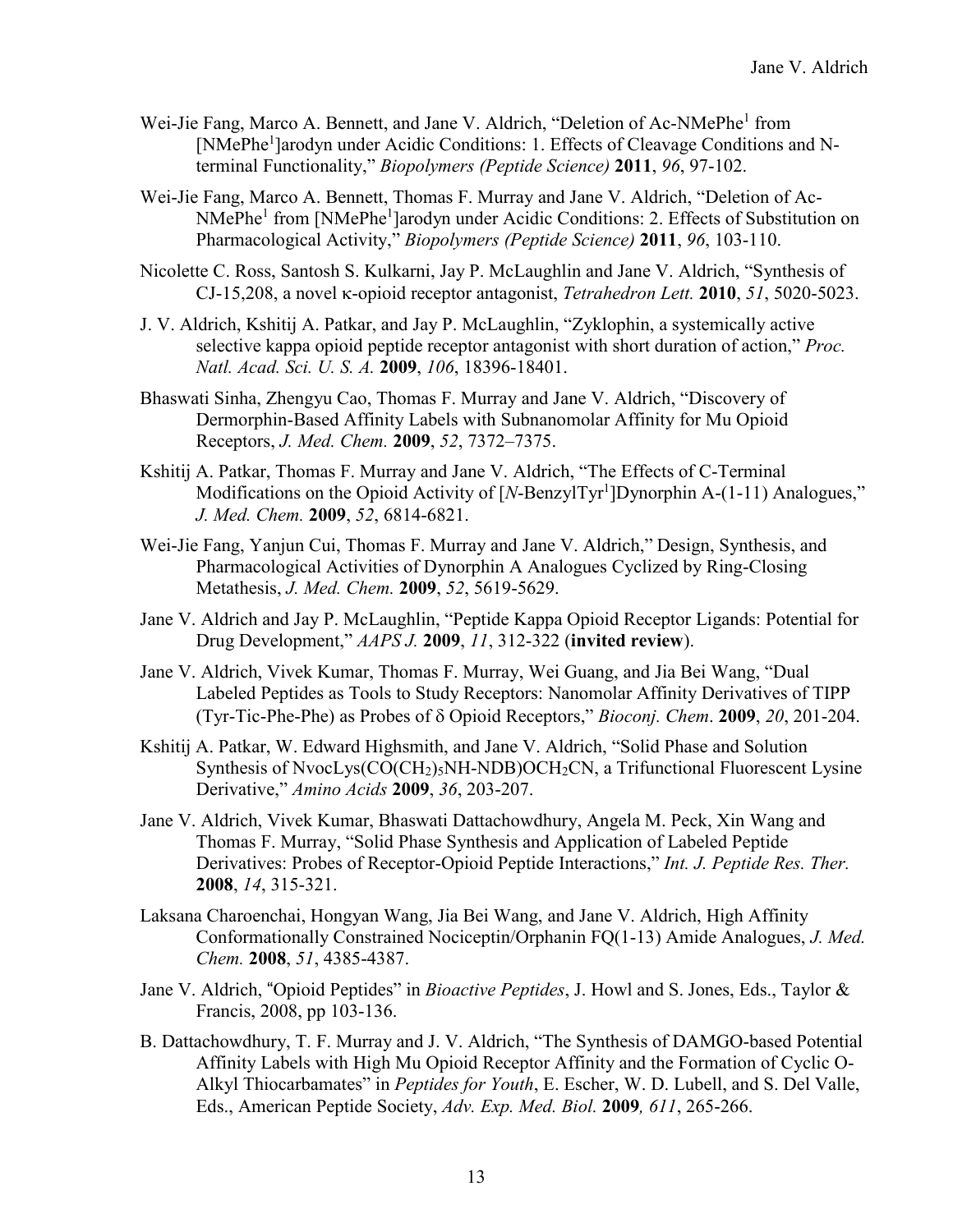- S. S. Kulkarni, N. C. Ross, J. P. McLaughlin, and J. V. Aldrich, " Synthesis of Cyclic Tetrapeptide CJ 15,208, A Novel Kappa Opioid Receptor Antagonist" in *Peptides for Youth*, E. Escher, W. D. Lubell, and S. Del Valle, Eds., American Peptide Society, *Adv. Exp. Med. Biol.* **2009***, 611*, 269-270.
- W.-J. Fang, S. S. Kulkarni, T. F. Murray, and J. V. Aldrich, "Design and Synthesis of Cyclic Arodyn Analogues by Ring-Closing Metathesis (RCM) for Kappa Opioid Receptor (KOP) Antagonists" in *Peptides for Youth*, E. Escher, W. D. Lubell, and S. Del Valle, Eds., American Peptide Society, *Adv. Exp. Med. Biol.* **2009***, 611*, 279-280.
- J. V. Aldrich, K. A. Patkar, A. K. Chappa, W. Fang, K. L. Audus, S. M. Lunte, A. N. Carey, and J. P. McLaughlin, "Development of Centrally Acting Peptide Analogs: Structure-Transport Studies and Pharmacological Evaluation of Analogs of the Opioid Peptide Dynorphin A," in *Proceedings of the 4th International Peptide Symposium,* J. Wilce, Ed., [www.peptideoz.org,](http://www.peptideoz.org/) M 64 (www.peptideoz.org/docs/M\_64\_Jane\_Aldrich.pdf).
- A. N. Carey, K. Borozny, J. V. Aldrich and J. P. McLaughlin, "Reinstatement of Cocaine Place-Conditioning Prevented by the Peptide Kappa Opioid Antagonist, Arodyn," *Eur. J. Pharmacol.* **2007**, *569*, 84-89.
- W.-J. Fang, M. A. Bennett, T. F. Murray and J. V. Aldrich, "An Unexpected Side Reaction Involving the Deletion of an Acetylated N-Methyl-Amino Acid from the N-Terminus of Peptides" in *Understanding Biology Using Peptides*, S.E. Blondelle, Ed., American Peptide Society, 2006, pp. 533-534.
- A. M. Peck, V. Kumar, T. F. Murray, and J. V. Aldrich, "Synthesis and Pharmacological Evaluation of Dual Labeled Delta Opioid Receptor Peptides" in *Understanding Biology Using Peptides*, S.E. Blondelle, Ed., American Peptide Society, 2006, pp. 525-526.
- X. Wang, T. F. Murray, and J. V. Aldrich, "Synthesis and Pharmacological Evaluation of a New Generation of TIPP-Derived Dual-Labeled Ligands for Delta Opioid Receptors" in *Understanding Biology Using Peptides*, S.E. Blondelle, Ed., American Peptide Society, 2006, pp. 523-524.
- S. C. Vigil-Cruz, A. M. Peck, and J. V. Aldrich, "Evaluation of Solid Supports and Solvent Conditions for Use with Microwave-Assisted Solid-Phase Peptide Synthesis" in *Understanding Biology Using Peptides*, S.E. Blondelle, Ed., American Peptide Society, 2006, pp. 162-163.
- Kshitij A. Patkar, Xiuzhen Yan, Thomas F. Murray, and Jane V. Aldrich, "[N<sup>a</sup>-BenzylTyr<sup>1</sup>,cyclo(D-Asp<sup>5</sup>,Dap<sup>8</sup>)dynorphin A-(1-11)NH<sub>2</sub> Cyclized in the "Address" Domain is a Novel κ-Opioid Receptor Antagonist," *J. Med. Chem.* **2005**, *48*, 4500-4503.
- Zoya Marinova, Vladana Vukojevic, Slavina Surcheva, Tatiana Yakovleva, Gvido Cebers, Natalia Pasikova, Ivan Usynin, Loïc Hugonin, Weijie Fang, Mathias Hallberg, Daniel Hirschberg, Tomas Bergman, Ülo Langel, Kurt F. Hauser, Aaladdin Pramanik, Jane V. Aldrich, Astrid Gräslund, Lars Terenius, and Georgy Bakalkin, "Translocation of Dynorphin Neuropeptides across the Plasma Membrane. A Putative Mechanism of Signal Transmission," *J. Biol. Chem.* **2005**, *280*, 26360-26370.
- M. A. Bennett, T. F. Murray, and J. V. Aldrich, "Structure-Activity Relationships of Arodyn, a Novel Acetylated Kappa Opioid Receptor Antagonist," *J. Peptide Res.* **2005**, *65*, 322- 332.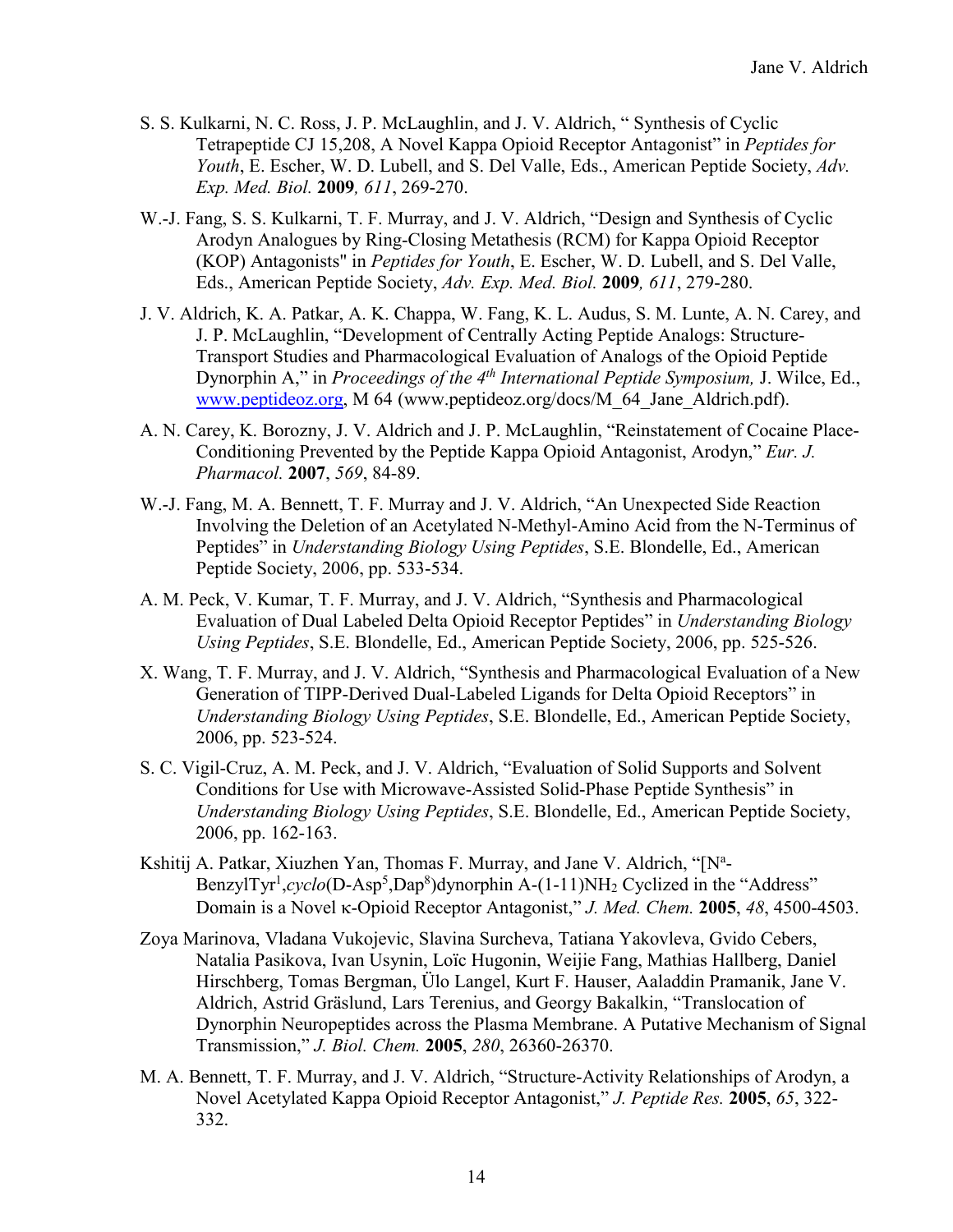- K.F. Hauser, J.V. Aldrich, K.J. Anderson, G. Bakalkin, M.J. Christie, E.D. Hall, P.E. Knapp, S.W. Scheff, I.N. Singh, B. Vissel, A.S. Woods, T. Yakovleva, and T.S. Shippenberg, "Pathobiology of Dynorphins in Trauma and Disease," *Front. Biosci.* **2005**, *10*, 216-235.
- J. V. Aldrich, H. Choi, and T. F. Murray, "An Affinity Label for δ-Opioid Receptors Derived from [D-Ala2 ]Deltorphin I," *J. Peptide Res.* **2004**, *63*, 108-115.
- B.S. Vig and J.V. Aldrich, "An Inexpensive, Manually Operated, Solid-Phase, Parallel Synthesizer," *Aldrichchimica Acta* **2004**, *37*, 2.
- Balvinder S. Vig, Thomas F. Murray, and Jane V. Aldrich, "Synthesis and Opioid Activity of Side-Chain-to-Side-Chain Cyclic Dynorphin A-(1-11) Amide Analogues Cyclized between Positions 2 and 5. 1. Substitution in Position 3,"*J. Med. Chem*. **2004**, *47*, 446- 455.
- M.W. Leighty, T.F. Murray, and J.V. Aldrich, "Structure-Activity Relationships of a Novel Cyclic Dynorphin A Analog with Kappa Opioid Receptor Antagonist Activity," in *Peptide Revolution: Genomics, Proteomics, & Therapeutics*, M. Chorev and T.K. Sawyer, Eds., American Peptide Soc., San Diego, 2003, pp 691-692.
- Balvinder S. Vig, Mike Q. Zheng, Thomas F. Murray, and Jane V. Aldrich, "Effects of the Substitution of Phe<sup>4</sup> in the Opioid Peptide [D-Ala<sup>8</sup>]Dynorphin A-(1-11)NH<sub>2</sub>," *J. Med. Chem*. **2003**, *46*, 4002-4008.
- Balvinder S. Vig, Thomas F. Murray, and Jane V. Aldrich, "Synthesis of Novel Basic Head-to-Side-Chain Cyclic Dynorphin A Analogs: Strategies and Side Reactions," *Biopolymers (Peptide Sci.)* **2003**, *71*, 620-637.
- Heekyung Choi, Thomas F. Murray, and Jane V. Aldrich, " Synthesis and Evaluation of Derivatives of Leucine Enkephalin as Potential Affinity Labels for δ Opioid Receptors," *Biopolymers (Peptide Sci.)* **2003**, *71*, 552-557.
- Vivek Kumar and Jane V. Aldrich, "A Solid Phase Synthetic Strategy for Labeled Peptides: Synthesis of a Biotinylated Derivative of the δ Opioid Receptor Antagonist TIPP (Tyr-Tic-Phe-PheOH)," *Org. Lett.* **2003**, *5*, 613-616.
- Balvinder S. Vig, Thomas F. Murray, and Jane V. Aldrich, "A Novel N-Terminal Cyclic Dynorphin A Analogue *cyclo*<sup>N,5</sup>[Trp<sup>3</sup>,Trp<sup>4</sup>, Glu<sup>5</sup>]Dynorphin A-(1-11)NH<sub>2</sub> that Lacks the Basic N-Terminus," *J. Med. Chem*. **2003**, *46*, 1279-1282.
- H. Choi, T. F. Murray, and J. V. Aldrich, "Synthesis and Evaluation of Potential Affinity Labels Derived from Endomorphin-2," *J. Peptide Res.* **2003**, *61*, 58-62.
- H. Choi, T. F. Murray, and J. V. Aldrich, "Dermorphin-Based Potential Affinity Labels for  $\mu$ -Opioid Receptors," *J. Peptide Res.* **2003**, *61*, 40-45.
- J. V. Aldrich and S. C. Vigil-Cruz, "Narcotic Analgesics," in *Burger's Medicinal Chemistry and Drug Discovery*, 6th Ed., D.J. Abraham, Ed., John Wiley, Inc: New York, 2003, Vol. 6, pp 329-481 (**invited chapter**).
- Marco A. Bennett, Thomas F. Murray, and Jane V. Aldrich, "Identification of Arodyn, A Novel Acetylated Dynorphin A-(1-11) Analogue, as a κ Opioid Receptor Antagonist," *J. Med. Chem.* **2002**, *45*, 5617-5619.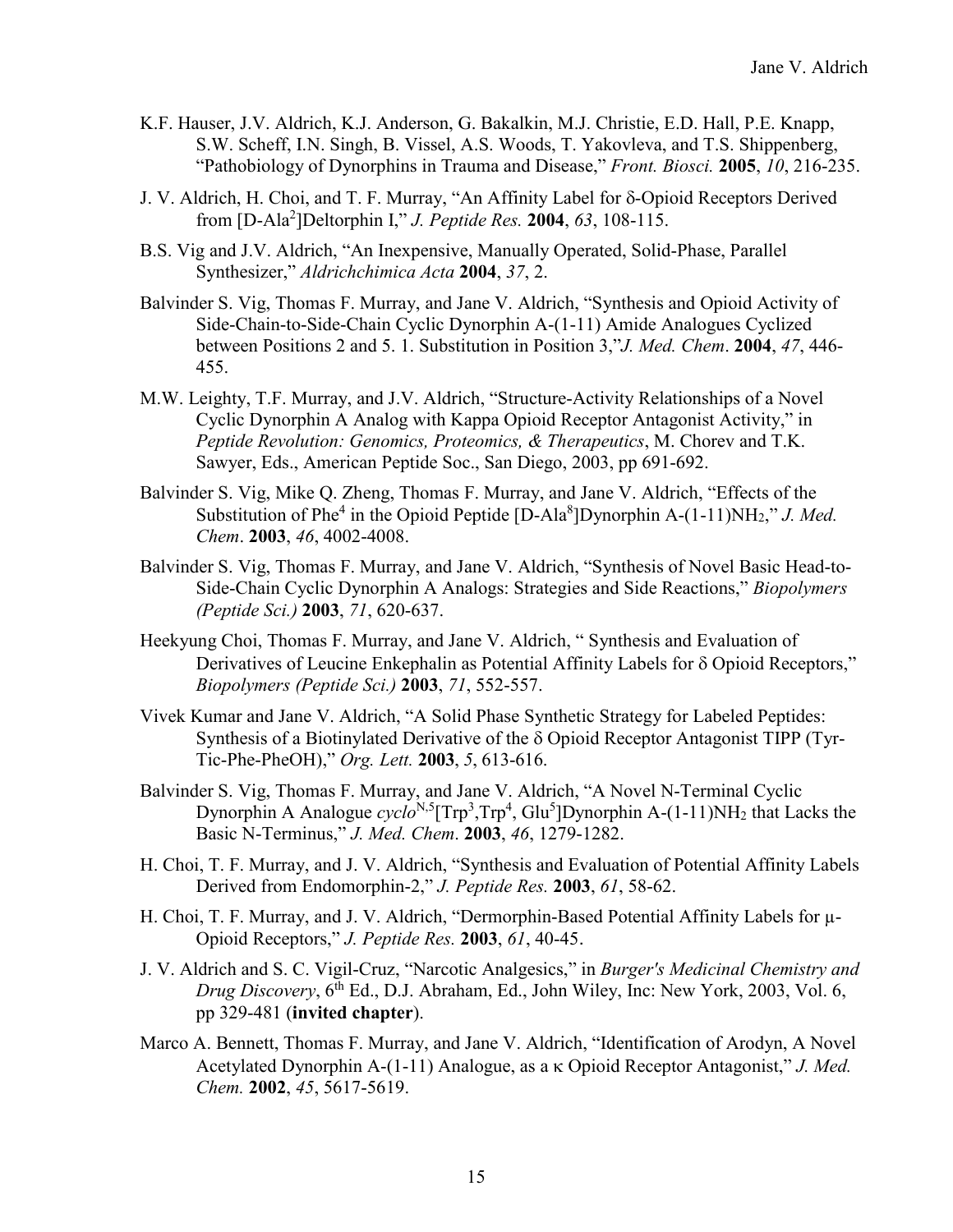- Vivek Kumar, Thomas F. Murray, and Jane V. Aldrich, "Solid Phase Synthesis and Evaluation of Tyr-Tic-Phe-Phe(p-NHCOCH<sub>2</sub>Br) ([Phe(p-bromoacetamide)<sup>4</sup>]TIPP), a Potent Affinity Label for δ Opioid Receptors," *J. Med. Chem.* **2002**, *45*, 3820-3823.
- B. Vig, T.F. Murray, and J.V. Aldrich, "Synthesis of Novel N-Terminal Cyclic Dynorphin A Analogues: Strategies and Side Reactions," *Peptides: Wave of the Future* (Proceedings of the 17th American Peptide Symposium/ 2nd International Peptide Symposium), M. Lebl and R.A. Houghten, Eds., American Peptide Soc., 2001, pp. 144-145.
- K. Patkar, T.F. Murray and J.V. Aldrich, "Design and Synthesis of [N-benzylTyr<sup>1</sup>]Dyn A-(1-11) Analogs with C-terminal Modification and Evaluation of Their Opioid Activity," *Peptides: Wave of the Future* (Proceedings of the 17<sup>th</sup> American Peptide Symposium/ 2<sup>nd</sup> International Peptide Symposium), M. Lebl and R.A. Houghten, Eds., American Peptide Soc., 2001, pp. 687-688.
- C. Sasiela, M. A. Bennett, T.F. Murray and J.V. Aldrich, "C-Terminal Structure-Activity Relationships for the Novel Opioid Peptide JVA-901 (Venorphin)," *Peptides: Wave of the Future* (Proceedings of the 17<sup>th</sup> American Peptide Symposium/ 2<sup>nd</sup> International Peptide Symposium), M. Lebl and R.A. Houghten, Eds., American Peptide Soc., 2001, pp. 689-690.
- M.A. Bennett, T. F. Murray, and J.V. Aldrich, "Structure-Activity Relationship Studies of Arodyn, A Novel Dynorphin A-(1-11)) Analog," *Peptides: Wave of the Future* (Proceedings of the  $17<sup>th</sup>$  American Peptide Symposium/  $2<sup>nd</sup>$  International Peptide Symposium), M. Lebl and R.A. Houghten, Eds., American Peptide Soc., 2001, pp. 894- 895.
- Jane V. Aldrich, Qi Zheng, and Thomas F. Murray, "Dynorphin A Analogues Containing a Conformationally Constrained Phenylalanine Analogue in Position 4: Reversal of Preferred Stereochemistry for Opioid Receptor Affinity and Discrimination of κ vs. δ Receptors," *Chirality* **2001**, *13*, 125-129.
- Vivek Kumar, Thomas F. Murray, and Jane V. Aldrich, "Extended TIP(P) Analogues As Precursors for Labeled δ-Opioid Receptor Ligands, " *J. Med. Chem.* **2000**, *43*, 5050- 5054.
- Dean Y. Maeda, Fred Berman, Thomas F. Murray, and Jane V. Aldrich, "Synthesis and Evaluation of Potential Affinity Labels Based on the Delta Opioid Receptor Antagonist TIPP*," J. Med, Chem.* **2000**, *43*, 5044-5049.
- Dean Y. Maeda, Jane E. Ishmael, Thomas F. Murray, and Jane V. Aldrich, "Synthesis and Evaluation of N,N-Dialkyl Enkephalin-based Affinity Labels for δ Opioid Receptors," *J. Med, Chem.* **2000**, *43*, 3941-3948.
- Leena Leelasvatanakij and Jane V. Aldrich, "Solid Phase Synthetic Strategy for the Preparation of Peptide-Based Affinity Labels: Synthesis of Dynorphin A Analogues," *J. Peptide Res.*  **2000**, *56*, 80-87.
- J. V. Aldrich, Q. Wan, and T. F. Murray, "Novel Opioid Peptides as Kappa Opioid Receptor Antagonists," *Peptides: Chemistry and Biology* (Proceedings of the 16t<sup>h</sup> American Peptide Symposium), G. Barany and G. Fields, Eds., ESCOM: Leiden, 2000, pp. 616- 618.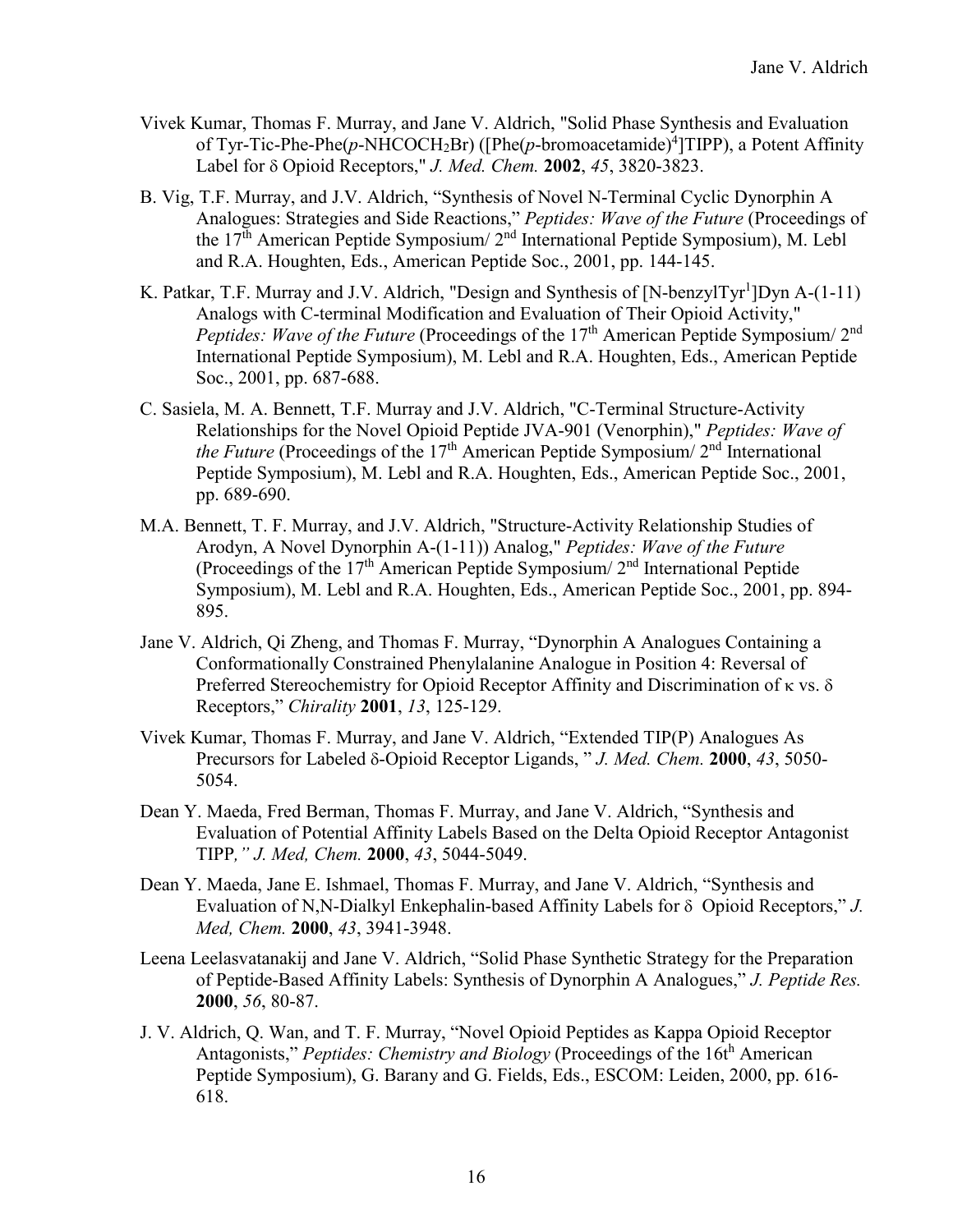- H. Choi, T. F. Murray, and J. V. Aldrich, "Synthesis and Evaluation of Potential Affinity Labels for Opioid Receptors," *Peptides: Chemistry and Biology* (Proceedings of the 16<sup>th</sup> American Peptide Symposium), G. Barany and G. Fields, Eds., ESCOM: Leiden, 2000, pp. 42-43.
- Qiang Wan, Thomas F. Murray, and Jane V. Aldrich, "A Novel Acetylated Analogue of Dynorphin A-(1-11)Amide as a κ Opioid Receptor Antagonist," *J. Med. Chem.* **1999**, *42*, 3011-3013.
- Sandra C. Vigil-Cruz and Jane V. Aldrich, "Unexpected Aspartimide Formation During Coupling Reactions Using Asp(OAl) in Solid Phase Peptide Synthesis," *Lett. Peptide Sci.* **1999**, *6*, 71-75.
- Ken Soderstrom, Heekyung Choi, Frederick W. Berman, Jane V. Aldrich, and Thomas F. Murray, "N-Alkylated Derivatives of  $[D-Pro<sup>10</sup>]$ Dynorphin A-(1-11) are High Affinity Partial Agonists at the Cloned Rat κ-Opioid Receptor," *Eur. J. Pharmacol.* **1997**, *338*, 191-197.
- Heekyung Choi, Thomas F. Murray, Gary E. DeLander, William K. Schmidt, and Jane V. Aldrich, "Synthesis and Opioid Activity of  $[D-Pro<sup>10</sup>]$ Dynorphin A-(1-11) Analogues with N-Terminal Alkyl Substitution," *J. Med. Chem.* **1997**, *40*, 2733-2739.
- Seksiri Arttamangkul, Jane E. Ishmael, Thomas F. Murray, David K. Grandy, Gary E. DeLander, Brigitte L. Kieffer, and Jane V. Aldrich, "Synthesis and Opioid Activity of Conformationally Constrained Dynorphin A Analogues. 2. Conformational Constraint in the "Address" Sequence," *J. Med. Chem.* **1997**, *40*, 1211-1218.
- Seksiri Arttamangkul, Brian Arbogast, Douglas Barofsky and Jane V. Aldrich, "Characterization of Synthetic Peptide Byproducts from Cyclization Reactions Using On-Line HPLC-Ion Spray and Tandem Mass Spectrometry," *Lett. Peptide Sci.* **1997**, *3*, 357- 370.
- Jane V. Aldrich, "Analgesics" in *Burger's Medicinal Chemistry and Drug Discovery*, Volume 3, 5th edition, Manfred E. Wolff, Ed., John Wiley & Sons, Inc.: New York, 1996; pp. 321- 441 (**invited chapter**).
- Ole N. Jensen, Sandhya Kulkarni, Jane V. Aldrich, and Douglas F. Barofsky, "Characterization of Peptide-Oligonucleotide Heteroconjugates by Mass Spectrometry," *Nucleic Acids Res.*  **1996**, *24*, 3866-3872.
- Jane V. Aldrich, Leena Leelasvatanakij, and Dean Y. Maeda, "Synthetic Strategies for the Preparation of Peptide-Based Affinity Labels" in *Peptides: Chemistry and Biology* (Proceedings of the 14th American Peptide Symposium), T. P. Kaumaya and R. S. Hodges, Eds., Mayflower Scientific Ltd.: West Midlands, England, 1996; pp. 36-38.
- Sandhya N. Kulkarni, Heekyung Choi, Thomas F. Murray, Gary E. DeLander, and Jane V. Aldrich, "The Use of the Message-Address Concept in the Design of Potential Antagonists Based on Dynorphin A," in *Peptides: Chemistry and Biology* (Proceedings of the 14th American Peptide Symposium), T. P. Kaumaya and R. S. Hodges, Eds., Mayflower Scientific Ltd.: West Midlands, England, 1996; pp. 655-656.
- Seksiri Arttamangkul, Thomas F. Murray, Gary E. DeLander, and Jane V. Aldrich, "Synthesis and Opioid Activity of Conformationally Constrained Dynorphin A Analogues. 1.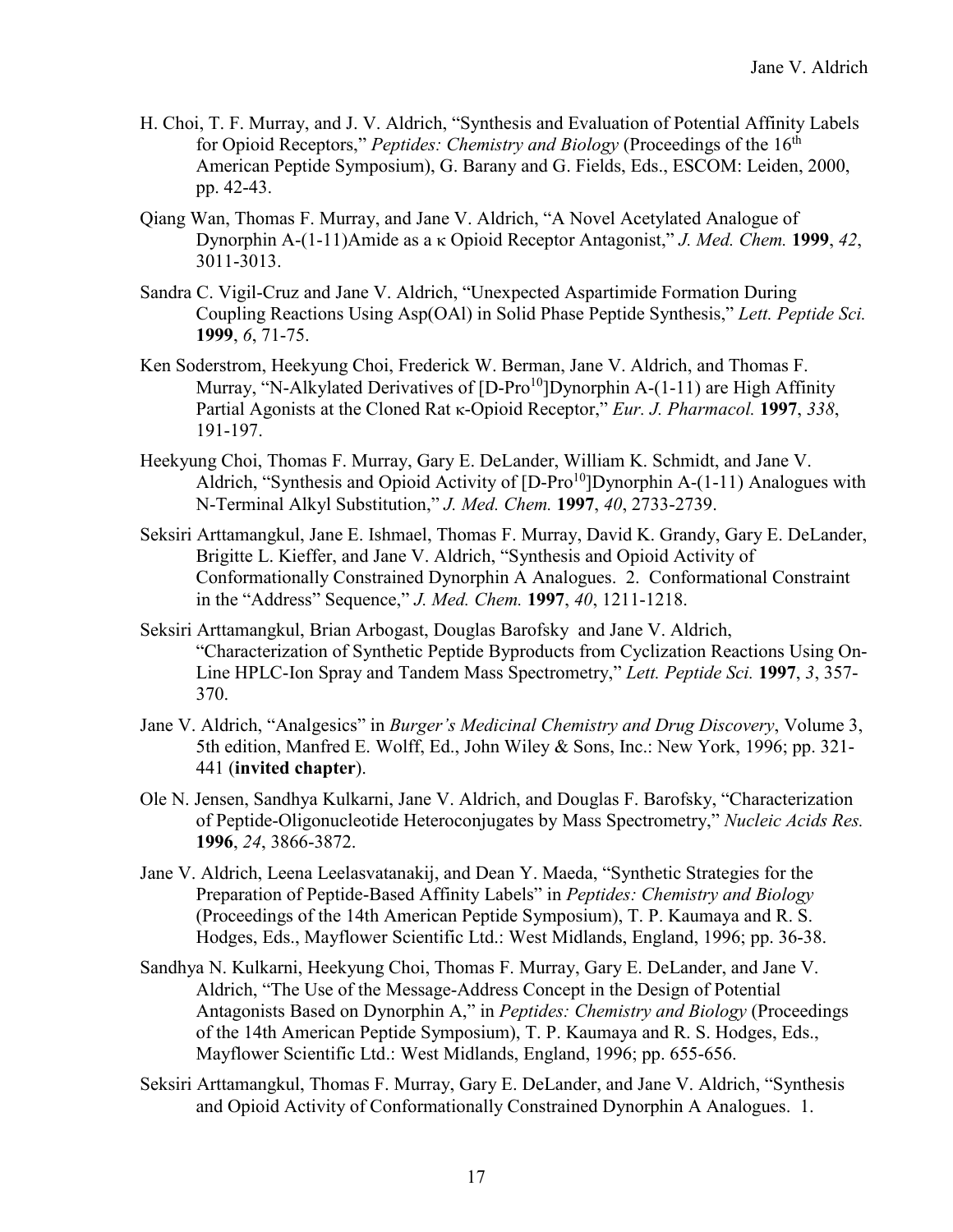Conformational Constraint in the "Message" Sequence," *J. Med. Chem.* **1995**, *38*, 2410- 2417.

- S. Arttamangkul, T. F. Murray, G. E. DeLander, and J. V. Aldrich, "Synthesis and Opioid Activity of Conformationally Constrained Dynorphin A Analogues," *Regulatory Pept.* **1994**, *54 (1)* (Proceedings of the 25th International Narcotic Research Conference (INRC), North Falmouth, MA, July 16-21, 1994), 13-14.
- D. Y. Maeda, T. F. Murray, J. E. Roth, and J. V. Aldrich, "Synthesis of Enkephalin-Based Affinity Labels for Delta Opioid Receptors," *Regulatory Pept.* **1994**, *54 (1)* (Proceedings of the 25th International Narcotic Research Conference (INRC), North Falmouth, MA, July 16-21, 1994), 171-172.
- Sandra C. Story and Jane V. Aldrich, "Side-Product Formation During Cyclization with HBTU on a Solid Support," *Int. J. Peptide Protein Res.* **1994**, *43*, 292-296.
- Jane V. Aldrich, "Narcotic Analgesics," *Am. J. Pharm. Educ.* **1993**, *57*, 153-161 (invited review).
- Kristin R. Snyder, Thomas F. Murray, Gary E. DeLander and Jane V. Aldrich, "Synthesis and Opioid Activity of Dynorphin A-(1-13)NH2 Analogues Containing *cis*- and *trans*-4 Aminocyclohexanecarboxylic Acid," *J. Med. Chem.* **1993**, *36*, 1100-1103 (publisher's correction pp. 1921-1922).
- H. Choi and J. V. Aldrich, "Comparison of Methods for the Fmoc Solid-Phase Synthesis and Cleavage of a Peptide Containing Both Tryptophan and Arginine," *Int. J. Peptide Protein Res.* **1993**, *42*, 58-63.
- Heekyung Choi, Thomas F. Murray, Gary E. DeLander, Valerie Caldwell and Jane V. Aldrich, "N Terminal Alkylated Derivatives of [D-Pro<sup>10</sup>]dynorphin A-(1-11) are Highly Selective for κ Opioid Receptors," *J. Med. Chem.* **1992**, *35*, 4638-4639.
- Kristin R. Snyder, Sandra C. Story, Mia E. Heidt, Thomas F. Murray, Gary E. DeLander, and Jane V. Aldrich, "Effect of Modification of the Basic Residues of Dynorphin A-(1-13) Amide on κ Opioid Receptor Selectivity and Opioid Activity," *J. Med. Chem.* **1992**, *35*, 4330 4333.
- Sandra C. Story, Thomas F. Murray, Gary E. DeLander, and Jane V. Aldrich, "Synthesis and Opioid Activity of 2-Substituted Dynorphin A-(1-13) Amide Analogues," *Int. J. Peptide Protein Res.* **1992**, *40*, 89-96.
- Heekyung Choi, Gary E. DeLander, Thomas F. Murray, Sonia Anderson, and Jane V. Aldrich, "Synthesis and Opioid Activity of Dynorphin A-(1-13) Analogues Substituted at Positions 2 and 4," in *Peptides: Chemistry and Biology* (Proceedings of the 12th American Peptide Symposium), J. A. Smith and J. E. Rivier, Eds., ESCOM Science Publishers: Leiden, the Netherlands, 1992; pp. 134-135.
- Sandra C. Story and Jane V. Aldrich, "Preparation of Protected Peptide Amides Using the Fmoc Chemical Protocol. Comparison of Resins for Solid Phase Synthesis," *Int. J. Peptide Protein Res.* **1992**, *39*, 87-92.
- Jane V. Aldrich and Sandra C. Story, "Solid Phase Synthetic Strategies for the Preparation of Affinity Labels Derived from Dynorphin A," *New Leads in Opioid Research* (Proceedings of the 21st International Narcotics Research Conference, Noordwijkerhout, The Netherlands, 8-13 July 1990); J. M. van Ree, A. H. Mulder, V. M. Wiegant, T. B.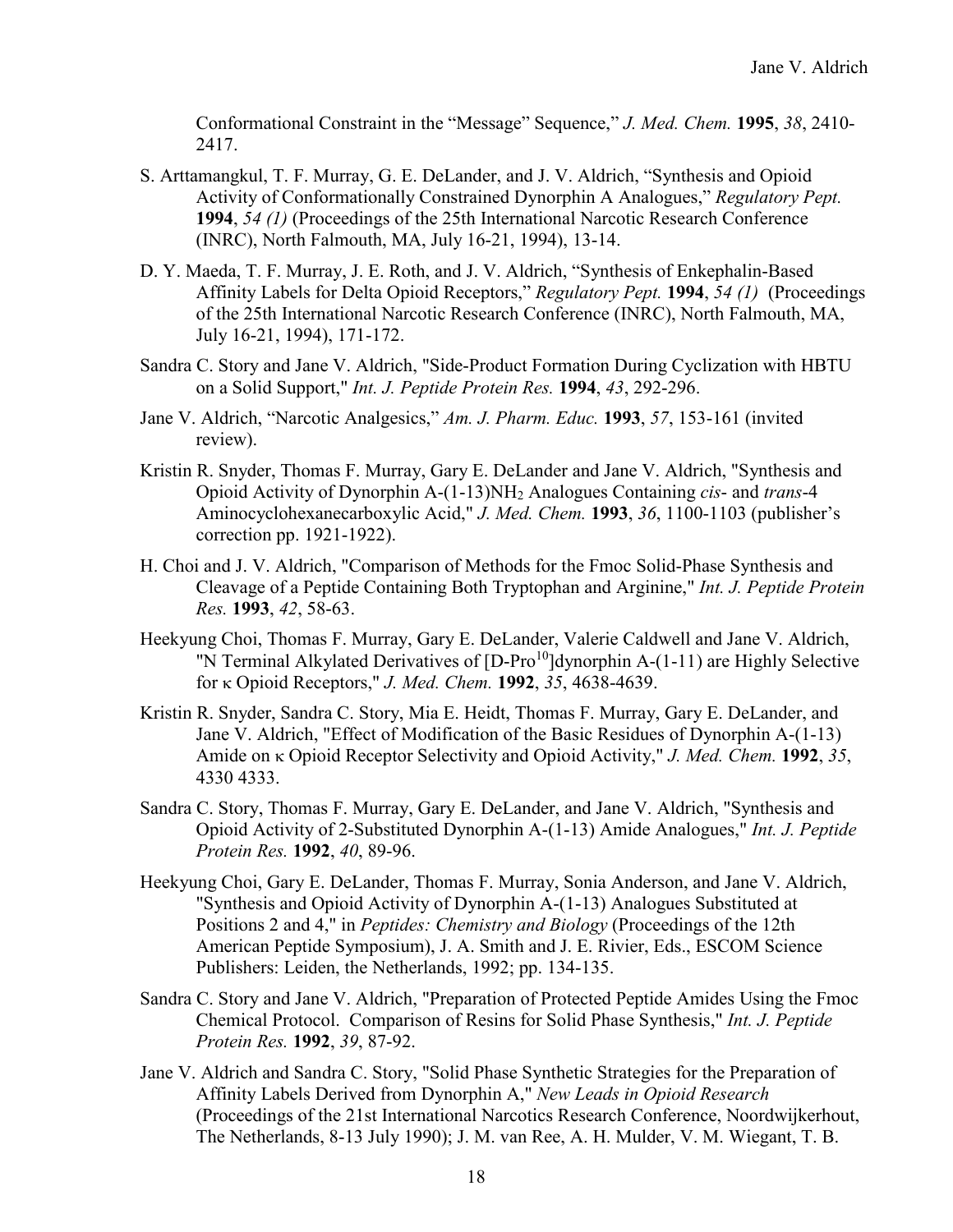van Wimersma Greidanus, Eds.; Excerpta Medica Congress Series No 914, Elsevier Science Publishers: Amsterdam, 1990; pp 216-218.

- Jane Aldrich Lovett\* and Philip S. Portoghese, "Synthesis and Evaluation of Melphalan-Containing N,N-Dialkylenkephalin Analogues as Irreversible Antagonists of the δ Opioid Receptor," *J. Med. Chem.* **1987**, *30*, 1668-1674.
- Jane Aldrich Lovett and Philip S. Portoghese, "N,N-Dialkylated Leucine Enkephalins As Potential δ Opioid Receptor Antagonists," *J. Med. Chem.* **1987**, *30*, 1144-1149.
- Jane Aldrich Lovett and Philip S. Portoghese, "Melphalan-Containing N,N-Dialkylenkephalin Analogs as Potential Irreversible Antagonists of the δ Opioid Receptor," *Progress in Opioid Research:* (Proceedings of the 1986 International Narcotics Research Conference), *National Institute on Drug Abuse Research Monograph*, *75*, J.W. Holaday, P.-Y. Law, and A. Herz, Eds.; DHHS Pub. No. (ADM) 7-1507, U.S. Government Printing Office: Washington, DC, 1986; pp. 185-188.
- M. V. Darby, J. Aldrich Lovett<sup>∗</sup> , R. W. Brueggemeier, M. P. Groziak, and R. E. Counsell, "7α Substituted Derivatives of Androstenedione as Inhibitors of Estrogen Biosynthesis," *J. Med. Chem.* **1985**, *28*, 803-807.
- Jane Aldrich Lovett, Michael V. Darby, and Raymond E. Counsell, "Synthesis and Evaluation of 19-Aza- and 19-Aminoandrostenedione Analogs as Potential Aromatase Inhibitors," *J. Med. Chem.* **1984**, *27*, 734-740.

# **Publications Other than Refereed Articles**

- J. V. Aldrich, "President's Message," *Understanding Biology Using Peptides*, S.E. Blondelle, Ed., American Peptide Society, 2006,
- J. Aldrich, "Young Investigators Symposium," *Lett. Peptide Sci.* **1999**, *6*, 1.
- F. Albericio, J. V. Aldrich, E. Atherton, B. M. Dunn, G. B. Fields, and Y Shimonishi, Editorial: "LIPS Symposia in Print and Other Issues," *Lett. Peptide Sci.* **1996**, *3*, 1.

# **B. Patents and patent applications**

- Jane V. Aldrich, Jay P. McLaughlin and Dmitry Yakolev, "Novel Macrocyclic Opioid Peptides," provisional application No. 63/126723 filed December 17, 2020; full application No. PCT/US21/63892 filed December 16, 2021.
- Jane V. Aldrich and Michael Ferracane, "Novel Macrocyclic Opioid Peptides," provisional patent application No. 62/658,915 filed April 17, 2018; full application No. PCT/US19/27928 filed April 17, 2019, application WO 2019/204488 A1 published October 24, 2019; U.S. national phase application filed October 15, 2020.
- Jane V. Aldrich, Sanjeewa Senadheera and Jay McLaughlin, "Cyclic Tetrapeptide Analogs," provisional patent application No. 62/647287 filed March 23, 2018; full application No. PCT/US19/23698 filed March 22, 2019; U.S. national phase application No. 16/982638 filed September 21, 2020, US Patent application No. US 2021/0024576 A1 published January 28, 2021; Japanese application filed September 23, 2020; European patent application No. 19771690.5 filed October 1, 2020; Indian patent application No.

 $\overline{a}$ 

<sup>∗</sup> Former name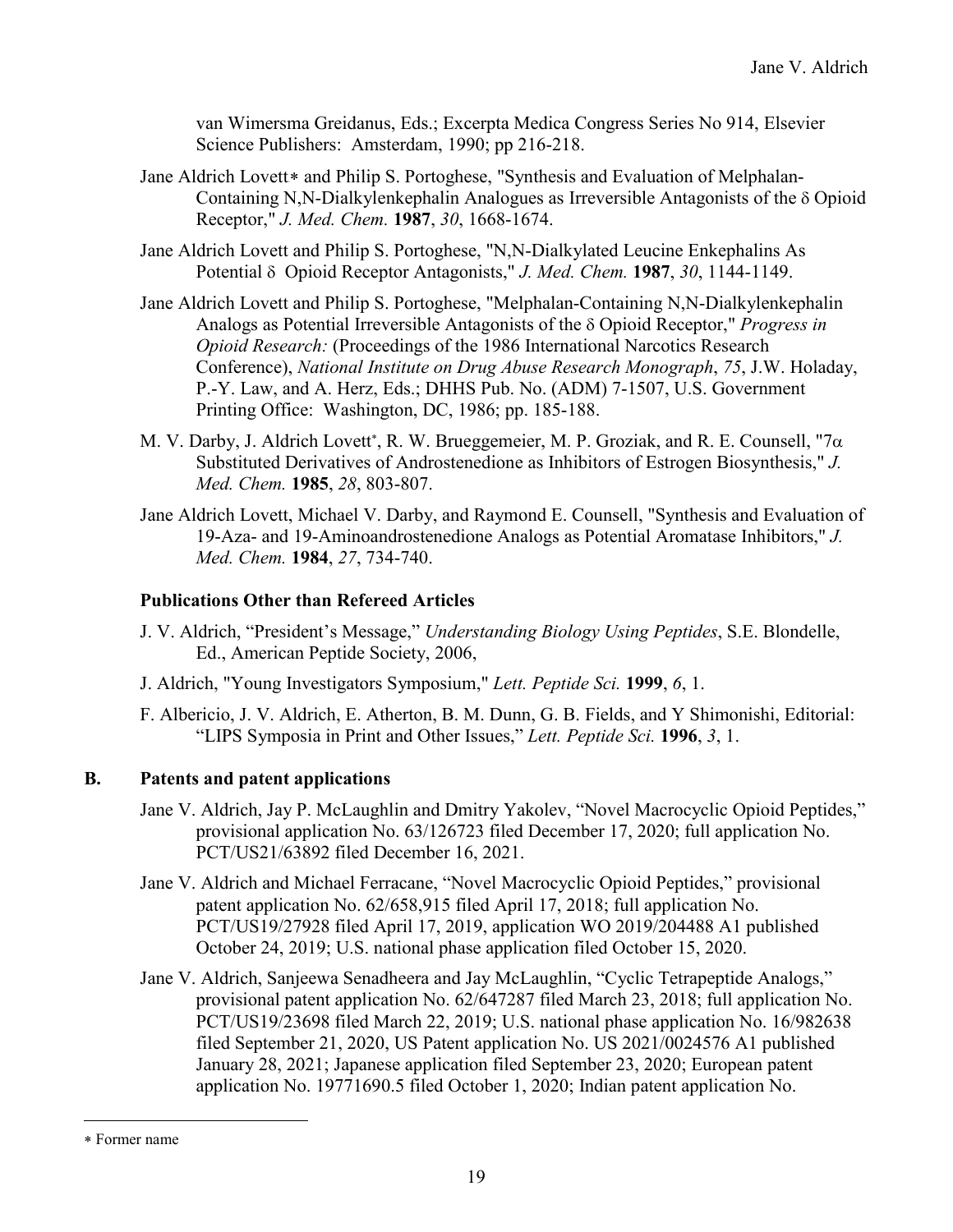202017044153 filed October 9, 2020; Chinese application No. CB/P22423CN00 filed November 20, 2020.

- Jane V. Aldrich and Laura E. Hanold, "Macrocyclic Peptides and Derivatives Thereof with Opioid Activity," provisional patent application No. 62/520,992 filed June 16, 2017; full application No. PCT/US18/37822 filed June 15, 2018, application WO 2018/232285 published December 20, 2018; U.S. national phase application No. 16622749 filed December 13, 2019, application No. US-2020-0109168-A1 published April 9, 2020.
- Jane V. Aldrich and Archana Mukhopadhyay, "Macrocyclic Peptides Decrease c-Myc Protein Levels and Reduce Prostate Cancer Cell Growth," provisional patent application filed January 20, 2017; full application No. PCT/US2018/014595 filed January 20, 2018; US national stage application No. 16479063 filed July 18, 2019, Chinese national phase application filed September 19, 2019.
- Jane V. Aldrich and Sanjeewa Senadheera, "Cyclic Tetrapeptide Stereoisomers," US Patent No. 10,259, 843 B2, April 16, 2019; European patent EP3166625, May 1, 2019; U.S. application # 16383016 and European application # EP19168888.6, submitted April 12, 2019.
- Jane V. Aldrich, Nicolette Ross and Santosh Kulkarni, "Cyclic Tetrapeptides," US Patent No. 8,809,278 B2, August 19, 2014.
- Jane V. Aldrich, Kshitij Patkar, and Jay McLaughlin, "Method for Treating and/or Preventing Cocaine Addiction," US Patent application, submitted October, 2008.
- Jane V. Aldrich and Vivek Kumar, "Methods of Synthesizing and Using Derivatives of [2-(2 aminoethoxy)ethoxy]acetic Acid," US Patent Application Publication US2005/0187407 A1, University of Maryland Baltimore, divisional application submitted but not granted.
- Jane V. Aldrich and Vivek Kumar, "Methods of Synthesizing and Using Derivatives of [2-(2 aminoethoxy)ethoxy]acetic Acid," US Patent No. 7,038,078 B2, University of Maryland Baltimore, May 2, 2006.

## **C. Presentations at Scientific Meetings**

- Jane V. Aldrich, Tanvir Khaliq and Jay P. McLaughlin, "Macrocyclic peptides: Orally bioavailable peptides for potential drug development," invited speaker (virtual presentation), American Chemical Society Rocky Mountain Regional Meeting, Tucson, AZ, October 21, 2021.
- Michael J. Ferracane, Jane V. Aldrich and Jay P. McLaughlin, "Rational design, synthesis, conformation analysis, and opioid activity of *cyclo*[Pro-Sar-Phe-D-Phe] and its analogs, American Chemical Society national meeting, Atlanta, GA, August 22-26, 2021.
- Jane V. Aldrich, Tanvir Khaliq, Michael Ferracane, Jeremy S. Coleman, Shainnel O Eans, Ariana Brice-Tutt, and Jay P. McLaughlin, "Pharmacokinetic properties of macrocyclic tetrapeptides and their potential for drug development," poster, International Narcotic Research Conference, virtual, July 12-14, 2021.
- Jane V. Aldrich, Dmitry Yakovlev, Tanvir Khaliq, Shainnel O. Eans, Heather M. Stacy, Ariana Brice-Tutt, Thomas F. Murray, and Jay P. McLaughlin, "Structural modifications to Phe<sup>3</sup> in [D-Trp]CJ-15,208 is well tolerated by kappa opioid receptors," poster, KappaCon 2021, the  $6<sup>th</sup>$  conference on the therapeutic potential of kappa opioids in pain and addiction,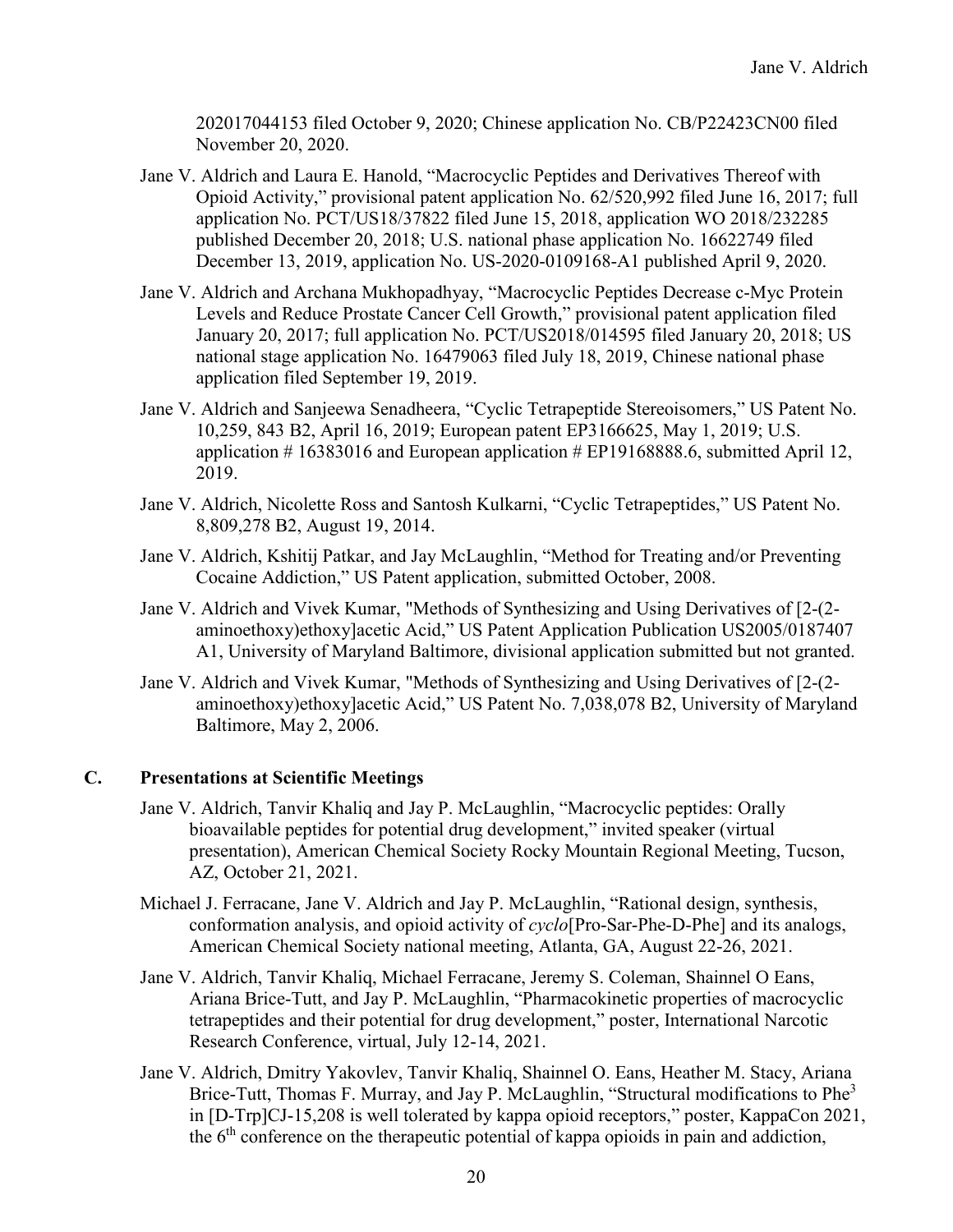virtual, April 6-9, 2021.

- Jay P. McLaughlin, Ariana C. Brice-Tutt, Lisa L. Wilson, Shainnel O. Eans, Heather M. Stacy, Jeremy S. Coleman, Sanjeewa N. Senadheera, Michael J. Ferracane and Jane V. Aldrich, "Refinement of kappa opioid activity in multifunctional cyclic tetrapeptides facilitates safer analgesics and treatments for substance abuse," oral presentation, KappaCon 2021, the 6<sup>th</sup> conference on the therapeutic potential of kappa opioids in pain and addiction, virtual, April 6-9, 2021.
- Laura E. Hanold, Asiah L. Cheek, and Jane V. Aldrich, "Exploring the role of the macrocyclic peptide [D-Trp]CJ-15,208 in the c-Myc degradation pathway," poster, University of Florida Health Cancer Center Virtual Research Symposium, December 8-10, 2020.
- Ariana C. Brice-Tutt, Shainnel O. Eans, Heather M. Stacy, Dmitry Yakovlev, Jeremy Coleman, Grant Simpson, Mike Ferrecane, Jane V. Aldrich and Jay P. McLaughlin, "Multifunctional mu- and kappa-opioid ligands as potential therapeutics for pain and substance abuse," College on Problems of Drug Dependence virtual meeting, June 22-24, 2020.
- Ariana C. Brice-Tutt, Lisa L. Wilson, Shainnel O. Eans, Heather M. Stacy, Grant Simpson, Michael Ferracane, Jane V. Aldrich, and Jay P. McLaughlin, "Mixed opioid receptor agonism and antagonism demonstrated by a novel cyclic tetrapeptide prevents drug- and stress-induced reinstatement of morphine- and cocaine-seeking behavior," International Narcotic Research Conference, New York, NY, July 7-11, 2019.
- Michael J. Ferracane, Ariana Brice-Tutt, Jay P. McLaughlin and J. V. Aldrich, "The cyclic tetrapeptide JVA-4001 demonstrates multifunctional opioid antagonist-agonist activity and prevents reinstatement of drug-seeking behavior in mice," poster, American Peptide Symposium, Monterey, CA, June 22-27, 2019.
- Solomon A. Gisemba, Thomas F. Murray, and Jane V. Aldrich, "Synthesis of bicyclic snalogs of the kappa opioid receptor antagonist arodyn," oral presentation, American Peptide Symposium, Monterey, CA, June 22-27, 2019.
- L. E. Hanold and J. V. Aldrich, "Exploring the effects of macrocyclic tetrapeptides with promising anti-proliferative activity in triple negative breast cancer," poster, American Peptide Symposium, Monterey, CA, June 22-27, 2019.
- R. E. Pescatore, L.E. Hanold, and J.V. Aldrich, "Uncovering the effects of macrocyclic tetrapeptides on the c-Myc degradation Pathway in prostate cancer cells," poster, American Peptide Symposium, Monterey, CA, June 22-27, 2019.
- Jane V. Aldrich, Shainnel Eans, Sanjeewa Senadheera, and Jay McLaughlin, "The diversity of macrocyclic tetrapeptides: Structure-activity relationship lessons learned for safer analgesics," invited speaker, 3rd University of Florida Drug Discovery Symposium, Gainesville, FL, April 25-26, 2019.
- Robyn E. Pescatore and Jane V. Aldrich, "Optimizing the anti-proliferative activity of CJ-15,208 in prostate cancer cells," poster, 3<sup>rd</sup> University of Florida Drug Discovery Symposium, Gainesville, FL, April 25-26, 2019.
- Jane V. Aldrich and Jay P. McLaughlin, "Developing peptides and peptidomimetics as potential treatments for substance abuse," invited speaker, American Chemical Society meeting, Orlando, FL, March 31 - April 4, 2019.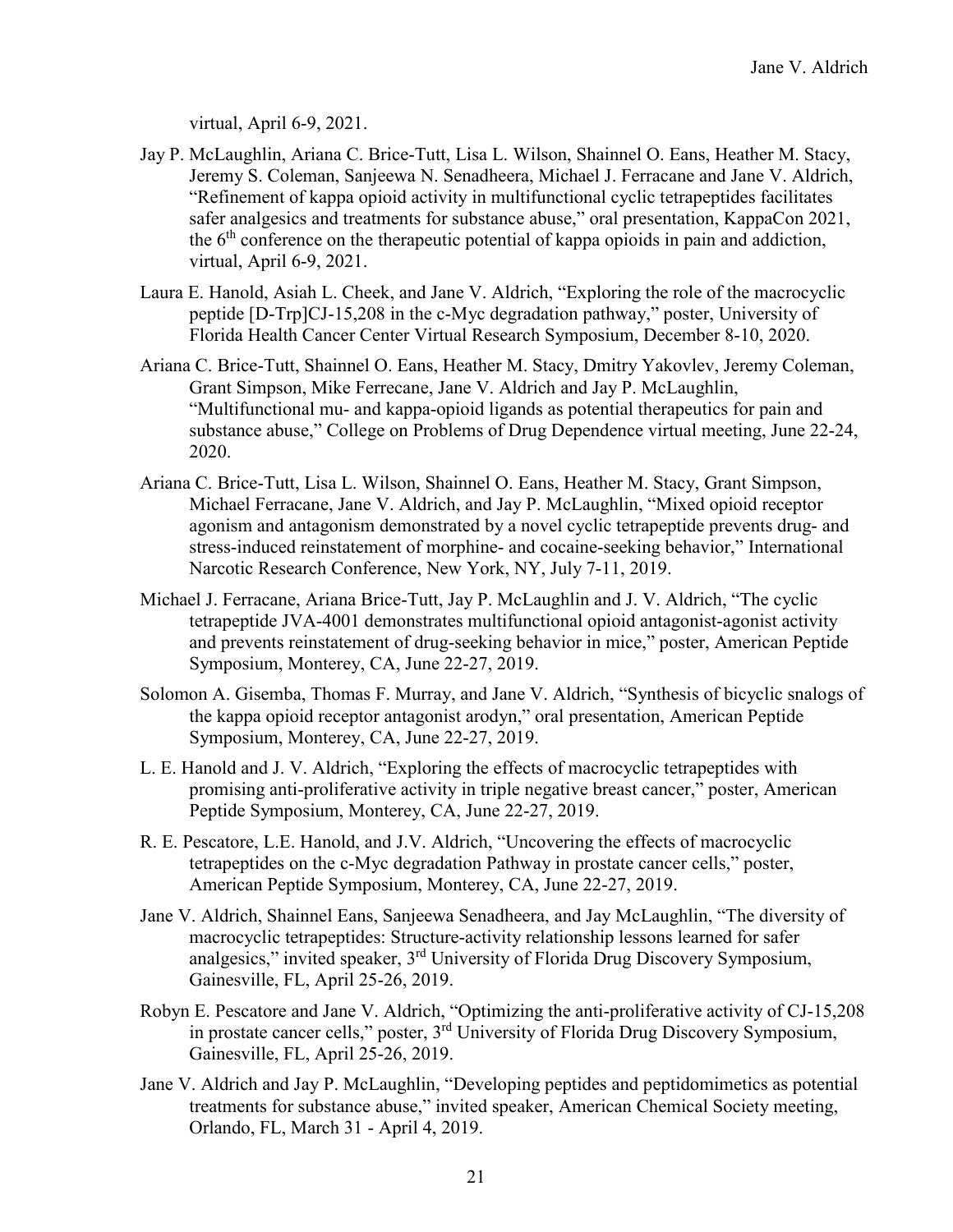- Tanvir Khaliq and Jane V. Aldrich, "Novel macrocyclic tetrapeptide kappa opioid receptor ligands: Cytochrome P450 metabolism and interactions," poster, American Chemical Society meeting, Orlando, FL, March 31 - April 4, 2019.
- Robyn E. Pescatore and Jane V. Aldrich, "Optimizing the anti-proliferative activity of CJ-15,208 in prostate cancer cells," poster, American Chemical Society meeting, Orlando, FL, March 31 - April 4, 2019.
- Jane V. Aldrich, Jay P. McLaughlin and Thomas F. Murray, "Lessons learned from *in vivo* screening of novel opioid peptides. Back to the future?," **plenary** speaker, Royal Australian Chemical Institute Medicinal Chemistry and Chemical Biology 2018 Conference, Brisbane, Australia, November 18-21, 2018.
- Jay P. McLaughlin, Shainnel O. Eans, Ariana Brice-Tutt, Heather M. Stacy, Grant G. Simpson, Jeremy Coleman, Michael Ferracane and Jane V. Aldrich, "Refinement of cyclic tetrapeptide mixed opioid agonist/antagonists as safer analgesics and treatments for opioid addiction," oral presentation, 5th Annual Society for Personalized Nano-Medicine Symposium, Miami, FL, November 1-2, 2018.
- Grant G. Simpson, Michael Ferracane, Lisa Wilson, Ariana C. Brice, Shainnel O. Eans, Heather M. Stacy, Jay McLaughlin, and Jane V. Aldrich, "Design, synthesis, and *in vivo*  pharmacological evaluation of a macrocyclic peptide opioid receptor ligand with picomolar activity," poster, Macrocycles 2018, 3rd Royal Society of Chemistry BMCS Medicinal Chemistry Symposium on Macrocycles, Stevenage, UK, October 8-9, 2018.
- Jane V. Aldrich, Dmitry Yakovlev, Shainnel O. Eans, Heather M. Stacy, Thomas F. Murray, and Jay P. McLaughlin, "Substitution of aromatic residues in the macrocyclic opioid peptide [D-Trp]CJ-15,208 alters the opioid activity profile *in vivo*," oral presentation, European Peptide Symposium, Dublin, Ireland, August 26-31, 2018.
- Jane V. Aldrich, Jay P. McLaughlin and Thomas F. Murray, "Back to the future? Lessons learned from *in vivo* screening of novel opioid peptides," **keynote** speaker, 3<sup>rd</sup> Asian Conference on Pharmaceutical Sciences, Bali, Indonesia, July 3-4, 2018.
- Lisa Wilson, A Brice, Shainnel O. Eans, Heather M. Stacy, Grant Simpson, Michael Ferrecane, Jane V. Aldrich, and Jay P. McLaughlin, "Characterization of JVA 4001, a novel mixed opioid agonist/kappa opioid receptor antagonist that attenuates drug and stress-induced reinstatement of extinguished morphine-conditioned place preference," poster, International Narcotic Research Conference, San Diego, CA, June 11-16, 2018.
- Laura E. Hanold, Shainnel Eans, Heather Stacy, Jay P. McLaughlin, and Jane V. Aldrich, "Derivatization of macrocyclic tetrapeptide kappa opioid receptor antagonists by hydroxyproline esterification," poster*,* American Chemical Society Florida Annual Meeting and Exhibition (FAME), North Palm Harbor, FL, May 3-5, 2018.
- J. V. Aldrich, C. Reedy, H. M. Stacy, J. M. Medina, S. O. Eans, T. J. Cirano, T. F. Murray and Jay P. McLaughlin, "Ring substitution in the macrocyclic opioid peptide CJ-15,208 alters the opioid activity profile *in vivo*," poster, International Narcotic Research Conference, Chicago, IL, July 9-13, 2017.
- Jane V. Aldrich, Christianna Reedy, Thomas F. Murray and Jay P. McLaughlin, "Sensitivity of the opioid activity profile of CJ-15,208 analogs to ring substitution," oral presentation, American Peptide Symposium, Whistler, British Columbia, June 17-22, 2017.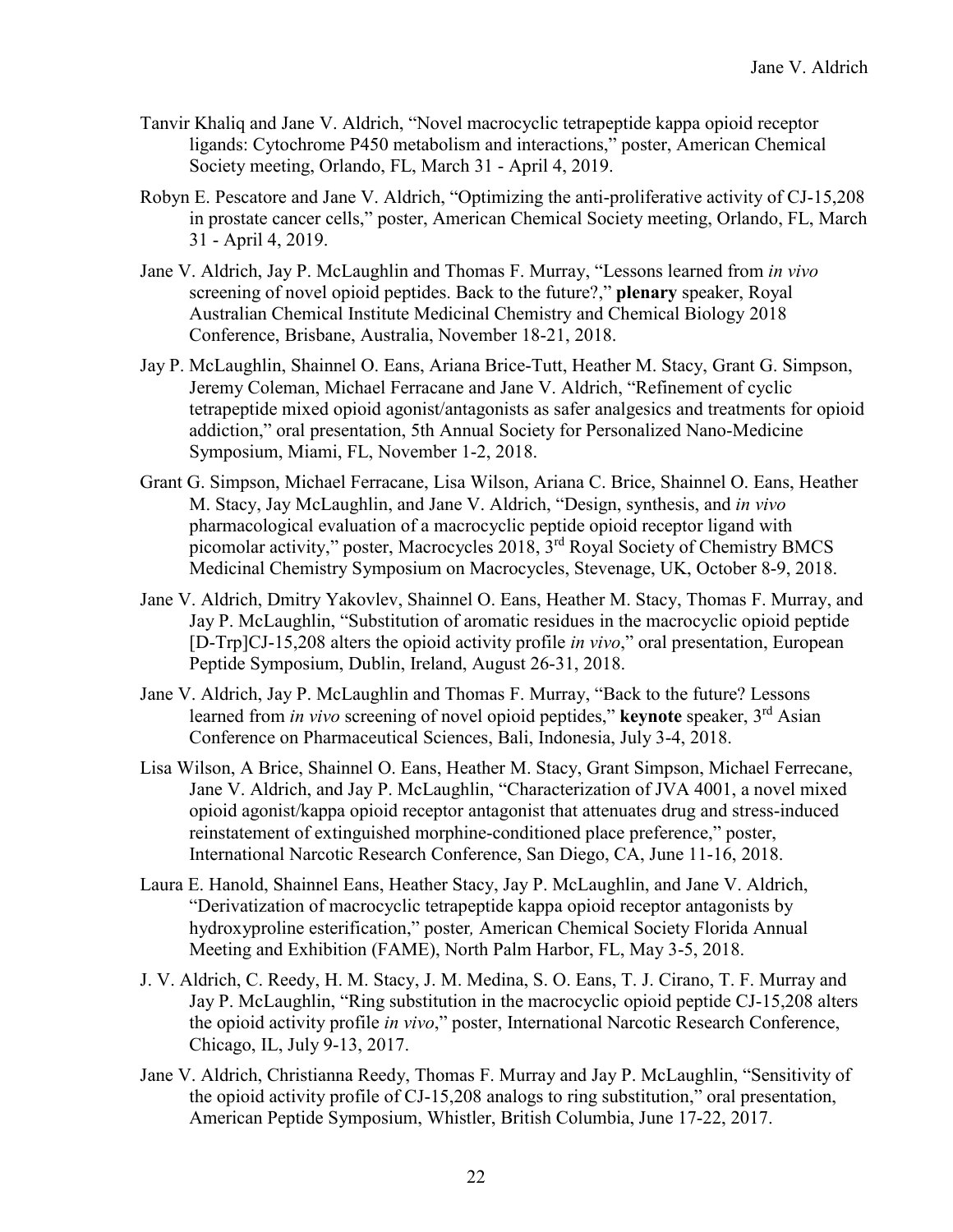- Michael Ferracane and Jane Aldrich, "Structure–based design of macrocyclic tetrapeptides intended to modulate the opioid receptors," poster, American Peptide Symposium, Whistler, British Columbia, June 17-22, 2017.
- Laura E. Hanold, Shainnel Eans, Heather Stacy, Jay P. McLaughlin and Jane V. Aldrich, "Derivatzation of a macrocyclic tetrapeptide kappa opioid receptor antagonist to improve physiochemical properties, poster, American Peptide Symposium, Whistler, British Columbia, June 17-22, 2017.
- Jane V. Aldrich, Sanjeewa Senadheera, and Jay McLaughlin, "Exploration of new opioid macrocyclic tetrapeptides as potential analgesics," invited oral presentation, Florida Annual Meeting and Exhibition (FAME), American Chemical Society, Palm Harbor, FL, May 4-6, 2017.
- Grant G. Simpson, Michael Ferracane, Nicolette Ross, Jay McLaughlin, and Jane V. Aldrich, "Synthesis and pharmacological evaluation of macrocyclic tetrapeptides as opioid receptor ligands," poster, Florida Annual Meeting and Exhibition (FAME), American Chemical Society, Palm Harbor, FL, May 4-6, 2017.
- Jane V. Aldrich, Sanjeewa Senadheera, Thomas F. Murray, and Jay P. McLaughlin, "Macrocyclic peptides as potential treatments for pain and drug abuse," invited oral presentation, MEDI 4, 253rd American Chemical Society meeting, San Francisco, CA, April 2-6, 2017.
- Michael Ferracane and Jane Aldrich, "Structure–based design of macrocyclic tetrapeptides intended to modulate the opioid receptors," poster, MEDI 441, 253rd American Chemical Society meeting, San Francisco, CA, April 2-6, 2107.
- J. P. McLaughlin, S. O. Eans, J. M. Medina, T. J. Cirino, H. M. Stacy, C. Reedy, T. F. Murray and J. V. Aldrich, "Variable opioid activity arising from ring substitution in CJ-15,208 and characterization of an analog that blocks stress-induced reinstatement of extinguished cocaine-conditioned place preference," oral presentation (JPM), Therapeutic Potential of Kappa Opioids, Philadelphia, PA April 3-6, 2017.
- Jay P. McLaughlin, Shainnel O. Eans, Jessica M. Medina, Kristen A. Hymel, Sanjeewa N. Senadheera, Thomas F. Murray and Jane V. Aldrich, "Delta-opioid Receptor (DOR) Antagonism Introduced by Tryptophan Substitution in CJ-15,208 Prevents Antinociceptive Tolerance and Stress-Induced Reinstatement of Extinguished Drugconditioned Place Preference," poster, Society for Neuroscience meeting, San Diego, CA, November 12-16, 2016.
- Jane V. Aldrich, Sanjeewa N. Senadheera, Michelle L. Ganno, Shainnel O. Eans, Thomas F. Murray and Jay P. McLaughlin, "Small Changes in Macrocyclic Tetrapeptide Structure have Significant Impact on Opioid Activity *in vivo*," invited oral presentation, College of Problems of Drug Dependence, Palm Springs, CA, June 11-16, 2016.
- Solomon A. Gisemba and Jane V. Aldrich, "Optimization of the Synthesis of Novel Cyclic Peptides using Ring Closing Metathesis and Preparation of Analogs of the Kappa Opioid Receptor Antagonist Arodyn," oral presentation (SAG), 92nd Florida ACS Annual Meeting and Exposition (FAME), Palm Harbor, FL, May 5-7, 2016.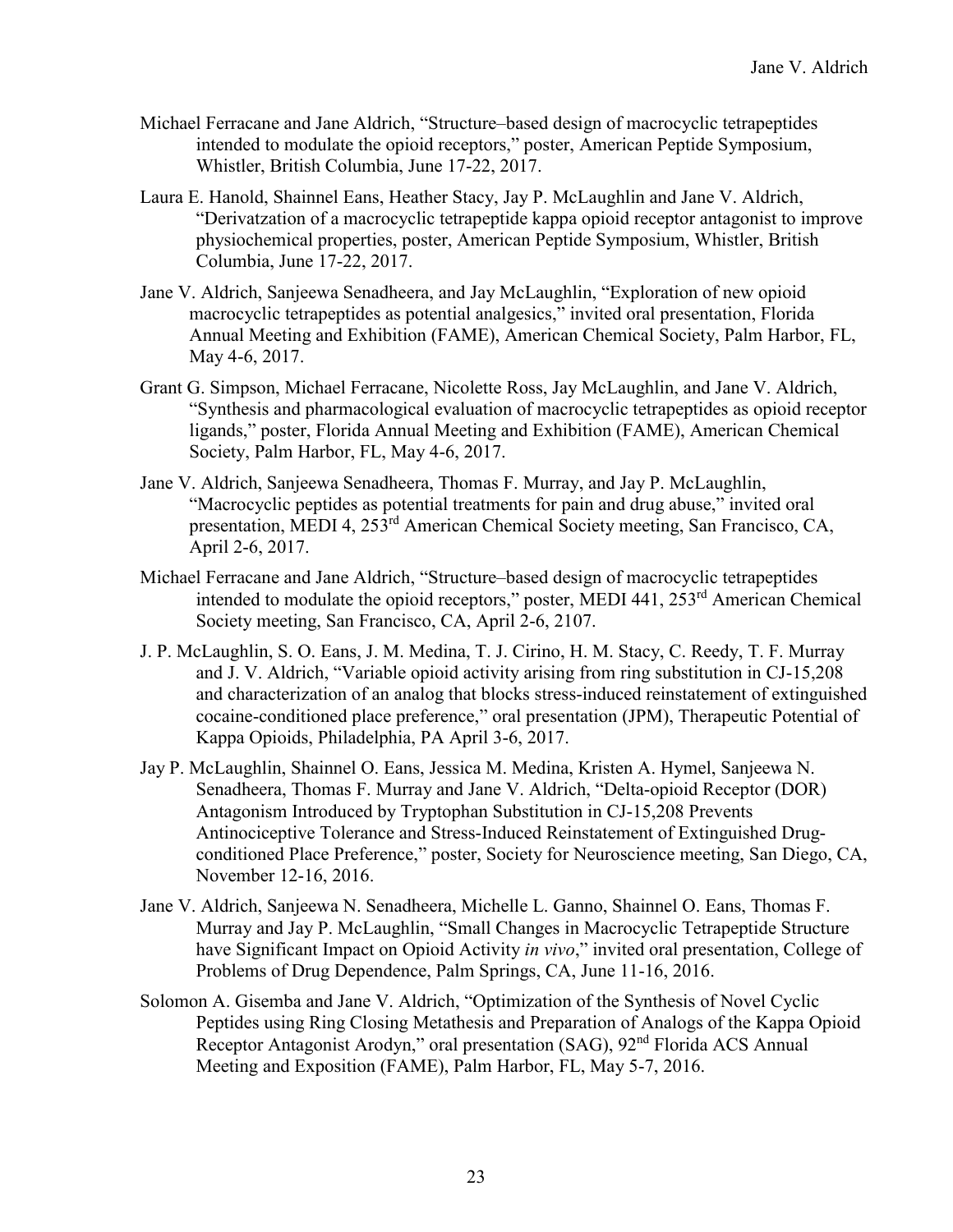- M.J. Ferracane and J.V. Aldrich, J., "Docking Studies Illuminate a Likely Binding Mode of Noncanonical Opioid Peptides," oral presentation (MF),  $45<sup>th</sup>$  American Chemical Society Western Regional Meeting, San Marcos, CA, November 6-8, 2015.
- M.J. Ferracane and J.V. Aldrich, J., "Insight into opioid-opioid receptor binding through analysis of crystallographic data, mutagenesis studies, and SAR of opioid peptides" 250<sup>th</sup> National American Chemical Society Meeting, Boston, MA, August 16-20, 2015.
- M.J. Ferracane and J.V. Aldrich, "Opioid Ligand Binding to Opioid Receptors: Insight and Implications for Peptide Design," oral (Young Investigators presentation by MJF), 24th American Peptide Symposium, Orlando, FL, June 20-26, 2015.
- S.A. Gisemba, W. J. Fang, and J.V. Aldrich, "Peptide Ring Closing Metathesis Reactions: Minimizing Side Reactions in Arodyn Analogs," poster, 24th American Peptide Symposium, Orlando, FL, June 20-26, 2015.
- C. Reedy, A. Mukhopadyay, S. Senadheera, T. Khaliq, and J. Aldrich, "CJ-15,208 Analogues: Their Permeability Across Biological Barriers and Interaction with P-glycoprotein," poster, 24th American Peptide Symposium, Orlando, FL, June 20-26, 2015.
- S.N. Senadheera and J.V. Aldrich, "Optimized and Improved Method to Generate Synthetically Challenging Macrocyclic Tetrapeptides that do not have a Turn Inducer," poster, 24th American Peptide Symposium, Orlando, FL, June 20-26, 2015.
- T.V. Yakovleva and J.V. Aldrich, "Optimization of a Larger Scale Synthesis of Zyklophin, a Highly Selective Peptide Kappa Opioid Receptor Antagonist," poster, 24th American Peptide Symposium, Orlando, FL, June 20-26, 2015.
- J.V. Aldrich, S.N. Senadheera, T.F. Murray, M.L. Ganno, S.O. Eans, and J.P. McLaughlin, "Analogs of the novel macrocyclic tetrapeptide CJ-15,208 exhibit diverse opioid activity profiles," invited oral presentation, International Narcotic Research Conference, Phoenix, AZ, June 15-19, 2015.
- K.A. Hymel, S.O. Eans, M.L. Ganno, E. Mizrachi, N. Ross, S.N. Senadheera, J.V. Aldrich, J.P. McLaughlin, "A novel mixed-action μ-opioid receptor (MOR) agonist/ δ-opioid receptor (DOR) antagonist prevents stress-induced reinstatement of extinguished cocaine-seeking behavior," poster, International Narcotic Research Conference, Phoenix, AZ, June 15-19, 2015.
- S.O. Eans, M. Ganno, E. Mizrachi, S. Senadheera, J.V. Aldrich, J. P. McLaughlin, "Influence of stereochemistry in the macrocyclic tetrapeptide CJ-15,208 on antinociceptive efficacy and opioid receptor selectivity," poster, College of Problems of Drug Dependence, Phoenix, AZ, June 13-18, 2015.
- J.V. Aldrich, S. N. Senadheera, M. L. Ganno, S.O. Eans and J.P. McLaughlin, "Liability Profiles and Activity in Different Pain Models of Analogs of the Macrocyclic Tetrapeptide CJ-15,208," invited oral presentation, Kappa Therapeutics Conference, Chapel Hill, NC, April 20-24, 2015.
- Jane V. Aldrich, "Orally Active Macrocyclic Peptides as Analgesics and Potential Treatments for Drug Abuse," invited oral presentation, Boulder Peptide Symposium, Boulder, CO, September 22-24, 2014.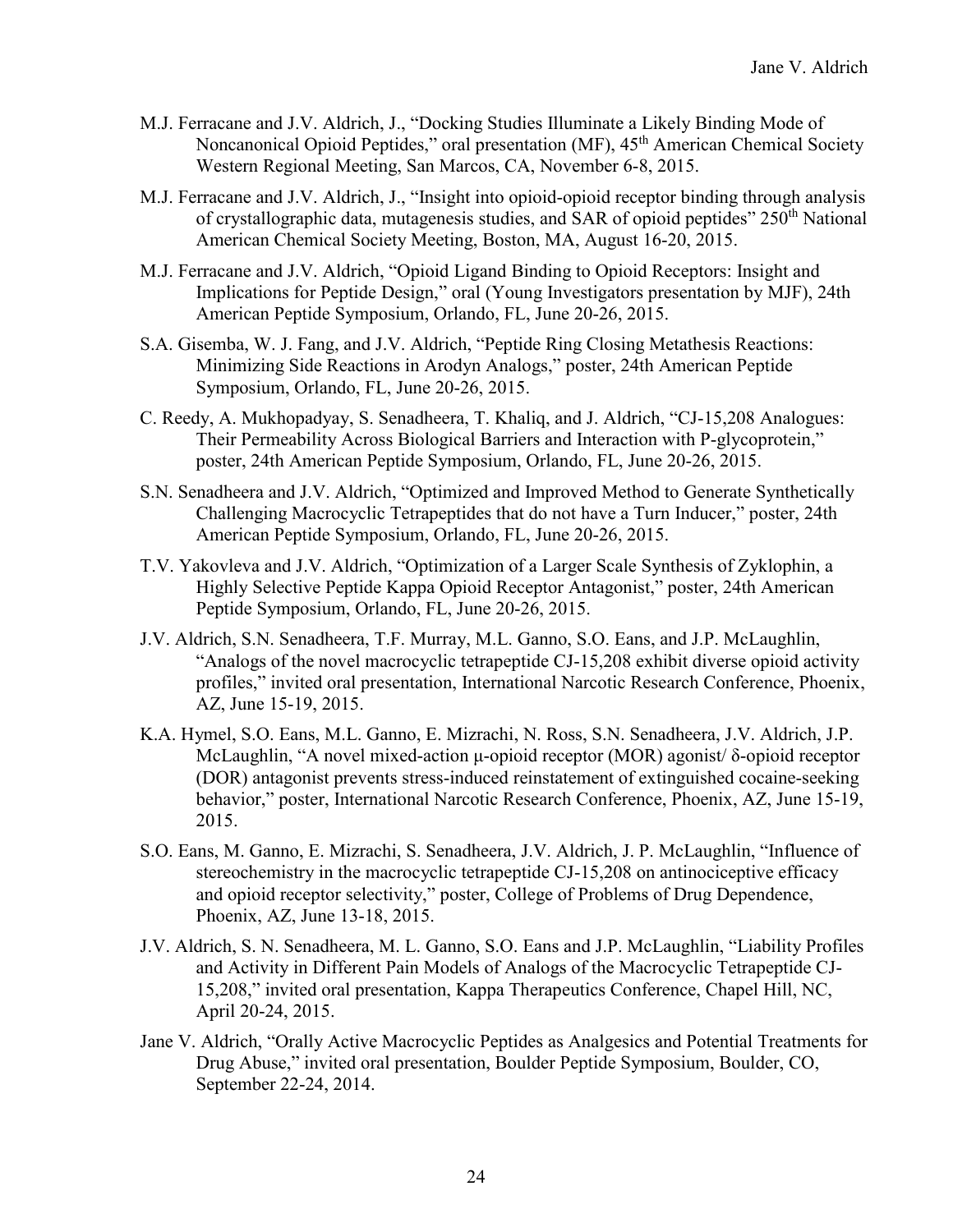- T. Khaliq, S. N. Senadheera, S. M. Lunte and J. V. Aldrich, "Structure-Metabolism Relationships of Novel Macrocyclic Peptide Opioid Receptor Ligands," poster, MEDI 430, 248th American Chemical Society, San Francisco, CA, August 10-14, 2014.
- J.V. Aldrich, S.N. Senadheera, T.F. Murray, M.L. Ganno, S.O. Eans, E. Mizrachi and J.P. McLaughlin, "Characterization of the Antinociceptive and Kappa Opioid Receptor Antagonist Activity of Analogs of the Macrocyclic Tetrapeptide CJ-15,208," poster, International Narcotic Research Conference, Montreal, Canada, July 13-17, 2014.
- Solomon A. Gisemba and Jane V. Aldrich, "Minimizing Side Reactions in Novel Peptide Ring Closing Metathesis Reactions," poster, Chemistry and Biology of Peptides Gordon Research Conference, Ventura, CA, February 23-28, 2014.
- Sanjeewa N. Senadheera and Jane V. Aldrich, "First Successful Synthesis of the All L-Amino Acid Natural Product Macrocyclic Tetrapeptide *cyclo*[Pro-Val-Pro-Tyr]," oral presentation, ORGN 453, 246<sup>th</sup> American Chemical Society National Meeting, Indianapolis, IN, September 8-12, 2013.
- Sanjeewa N. Senadheera*,* Shainnel O. Eans, Jay P. McLaughlin, and Jane V. Aldrich, "Optimized and Improved Larger Scale Synthesis of Opioid Macrocyclic Tetrapeptides with Potential for Drug Development," poster, MEDI 274, 246<sup>th</sup> American Chemical Society National Meeting, Indianapolis, IN, September 8-12, 2013.
- Sanjeewa N. Senadheera*,* Justin T. Douglas, and Jane V. Aldrich, *"*Backbone Conformations and Hydrogen Bonding Patterns of Analogs of the Macrocyclic Tetrapeptide CJ-15,208," poster, MEDI 275, 246<sup>th</sup> American Chemical Society National Meeting, Indianapolis, IN, September 8-12, 2013.
- J. V. Aldrich, S. N. Senadheera, S. Eans, M. L. Ganno, E. Mizrachi, and J. P. McLaughlin, "Diverse Pharmacological Profiles of Novel Peptide Kappa Opioid Receptor Ligands," oral presentation, Kappa Therapeutics 2013, Cambridge, MA, April 24-27, 2013.
- Jane V. Aldrich, Sanjeewa N. Senadadheera, Shainnel O. Eans, Michelle L. Ganno, Nicolette C. Ross, and Jay P. McLaughlin, "Novel Opioid Peptides as Potential Treatments for Pain and Drug Abuse, **invited** oral presentation, Zing Peptide Chemistry conference, Xcaret, Mexico, November 3-6, 2012.
- T.V. Yakovleva and J.V. Aldrich, "Scale Up Synthesis of Zyklophin, a Highly Selective Peptide Kappa Opioid Receptor Antagonist," poster, ORGN 885, 244th American Chemical Society National Meeting, Philadelphia, PA, August 19-23, 2012.
- Sanjeewa N. Senadheera, Shainnel O. Eans, Nicolette C. Ross, Jay P. McLaughlin, and Jane V. Aldrich, "The Synthesis and Purification of Opioid Macrocyclic Tetrapeptides on a Larger Scale for *in vivo* Pharmacological Evaluation," poster, ORGN 886, 244<sup>th</sup> American Chemical Society National Meeting, Philadelphia, PA, August 19-23, 2012.
- J.V. Aldrich, S.N. Senadheera, K. Patkar, S.O. Eans, and J.P. McLaughlin, "Novel Kappa Opioid Receptor Peptide Ligands as Potential Treatments for Drug Abuse, oral presentation, International Narcotic Research Conference, Kansas City, MO, July 15-20, 2012.
- K.M. DiMattio, T.V. Yakovleva, J.V. Aldrich, L.Y. Liu- Chen, and A. Cowan, "Zyklophin, the Short-acting Kappa Opioid Antagonist, Induces Scratching in Mice," poster, International Narcotic Research Conference, Kansas City, MO, July 15-20, 2012.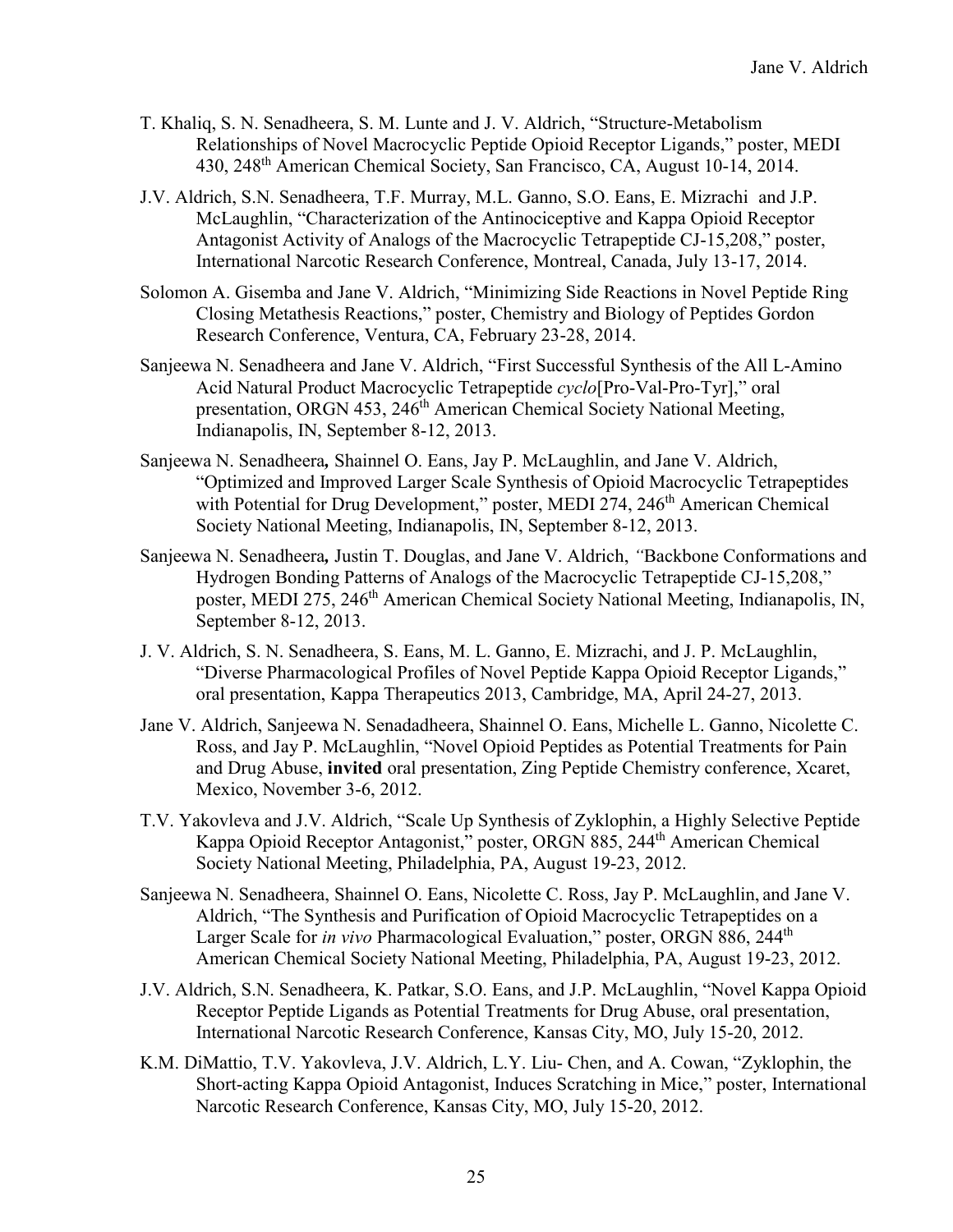- A. Joshi, T. Khaliq, S. Senadheera, A. Mukhopadhyay, S.M. Lunte , and J.V. Aldrich, "Physiochemical an Pharmacokinetic Properties of Novel Macrocyclic Peptide Kappa Opioid Receptor Ligands," poster, International Narcotic Research Conference, Kansas City, MO, July 15-20, 2012.
- S.N. Senadheera, S.O. Eans, N.C. Ross, J.P. McLaughlin, T.F. Murray, and J.V. Aldrich, "Novel Analogs of the Kappa Opioid Receptor Ligand CJ-15,208 with Potential for Drug Development," poster, International Narcotic Research Conference, Kansas City, MO, July 15-20, 2012.
- Jane V. Aldrich, Shainnel O. Eans, Michelle L. Ganno, Sanjeewa N. Senadadheera, Kshitj A. Patkar, and Jay P. McLaughlin, "Central Opioid Activity of Peripherally Administered Novel Kappa Opioid Receptor Peptide Ligands," poster, Barriers of the CNS, Bridging Barriers to Treat CNS Disease, Gordon Research Conference, New London, NH, June 17-22, 2012.
- Jane V. Aldrich, Shainnel O Eans, Michelle L. Ganno, Sanjeewa N, Senadheera, Kshitij A. Patkar, and Jay P. McLaughlin, "Orally Active Cyclic Tetrapeptides as Potential Treatments for Drug Abuse," oral presentation, Behavior, Biology and Chemistry: Translational Research in Addiction, San Antonio, TX, March 3-4, 2012.
- J.V. Aldrich, S.S. Kulkarni, S.N. Senadheera, N.C. Ross, K.J. Reilley, S.O. Eans, M.L. Ganno, and J.P. McLaughlin, "Novel Kappa Opioid Peptides with Drug-Like Properties," oral presentation, 242nd American Chemical Society National Meeting, Denver, CO, August 28 – September 1, 2011.
- A.A. Joshi, T.F. Murray, and J.V. Aldrich, "Structure-Activity Relationships of the Systemically Active Peptide Kappa Opioid Receptor Antagonist Zyklophin," poster, 242nd American Chemical Society National Meeting, Denver, CO, August 28 – September 1, 2011.
- J.V. Aldrich, S.S. Kulkarni, S.N. Senadheera, K.A. Patkar, N.C. Ross, K.J. Reilley, S. Eans, M.L. Ganno, Y. Zhang, M.J. Kreek, and J.P. McLaughlin, "Peptide Kappa Opioid Receptor Ligands: Challenges in Development and Successes," oral presentation, Kappa Therapeutics: Therapeutic Potential of Kappa Opioids in Pain and Addiction, Seattle, WA, July 10-13, 2011.
- L.-Y. Liu-Chen, J. V. Aldrich, T. Yakovleva, and P. Huang, "Zyklophin, a Systemically Active Selective Peptide KOPR Antagonist with Short Duration of Action, has Anxiolytic-like Effects in Mice," poster, Kappa Therapeutics: Therapeutic Potential of Kappa Opioids in Pain and Addiction, Seattle, WA, July 10-13, 2011.
- J.V. Aldrich, S.S. Kulkarni, S.N. Senadheera, N.C. Ross, K.J. Reilley, S.O. Eans, M.L. Ganno, J.P. McLaughlin, **"**Orally Active Opioid Peptides as Leads for Drug Development," poster, 22nd American Peptide Symposium, San Diego, CA, June 25-30, 2011.
- Anand A. Joshi, Thomas F. Murray, and Jane V. Aldrich, "Structure-Activity Relationships of Dynorphin A Analogs Targeting Kappa Opioid Receptors," poster, 22<sup>nd</sup> American Peptide Symposium, San Diego, CA, June 25-30, 2011.
- Sanjeewa N. Senadheera, Santosh Kulkarni, Jay P. McLaughlin, Jane V. Aldrich, Improved Synthesis of CJ-15,208 Isomers and Their Pharmacological Activity at Opioid Receptors," poster, 22nd American Peptide Symposium, San Diego, CA, June 25-30, 2011.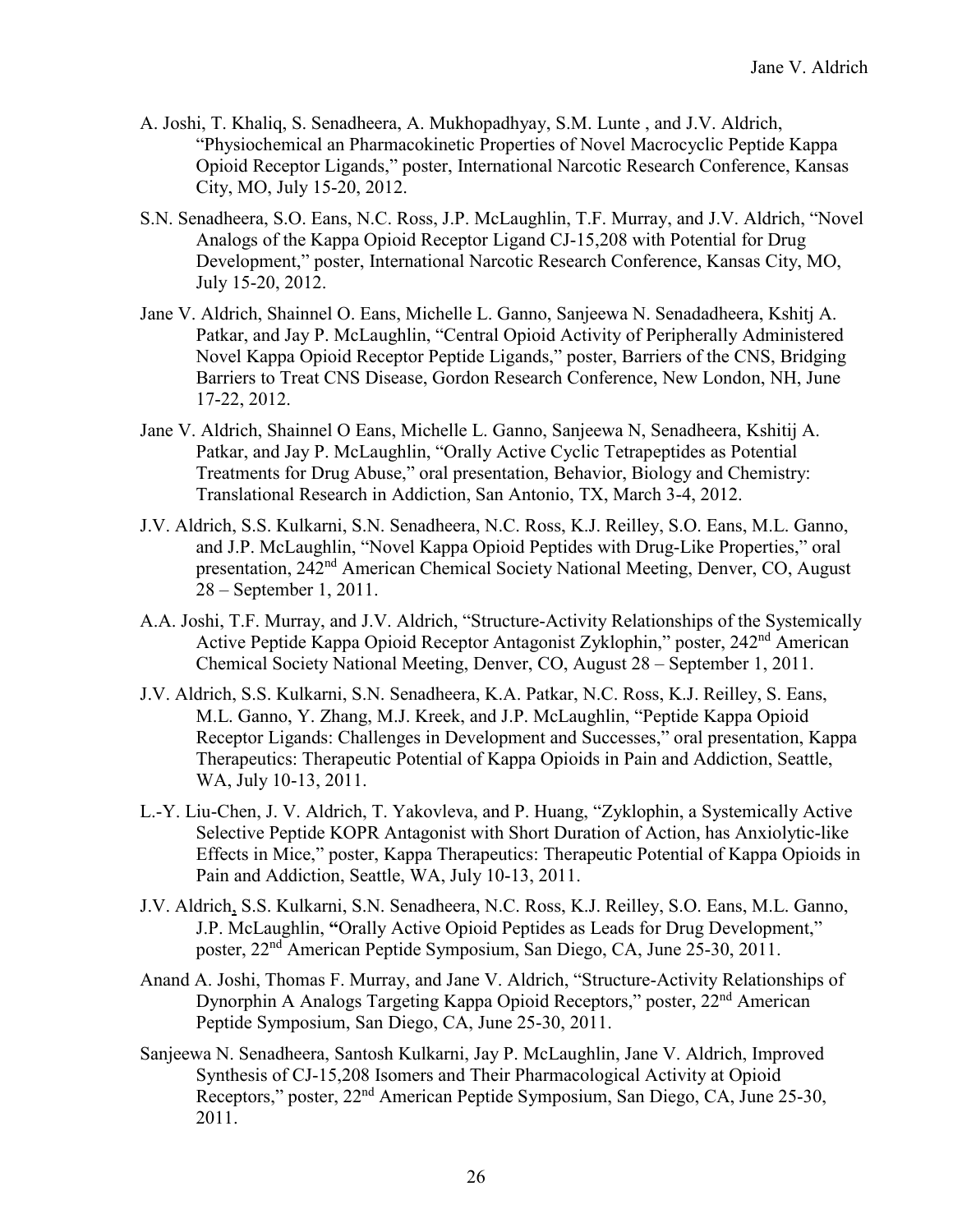- J.V. Aldrich, S.S. Kulkarni, S.N. Senadheera, N.C. Ross, K.J. Reilley, S. Eans, M.L. Ganno, T.F. Murray, and J.P. McLaughlin, "Unexpected Opioid Activity Profiles of Analogs of the Novel Peptide Kappa Opioid Receptor Ligand CJ-15,208," poster, International Narcotic Research Conference, Hollywood, FL, June 21-25, 2011.
- S.O. Eans, M.L. Ganno, J.V. Aldrich, and J.P. McLaughlin, "Oral activity of cyclic tetrapeptide JVA-2802: short-acting KOR antagonism and prevention of stress-induced reinstatement of cocaine-CPP," poster, International Narcotic Research Conference, Hollywood, FL, June 21-25, 2011.
- N.C. Ross, S. Kulkarni, J. V. Aldrich and J. P. McLaughlin, "Oral availability of CJ-15,208, an opioid mixed agonist/antagonist analgesic with fewer liabilities *in vivo*," poster, International Narcotic Research Conference, Hollywood, FL, June 21-25, 2011.
- J.V. Aldrich, S.S. Kulkarni, S.N. Senadheera, N.C. Ross, K.J. Reilley, S.O. Eans, M.L. Ganno, and J.P. McLaughlin, "Novel Opioid Peptides with Drug-like Properties as Potential Analgesics," invited oral presentation, Central Regional American Chemical Society meeting, Indianapolis, IN, June 8-10, 2011.
- J.V. Aldrich, J.P. McLaughlin, and T.F. Murray, Development of Systemically Active Peptides and Potential for Drug Development, **invited** oral presentation, 5<sup>th</sup> International Peptide Symposium, Kyoto, Japan, December 4-9, 2010.
- Kshitij A. Patkar, Kendra Dresner, and Jane V. Aldrich, "Metabolic Stability of Structurally Modified Arodyn Analogs in Biological Matrices," poster, International Narcotic Research Conference, Malmo, Sweden, July 11-16, 2010.
- Yong Zhang, Kshitij A. Patkr, Eduardo Butelman, Ann Ho, Jane V. Aldrich, and Mary Jeanne Kreek, "Effect of Zyklophin, a Dynorphin Analog, on Mouse Striatal Dopamine Levels," poster, International Narcotic Research Conference, Malmo, Sweden, July 11-16, 2010.
- Jane V. Aldrich, "Peptide Kappa Opioid Receptor Ligands Potential for Drug Development," **invited** oral presentation, College on Problems of Drug Dependence, Scottsdale, AZ, June 13-17, 2010.
- J. V. Aldrich, N. C. Ross, S. S. Kulkarni, J. P. McLaughlin, and T. F. Murray, "Novel Cyclic Tetrapeptides as Kappa Opioid Receptor Ligands," oral presentation, 8<sup>th</sup>Australian Peptide Conference, South Stradbroke Island, Qeensland, Australia, October 11-16, 2009.
- J. V. Aldrich, K. A. Patkar, K. Dresner, and S. M. Lunte, "Design, Synthesis and Evaluation of Metabolically Stable Peptide Kappa Opioid Receptor Antagonists," **invited** oral presentation, 2nd International Modern Solid Phase Peptide Synthesis and Its Applications Symposium, Gold Coast, Queensland, Australia, October 8-11, 2009.
- W. J. Hartsock, M. Del Borgo, D. S. Moore, and J. V. Aldrich. "The Design and Synthesis of a Novel Multifunctional Peptide to Study Delta Opioid Receptors," oral presentation, 2<sup>nd</sup> International Modern Solid Phase Peptide Synthesis and Its Applications Symposium, Gold Coast, Queensland, Australia, October 8-11, 2009.
- J. V. Aldrich, J. P. McLaughlin, K. A. Patkar, and S. M. Lunte, "Peptide Kappa Opioid Receptor Ligands: Potential for Drug Development," **invited** oral presentation, International Narcotic Research Conference, Portland, OR, July 12-16, 2009.
- K. A. Patkar, K. Dresner, S. M. Lunte, and J. V. Aldrich, Metabolism of Kappa Opioid Receptor (KOR) Peptides in Rat Brain and Identification of Stable Peptide KOR Antagonists,"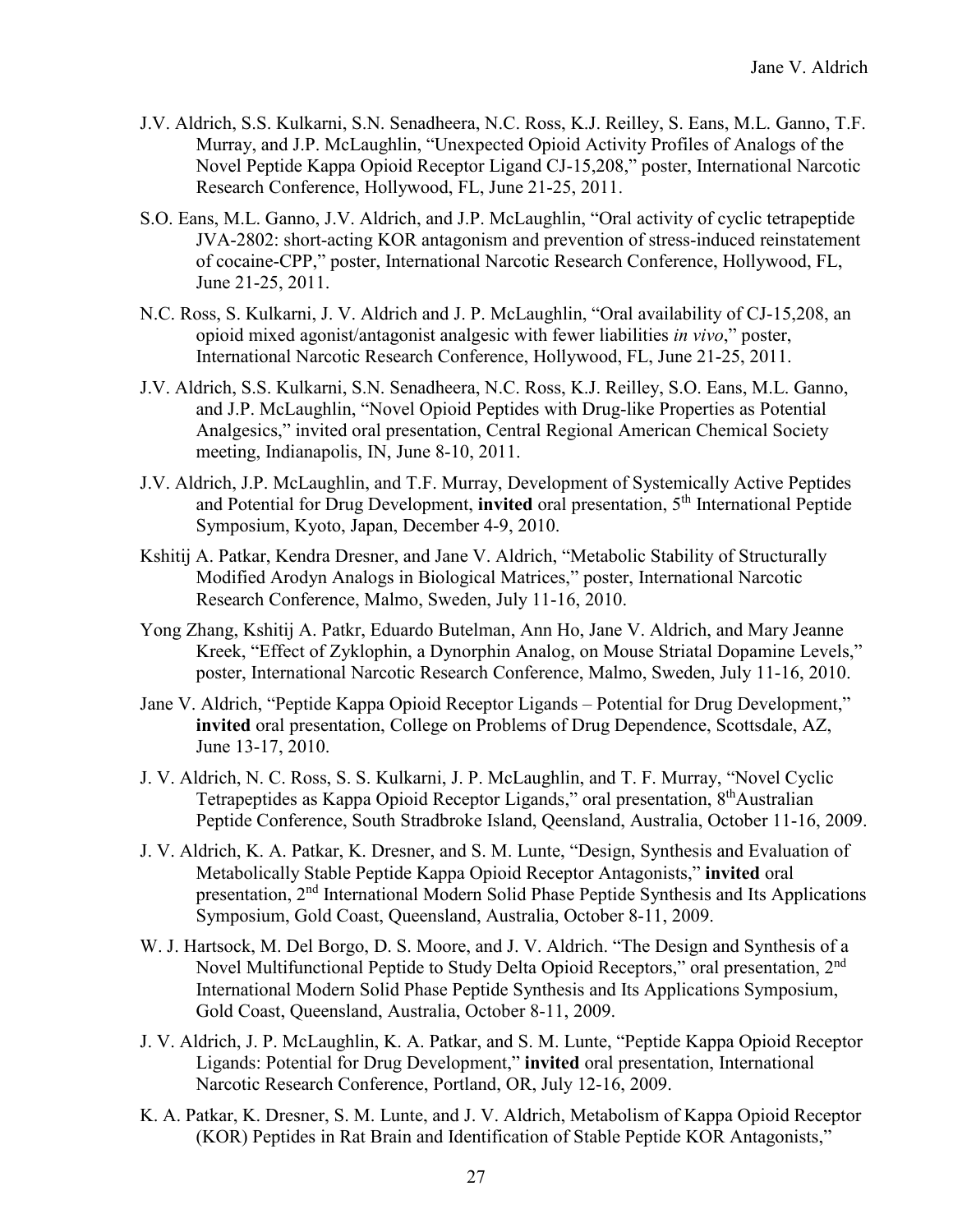poster presentation, International Narcotic Research Conference, Portland, OR, July 12- 16, 2009.

- N. C. Ross, S. S. Kulkarni, J. P. McLaughlin, T. F. Murray, and J. V. Aldrich, Novel Cyclic Tetrapeptides as Kappa Opioid Receptor Ligands," poster presentation, International Narcotic Research Conference, Portland, OR, July 12-16, 2009.
- W. J. Hartsock, M. Del Borgo, D. S. Moore, and J. V. Aldrich. "The Design and Synthesis of a Novel Multifunctional Peptide to Study Delta Opioid Receptors," submitted poster, 21<sup>st</sup> American Peptide Symposium, Bloomington, IN, June 7-12, 2009.
- J. V. Aldrich, K. A. Patkar, J. P. McLaughlin, and S. M. Lunte, "Identification of a Systemically Active Peptidic Kappa Opioid Receptor Antagonist and Its Potential Applications," **invited** oral presentation, Winter Conference on Medicinal and Bioorganic Chemistry, Steamboat Springs, CO, January 25-29, 2009.
- J. V. Aldrich, S. S. Kulkarni, N. C. Ross, T. F. Murray, and J. P. McLaughlin, "A Novel Tetrapeptide with Analgesic Acitivty at Opioid Receptors, **invited** oral presentation, Winter Conference on Medicinal and Bioorganic Chemistry, Steamboat Springs, CO, January 25-29, 2009.
- J. Anand and J. V. Aldrich, "Analogs of Dynorphin B to Study Kappa Opioid Receptor Ligand Interactions," submitted poster, Winter Conference on Medicinal and Bioorganic Chemistry, Steamboat Springs, CO, January 25-29, 2009.
- W. J. Hartsock, M. Del Borgo, D. S. Moore, and J. V. Aldrich, "The Design and Synthesis of a Novel Multifunctional Peptidic Ligand to Study Delta Opioid Receptors," submitted poster, Winter Conference on Medicinal and Bioorganic Chemistry, Steamboat Springs, CO, January 25-29, 2009.
- K. M. Prevatt-Smith, K. A. Patkar, and J. V. Aldrich, "Metabolic Stability of the Highly Selective, Dynorphin A-based Kappa Opioid Receptor Antagonist Zyklophin," submitted poster, Winter Conference on Medicinal and Bioorganic Chemistry, Steamboat Springs, CO, January 25-29, 2009.
- N. C. Ross, S. S. Kulkarni, J. P. McLaughlin, T. F. Murray, and J. V. Aldrich, "Novel Peptide Lignads as Kappa Opioid Receptor Antagonists," submitted poster, Winter Conference on Medicinal and Bioorganic Chemistry, Steamboat Springs, CO, January 25-29, 2009.
- B. Sinha, M. Del Borgo, T. F. Murray and J. V. Aldrich, "Multifunctional Affinity Label Derivatives of Dermorphin for Mu Opioid Receptors," submitted poster, Winter Conference on Medicinal and Bioorganic Chemistry, Steamboat Springs, CO, January 25-29, 2009.
- K. A. Patkar, K. M. Prevatt, S. M. Lunte, J. P. McLaughlin and J. V. Aldrich, "Metabolism of Arodyn and Zyklophin in Rat Brain and Blood: Toward the Development of Kappa Opioid Receptor (KOR) Antagonists for the Treatment of Cocaine Addiction," American Association of Pharmaceutical Scientists annual meeting, Atlanta, GA, November 16-20, 2008.
- J. V. Aldrich, K. A. Patkar, J. P. McLaughlin and S. M. Lunte, "Identification of a Systemically Active Peptide Kappa Opioid Receptor Antagonist," submitted poster, International Narcotic Research Conference, Charleston, SC, July 13-18, 2008.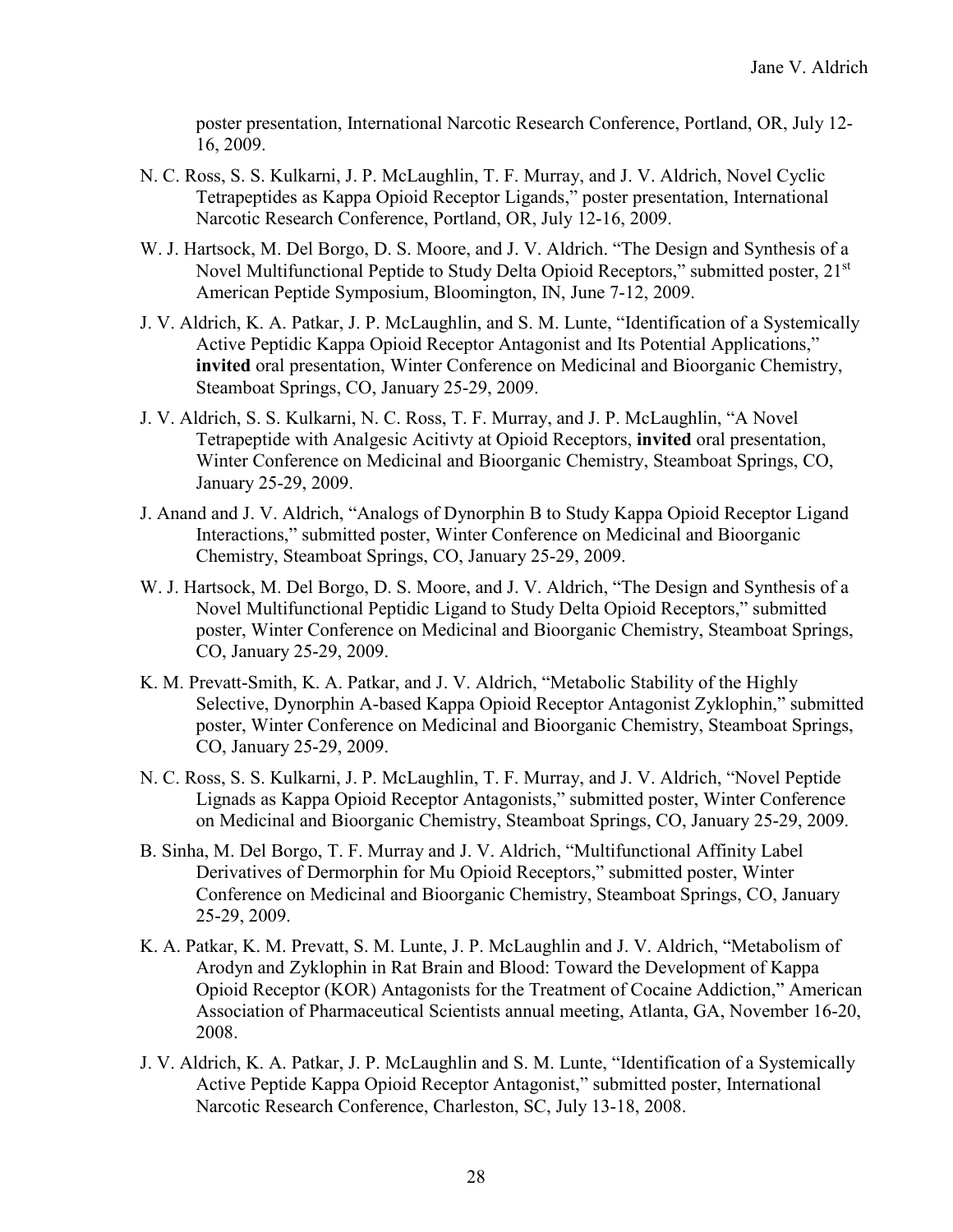- N. C. Ross, S. S. Kulkarni, J. P. McLaughlin, T. F. Murray, and J. V. Aldrich, "Novel Cyclic Tetrapeptides as Kappa Opioid Receptor Antagonists," submitted poster, International Narcotic Research Conference, Charleston, SC, July 13-18, 2008.
- B. Dattachowdhury, T. F. Murray, and J. V. Aldrich, "The Discovery of Dermorphin-Based Affinity Labels with High Affinity for Mu Opioid Receptors (MOR)," submitted poster, International Narcotic Research Conference, Charleston, SC, July 13-18, 2008.
- Jane V. Aldrich, "Design and Synthesis of Peptide Ligands for Kappa Opioid Receptors," **invited** oral presentation, Peptide Users Group meeting, Mimotopes, Inc., Melbourne, Australia, October 30, 2007.
- Jane V. Aldrich, Kshitij A. Patkar, Arvind Chappa, Kenneth L. Audus, Susan M. Lunte, and Jay P. McLaughlin, "Development of Centrally Acting Peptide Analogs: Structure-Transport Studies and Pharmacological Evaluation of Analogs of the Opioid Peptide Dynorphin A," oral presentation, International Peptide Symposium, Cairns, Queensland, Australia, October 21-25, 2007.
- Jane V. Aldrich, Xin Wang, Angie Peck, Bhaswati Dattachowdhury, Thomas F. Murray, Vivek Kumar, and Jia Bei Wang, "Solid Phase Synthesis and Application of Labeled Peptide Derivatives: Probes of Receptor-Ligand Interactions," **invited** oral presentation, Modern Solid Phase Peptide Synthesis meeting, Port Douglas, Queensland, Australia, October 17- 20, 2007.
- Jane V. Aldrich, Kshitij A. Patkar, Jay P. McLaughlin, and Susan M. Lunte, "Identification of a Systemically Active Peptdic Kappa Opioid Receptor Antagonist," **invited** oral presentation, Western Regional American Chemical Society Meeting, San Diego, CA, October 10-12, 2007.
- B. Dattachowdhury, T. F. Murray, and J. V. Aldrich, "The Synthesis of DAMGO-Based Potential Affinity Labels with High Mu Opioid Receptor Affinity and the Formation of Cyclic O-Thiocarbamates," submitted poster, American Peptide Symposium, Montreal, Quebec, June 26-30, 2007.
- W.-J. Fang, T.F. Murray, and J. V. Aldrich, "Design, Synthesis and Biological Activities of Cyclic Arodyn Analogues by Ring-Closing Metathesis (RCM)," submitted poster, American Peptide Symposium, Montreal, Quebec, June 26-30, 2007.
- Santosh S. Kulkarni, Nicolette C. Ross, Jay P. McLaughlin, Thomas F. Murray and Jane V. Aldrich," Synthesis of Cyclic Tetrapeptide CJ 15, 208: A Novel Kappa Opioid Receptor Antagonist," submitted poster, American Peptide Symposium, Montreal, Quebec, June 26-30, 2007.
- A. K. Chappa, J. V. Aldrich, K. Audus and S. M. Lunte, "Evaluation of Metabolic Stability, Plasma Protein Binding, Blood-Brain Barrier Permeability and Pharmacokinetic Properties of Dynorphin Analogs," submitted poster, Globalization of Pharmaceutics Education Network (GPEN) meeting, Lawrence, KS, October 25-27, 2006.
- J. V. Aldrich, J. P. McLaughlin, C. Shay, Z. Weinstein, A. K. Chappa, S. M. Lunte and M. A. Bennett, "Unusual Pharmacological Profile of the Peptide κ Opioid Receptor Antagonist Arodyn," submitted poster, International Narcotic Research Conference, St. Paul, MN, July 9-14, 2006.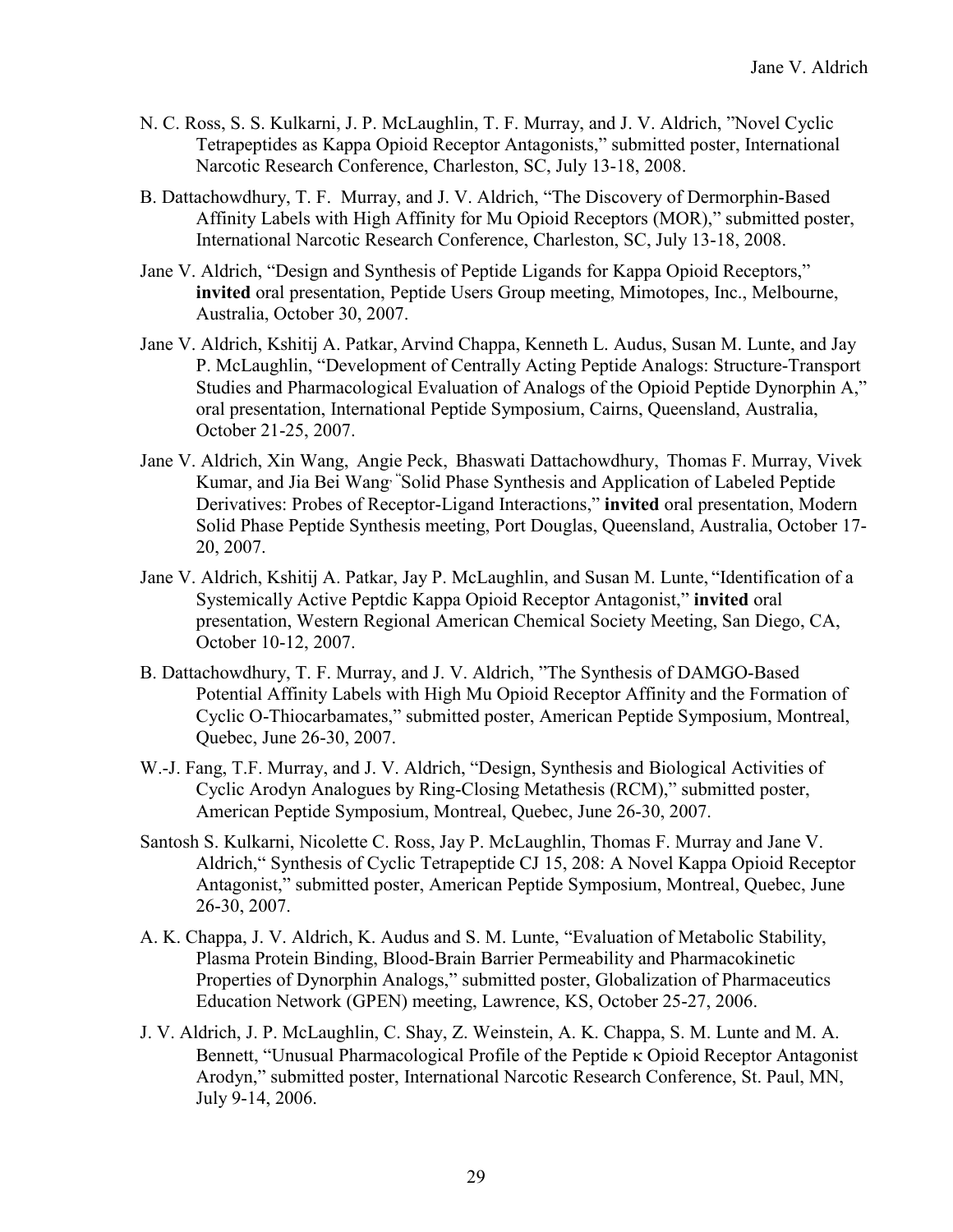- Jane V. Aldrich, Jay P. McLaughlin, Arvind K. Chappa, Susun M. Lunte and Marco A. Bennett, "Unusual Pharmacological Profile of the Peptide Kappa Opioid Receptor Antagonist Arodyn," oral presentation, Pain Interest Group meeting, Iowa City, IA, May 19, 2006.
- Wei-Jie Fang, Marco A. Bennett, Thomas F. Murray, and Jane V. Aldrich, "Identification and Structure-Activity Relationships of Arodyn Analogs Exhibiting Inverse Agonist Activity at Kappa Opioid Recpetors," Chemistry and Biology of Peptides Gordon Research Conference, Ventura, CA, February 19-23, 2006.
- Arvind K. Chappa, Kenneth L. Audus, Jane V. Aldrich, and Susan M. Lunte, "Quantitative Determination of Dynorphin-A Analogs in Rat Plasma using LC-MS/MS," American Association of Pharmaceutical Scientists, November 2005.
- Arvind K. Chappa, Kenneth L. Audus, Jane V. Aldrich, and Susan M. Lunte, "Evaluation of the Metabolic Stability and Blood Brain Barrier Permeability of Dynorphin-A Analogs," American Association of Pharmaceutical Scientists, November 2005.
- Wei-Jie. Fang, Marco A. Bennett, Thomas F. Murray and Jane V. Aldrich, "An Unexpected Side Reaction Involving the Deletion of an Acetylated N-Methyl-Amino Acid from the N-Terminus of Peptides," submitted poster, American Peptide Symposium, San Diego, CA, June 18-23, 2005.
- A. M. Peck, V. Kumar, T. F. Murray, and J. V. Aldrich, "Synthesis and Pharmacological Evaluation of Dual Labeled Delta Opioid Receptor Peptides," submitted poster, American Peptide Symposium, San Diego, CA, June 18-23, 2005.
- S. C. Vigil-Cruz, A. M. Peck, and J. V. Aldrich, "Evaluation of Solid Supports and Solvent Conditions for Use with Microwave-Assisted Solid-Phase Peptide Synthesis," submitted poster, American Peptide Symposium, San Diego, CA, June 18-23, 2005.
- X. Wang, T. F. Murray, and J. V. Aldrich, "Synthesis and Pharmacological Evaluation of a New Generation of TIPP-Derived Dual-Labeled Ligands for Delta Opioid Receptors," submitted poster American Peptide Symposium, San Diego, CA, June 18-23, 2005.
- Jane V. Aldrich, Sandra C. Vigil-Cruz, and Angela Peck, "Microwave-Assisted Solid Phase Peptide Synthesis," **invited** oral presentation, 3<sup>rd</sup> International Microwaves in Chemistry Conference, Orlando, FL, March 3-6 2005.
- Jane V. Aldrich, Marco A. Bennett, and Thomas F. Murray, "Synthesis and Pharmacological Evaluation of a Focused Combinatorial Library based on teh Kappa Opioid Receptor Antagonist Arodyn (Ac[Phe<sup>1,2,3</sup>,Arg<sup>4</sup>,D-Ala<sup>8</sup>]dynorphin A-(1-11)NH<sub>2</sub>," submitted poster presentation, AAPS-NIDA Symposium Frontiers in Science: Drug Addiction – From Basic Research to Therapies, Bethesda, MD, September 9-11, 2004.
- Z. Marinova, V. Vukojevic, S. Surcheva, T. Yakovleva, G. Cebers, L. Hugonin, W. Fang, J. V. Aldrich, A. Gräslund, L. Terenius, and G. Bakalkin, "Internalization of Dynorphins into Cells and Their Accumulation in the Cytoplasm," International Narcotic Research Conferences, Kyoto, Japan, July 18-23, 2004.
- Jane V. Aldrich, "Peptide Ligands as Probes for Opioid Receptors," **invited** oral presentation, College on Problems of Drug Dependence 66<sup>th</sup> annual meeting, San Juan, Puerto Rico, June 12-17, 2004.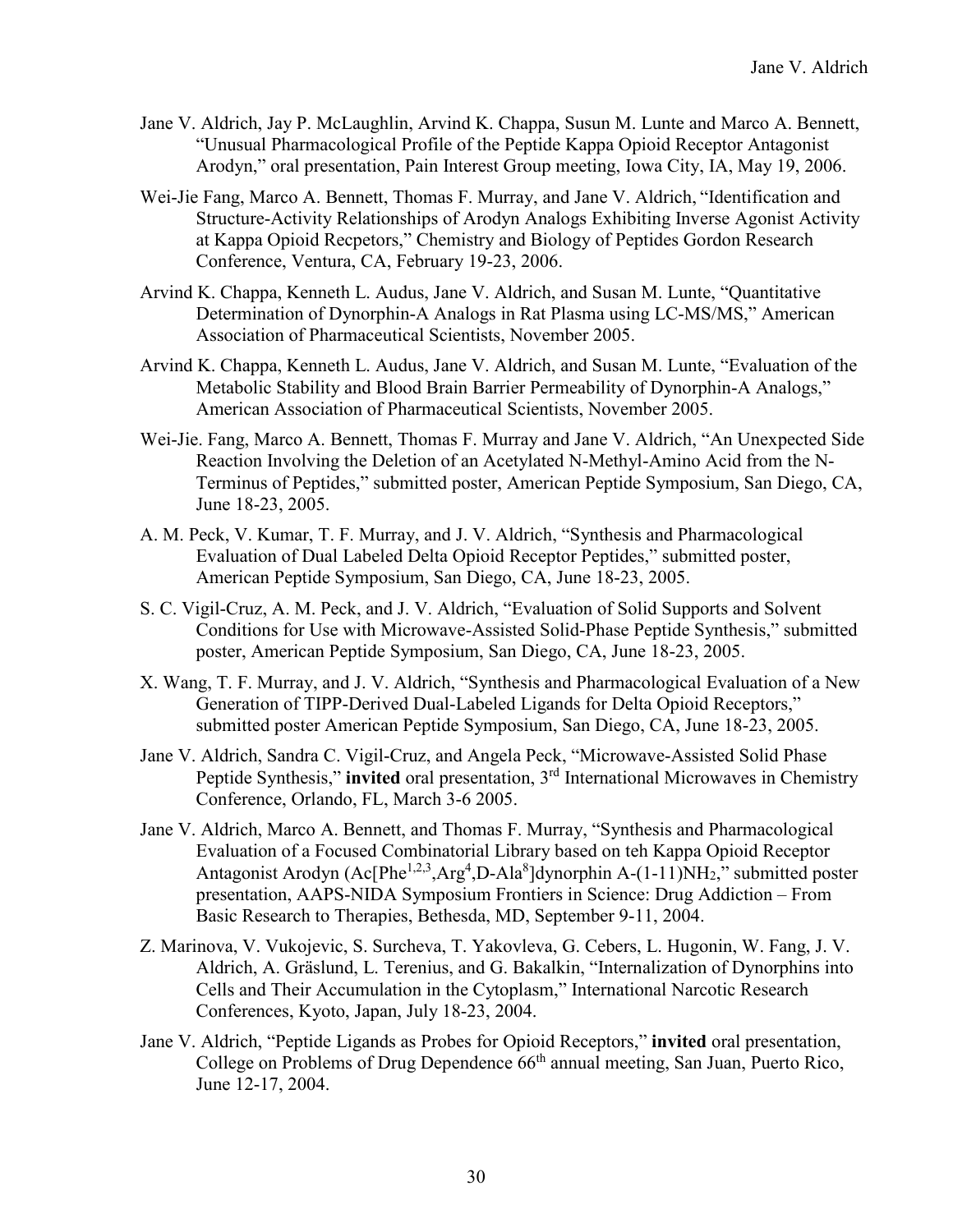- Jane V. Aldrich, "A Tale of Two Labels: the Design and Synthesis of Dual Labeled Peptides as Pharmacological Tools," **invited** oral presentation, Chemistry and Biology of Peptides Gordon Research Conference, Ventura, CA, February 15-20, 2004.
- J. V. Aldrich, V. Kumar, J. B. Wang, and T. F. Murray, "Dual Labeled Derivatives of TIPP as Tools to Study Delta Opioid Receptors," submitted poster, International Narcotic Research Conference, Perpignan, France, July 6-11, 2003.
- M.W. Leighty, T.F. Murray, and J.V. Aldrich, "Structure-Activity Relationships of a Novel Cyclic Dynorphin A Analog with Kappa Opioid Receptor Antagonist Activity," submitted poster, 18<sup>th</sup> American Peptide Symposium, Boston, MA, July 18-24, 2003.
- M. Leighty, T. F. Murray, and J. V. Aldrich, "Conformational Analysis of Cyclic Peptide Analogs of the Opioid Peptide Dynorphin A," submitted poster, Midwest Regional meeting, American Chemical Society, Lawrence, KS, October 23-25, 2002
- M. A. Bennett, T. F. Murray, and J. V. Aldrich, "Design, Synthesis and Opioid Activity of Analogs of Arodyn, A Novel Kappa-Selective Antagonist " submitted poster, INRC, Asilomar, CA July 9-14, 2002.
- M. A. Bennett, T. F. Murray, and J. V. Aldrich, " Design, Synthesis and Opioid Activity of Analogs of Arodyn, A Novel Kappa-Selective Antagonist," submitted poster, FASEB, New Orleans, March, 2002.
- B. Vig, T. F. Murray, and J. V. Aldrich, "Synthesis of Novel N-Terminal Cyclic Dynorphin A Analogues: Strategies and Side Reactions," oral presentation, Young Investigators Symposium, 17<sup>th</sup> American Peptide Symposium/ 2<sup>nd</sup> International Peptide Symposium, San Diego, June, 2001.
- M. A. Bennett, T. F. Murray, and J. V. Aldrich, "Structure-Activity Relationship Studies of Arodyn, A Novel Dynorphin A- $(1-11)$ ) Analog," submitted poster, 17<sup>th</sup> American Peptide Symposium/ 2nd International Peptide Symposium, San Diego, June, 2001.
- K. Patkar, T. F. Murray and J.V. Aldrich, "Design and Synthesis of [N-benzylTyr<sup>1</sup>]Dyn A-(1-11) Analogs with C-terminal Modification and Evaluation of Their Opioid Activity," submitted poster, 17<sup>th</sup> American Peptide Symposium/ 2<sup>nd</sup> International Peptide Symposium, San Diego, June, 2001.
- C. Sasiela, M. A. Bennett, T. F. Murray and J. V. Aldrich, "C-Terminal Structure-Activity Relationships for the Novel Opioid Peptide JVA-901 (Venorphin)," submitted poster, 17<sup>th</sup> American Peptide Symposium/ 2nd International Peptide Symposium, San Diego, June, 2001.
- J. Aldrich, H. Choi and V. Kumar, "Novel Peptide-Based Affinity Labels: The Design and Solid Phase Synthesis of Opioid Peptide Analogues Using Diverse Protection Strategies," **invited** oral presentation, 221<sup>st</sup> American Chemical Society meeting, San Diego, CA, April 1-5, 2001.
- J. Aldrich, Q. Wan, and T. Murray, "Identification of Novel Kappa Opioid Receptor Selective Peptides from a Combinatorial Library," submitted poster, PacificChem, Honolulu, HA, December 14-19, 2000.
- B. Vig, J. V. Aldrich and T. F. Murray, "Effect of Substitutions in the "Message" Sequence on the Opioid Activity of Cyclic Dynorphin A Analogs," submitted poster, MEDI 232, 220<sup>th</sup> American Chemical Society meeting, Washington, D.C., August 20-24, 2000.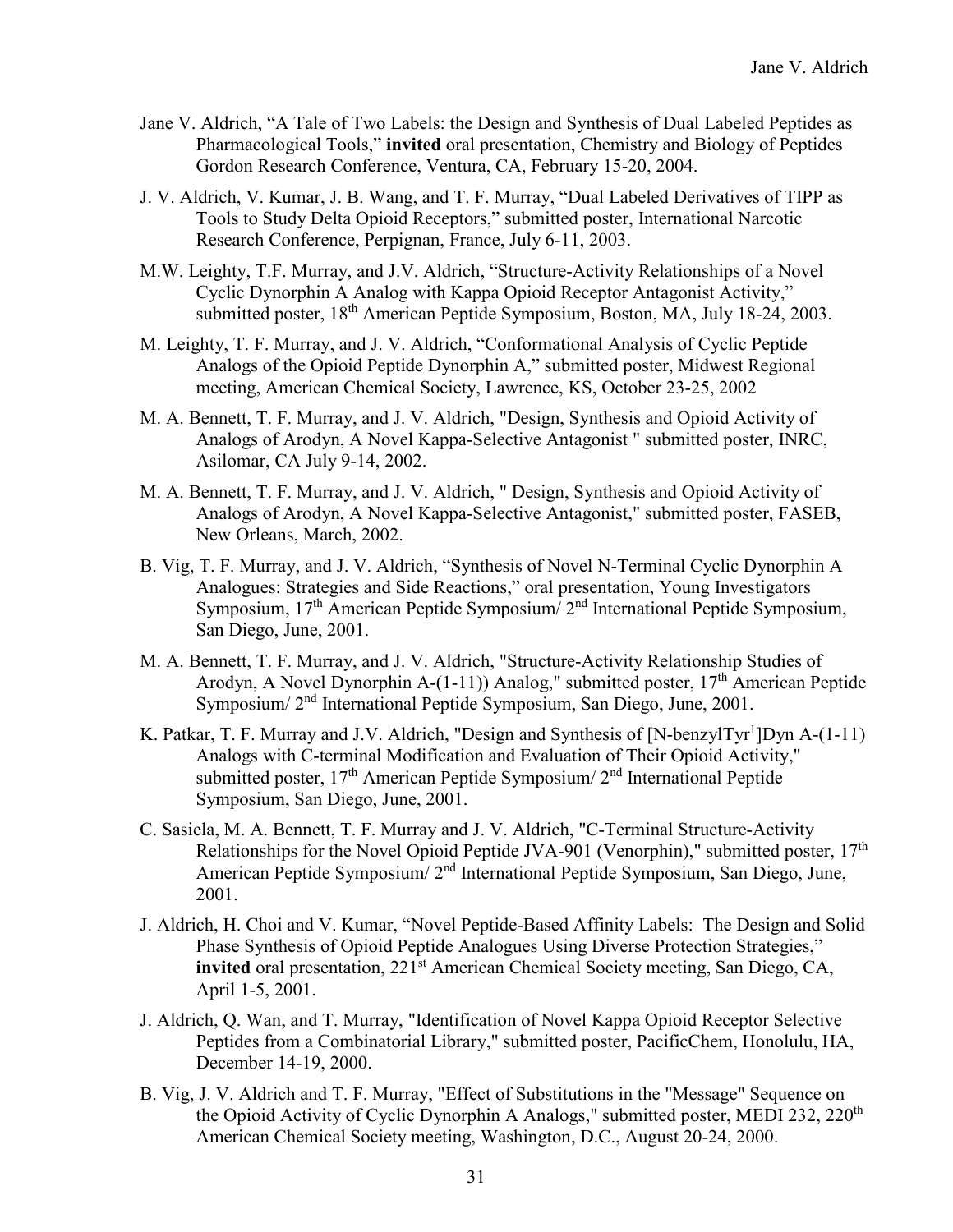- V. Kumar, T. F. Murray and J. V. Aldrich, "Solid-phase Synthesis and Pharmacological Evaluation of Labeled TIP(P) Analogs," submitted poster, MEDI 237, 220<sup>th</sup> American Chemical Society meeting, Washington, D.C., August 20-24, 2000.
- V. Kumar and J. V. Aldrich, "Unexpected Fmoc Deprotection Under Alloc Deprotection Conditions During Solid-phase Synthesis," submitted poster, Organic Chemistry Division, 220<sup>th</sup> American Chemical Society meeting, Washington, D.C., August 20-24, 2000.
- L. Charoenchai, H. Y. Wang, J. B. Wang, and J. V. Aldrich, "Synthesis and Pharmacological Activity of Orphanin FQ(1-13)NH<sub>2</sub>," submitted poster, MEDI 238, 220<sup>th</sup> American Chemical Society meeting, Washington, D.C., August 20-24, 2000.
- A. Coop, D. Y. Maeda, W. Guang, K. C. Rice, J. V. Aldrich, and J.-B. Wang, "Piperidines and Piperazines as ORL1 Receptor Ligands," submitted poster,  $62<sup>nd</sup>$  Meeting of the College on Problems of Drug Dependence, San Juan, Puerto Rico, June, 2000.
- J. V. Aldrich, Q. Wan, C. Sasiela, M. Bennett and T. F. Murray, "Novel Kappa Opioid Peptides with Unusual Structure-Activity Relationships," **invited** oral presentation, Rational Design of Agents" symposium, 32nd American Chemical Society Central Regional Meeting, Covington, KY, May 16-19, 2000.
- V. Kumar, T. F. Murray, and J. V. Aldrich, "Synthesis and Biological Activity of Extended TIPP (Tyr-Tic-Phe-Phe) Analogues," submitted poster, 218<sup>th</sup> American Chemical Society meeting, New Orleans, LA, August 22-26, 1999. *Abst. Papers Am. Chem. Soc.* **1999**, *218*, U1006.
- B. Vig, T. F. Murray, and J. V. Aldrich, "Synthesis and Pharmacological Evaluation of Analogues cyclo<sup>[D-Asp<sup>2</sup>,Dap<sup>5</sup>]dynorphin A-(1-11)NH<sub>2</sub> substituted in Positions 1, 3, and</sup> 4," submitted oral presentation (B. Vig presenter), Sydney Archer Memorial Symposium on Medicinal Chemistry of Opiates, International Narcotic Research Conference, Sarasota Springs, N.Y., July 10-15, 1999.
- J. V. Aldrich, Q. Wan, and T. F. Murray, "Novel Opioid Peptides as Kappa Opioid Receptor Antagonists," submitted oral presentation, 16th American Peptide Symposium, Minneapolis, MN, June 26 - July 1, 1999.
- H. Choi, T. F. Murray, and J. V. Aldrich, "Synthesis and Evaluation of Potential Affinity Labels for Opioid Receptors," oral presentation (H. Choi presenter), Young Investigators Minisymposium, 16th American Peptide Symposium, Minneapolis, MN, June 26 - July 1, 1999.
- L. Charoenchai, J. B. Wang and J. V. Aldrich, "Design, Synthesis and Evaluation of Orphanin FQ(1-13)NH2 Analogues," submitted poster, 16th American Peptide Symposium, Minneapolis, MN, June 26 - July 1, 1999.
- B. Vig, H. Choi, and J. V. Aldrich, "New Strategies for the Synthesis of Cyclic Dynorphin A Analogues," submitted poster, 16th American Peptide Symposium, Minneapolis, MN, June 26 - July 1, 1999.
- B. S. Vig, Q. Zheng, T. F. Murray, and J. V. Aldrich, "Dynorphin A Analogs Containing Phenylalanine Analogs in Position 4," submitted poster, 216th American Chemical Society meeting, Boston, MA, August 23-27, 1998, MEDI 288. *Abstr. Papers Am. Chem. Soc.* **1998**, *216*, 288-MEDI, Part 2.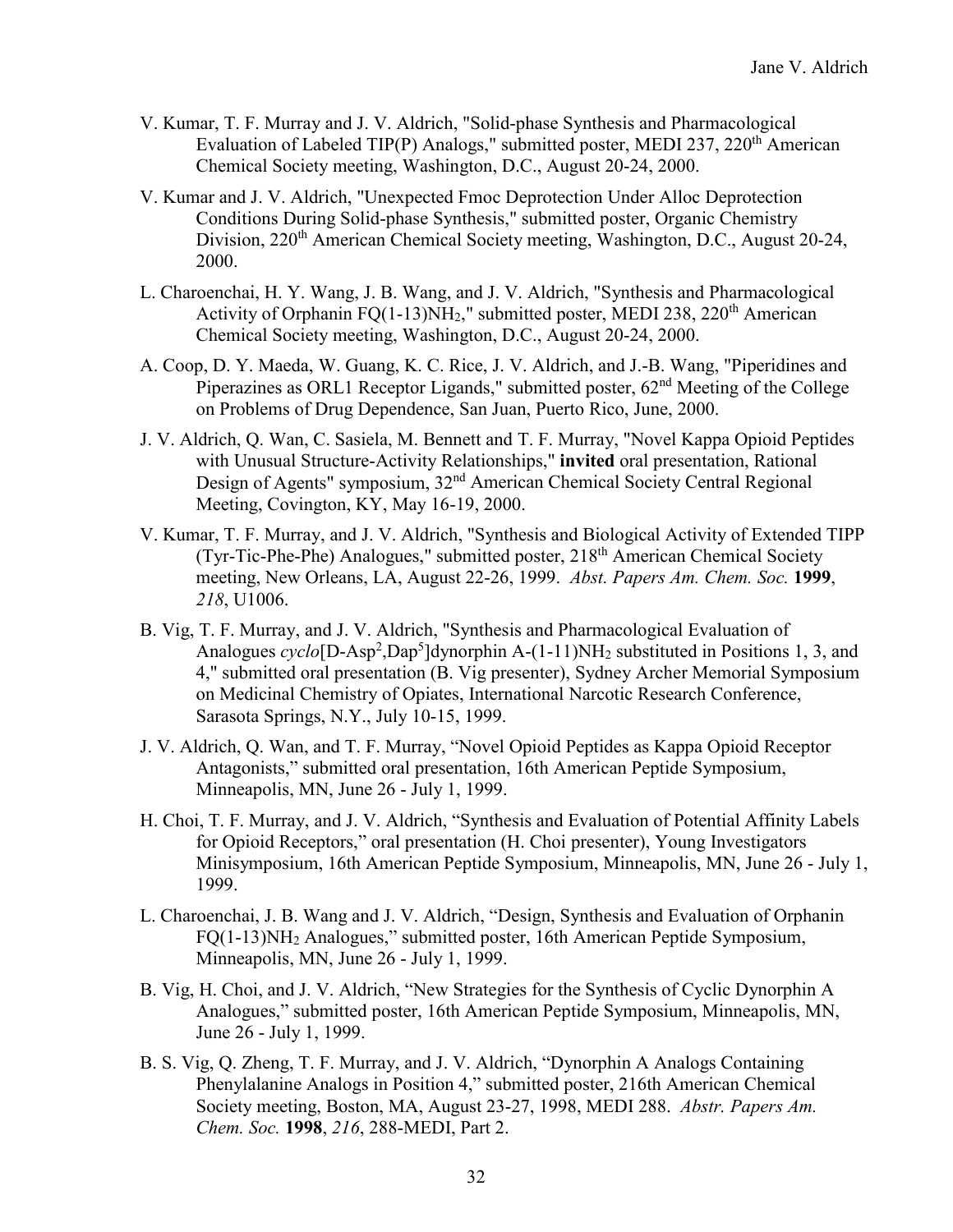- H. Choi, T. F. Murray, and J. V. Aldrich, "Synthesis and Evaluation of Amphibian Opioid Peptide-based Affinity Labels," submitted poster, 216th American Chemical Society meeting, Boston, MA, August 23-27, 1998, MEDI 289. *Abstr. Papers Am. Chem. Soc.* **1998**, *216*, 289-MEDI, Part 2.
- Q. Wan, T. F. Murray, and J. V. Aldrich, "Analogs of a Novel Opioid Peptide with Affinity for κ Opioid Receptors," submitted poster, 216th American Chemical Society meeting, Boston, MA, August 23-27, 1998, MEDI 290. Abstr. Papers Am. Chem. Soc. 1998, 216, 290- MEDI, Part 2.
- D. Y. Maeda, F. Berman, T. F. Murray, and J. V. Aldrich, "Synthesis and Evaluation of Affinity Labels Based on the  $\Box$  Opioid Antagonist, TIPP," submitted poster, 216th American Chemical Society meeting, Boston, MA, August 23-27, 1998, MEDI 291. *Abstr. Papers Am. Chem. Soc.* **1998**, *216*, 291-MEDI, Part 2.
- L. Charoenchai, H. Choi, T. F. Murray, and J. V. Aldrich, "Structure-Activity Relationships of a Novel Dynorphin Analog," submitted poster, 216th American Chemical Society meeting, Boston, MA, August 23-27, 1998, MEDI 292. *Abstr. Papers Am. Chem. Soc.* **1998**, *216*, 292-MEDI, Part 2.
- J. V. Aldrich, D. Y. Maeda, F. Berman, T. F. Murray, "Synthesis and Evaluation of Affinity Labels Based on the δ Opioid Antagonist, TIPP," submitted poster, 29th International Narcotic Research Conference, Garmisch-Partenkirchen, Germany, July 20-25, 1998.
- Sandra C. Vigil-Cruz and Jane V. Aldrich, "Unexpected Aspartimide Formation During Coupling Reactions Using Asp(OAl) in Solid Phase Peptide Synthesis," submitted poster, 15th American Peptide Symposium, Nashville, TN, June 14-19, 1997.
- Qiang Wan, Jai Bei Wang, and Jane Aldrich, "A Combinatorial Library Study of the "Message" Sequence of Extacet, a Dynorphin A Analogue," submitted poster, 15th American Peptide Symposium, Nashville, TN, June 14-19, 1997.
- Qiang Wan, Jai Bei Wang, and Jane Aldrich, "A Combinatorial Library Study of the "Message" Sequence of Extacet, a Dynorphin A Analogue," submitted oral presentation (Qiang Wan presenter), 31st Middle Atlantic Regional Meeting of the American Chemical Society, Pleasantville, NY, May 27-30, 1997.
- Jane V. Aldrich, Qi Zheng, Beth Olenchek, and Thomas F. Murray, "Design, Synthesis and Pharmacological Evaluation of Dynorphin A Analogues Containing Conformational Constraint of Tyr<sup>1</sup> or Phe<sup>4</sup>," submitted poster, International Narcotic Research Conference, Long Beach, CA, July 21-26, 1996.
- Qi Zheng, Beth Olenchek, Thomas F. Murray, and Jane V. Aldrich, "Design, Synthesis and Pharmacological Evaluation of Dynorphin A Analogues Containing Conformational Constraint of  $Tyr<sup>1</sup>$  or Phe4," submitted poster, 25th National Medicinal Chemistry Symposium, University of Michigan, Ann Arbor, MI, June 18-22, 1996.
- K. Soderstrom, H. Choi, J. V. Aldrich, and T. F. Murray, "N-Terminal Alkylated Derivatives of [D-Pro<sup>10</sup>]Dynorphin A-(1-11) are High Affinity Partial κ-Opioid Receptor Agonists," submitted poster, Society for Neuroscience, San Diego, November, 1995.
- Jane V. Aldrich, Leena Leelasvatanakij, and Dean Y. Maeda, "Synthetic Strategies for the Preparation of Peptide-Based Affinity Labels," submitted oral presentation, 14th American Peptide Symposium, Columbus, OH, June 18-23, 1995.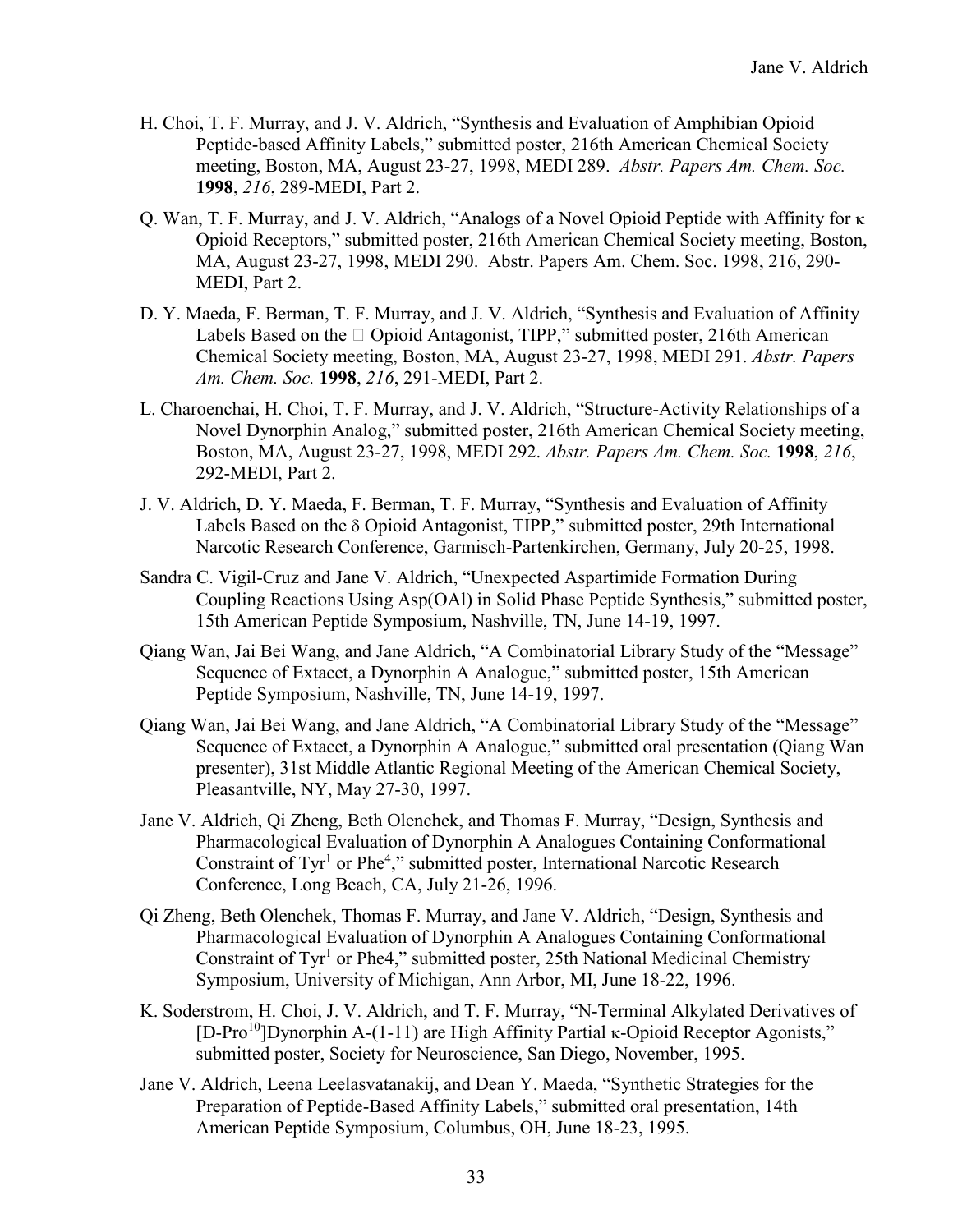- Dean Y. Maeda, Thomas F. Murray, and Jane V. Aldrich, "Synthesis of Affinity Labels Based on the Delta Opioid Antagonist, TIPP," submitted poster, 14th American Peptide Symposium, Columbus, OH, June 18-23, 1995.
- Leena Leelasvatanakij and Jane V. Aldrich, "Solid Phase Synthetic Strategies for the Preparation of Affinity Label Analogues of Dynorphin A(1-11)NH2," submitted poster, 14th American Peptide Symposium, Columbus, OH, June 18-23, 1995.
- Sandhya N. Kulkarni, Heekyung Choi, Thomas F. Murray, Gary E. DeLander, and Jane V. Aldrich, "The Use of the Message-Address Concept in the Design of Potential Antagonists Based on Dynorphin A," submitted poster, 14th American Peptide Symposium, Columbus, OH, June 18-23, 1995.
- O. N. Jensen, S. Kulkarni, J. V. Aldrich, S. E. Bennett, D. W. Mosbaugh, and D. F. Barofsky, "MALDI and ESI MS of Covalent Peptide-Oligonucleotide Hybrids," submitted oral presentation (Ole Jensen presenter), 43rd ASMS Conference on Mass Spectrometry and Allied Topics, Atlanta, GA, May 21-26, 1995.
- S. Arttamangkul and J. V. Aldrich, "A Comparison of Uronium Reagents for Side-chain to Sidechain Cyclization of an Opioid Peptide Analog on a Solid Phase Resin," submitted poster, 23rd European Peptide Symposium, Braga, Portugal, September 4-10, 1994.
- Dean Y. Maeda, Thomas F. Murray, and J. V. Aldrich, "Synthesis of Enkephalin-based Affinity Labels for Delta Opioid Receptors," invited oral presentation (Dean Maeda presenter), 208th American Chemical Society National meeting, Washington, D.C., August 21-26, 1994, MEDI 12. *Abstr. Papers Am. Chem. Soc.* **1994**, *208*, 12.
- Dean Y. Maeda, Thomas F. Murray, and J. V. Aldrich, "Synthesis of Enkephalin-based Affinity Labels for Delta Opioid Receptors," submitted oral presentation (Dean Maeda presenter), International Narcotic Research Conference, North Falmouth, Massachusetts, July 16-21, 1994.
- S. Arttamangkul, T. F. Murray, G. E. DeLander, W. C. Johnson, and J. V. Aldrich, "Synthesis and Opioid Activity of Conformationally Constrained Dynorphin A Analogues," submitted poster, International Narcotic Research Conference, North Falmouth, Massachusetts, July 16-21, 1994.
- S. Arttamangkul and J. V. Aldrich, "The Synthesis of cyclo[D-Asp<sup>2</sup>,Dap<sup>5</sup>]Dynorphin A(1-13)NH2: A Comparison Study of Reagents for Side-Chain to Side-Chain Cyclization on a Solid Phase Resin," submitted poster, 13th American Peptide Symposium, Edmonton, Alberta, Canada, June 20 25, 1993.
- S. Arttamangkul, D. Y. Maeda, W. C. Johnson, and J. V. Aldrich, "Conformational Studies of Cyclic 2,5 Dynorphin A(1-13)NH2 Analogues," submitted poster, 13th American Peptide Symposium, Edmonton, Alberta, Canada, June 20-25, 1993.
- L. Leelasvatanakij, S. Arttamangkul and J. V. Aldrich, "Comparison of Chromatographic Conditions for Separations of Cyclic Dynorphin A Analogues from Linear Byproducts," submitted poster, 13th American Peptide Symposium, Edmonton, Alberta, Canada, June 20-25, 1993.
- Jane V. Aldrich, Sandra C. Story, Heekyung Choi, Seksiri Arttamangkul, Kristin R. Snyder, Thomas F. Murray, and Gary E. DeLander, "Structure-Activity Relationships of Dynorphin A Analogues Containing Modifications in the "Message" Sequence," **invited**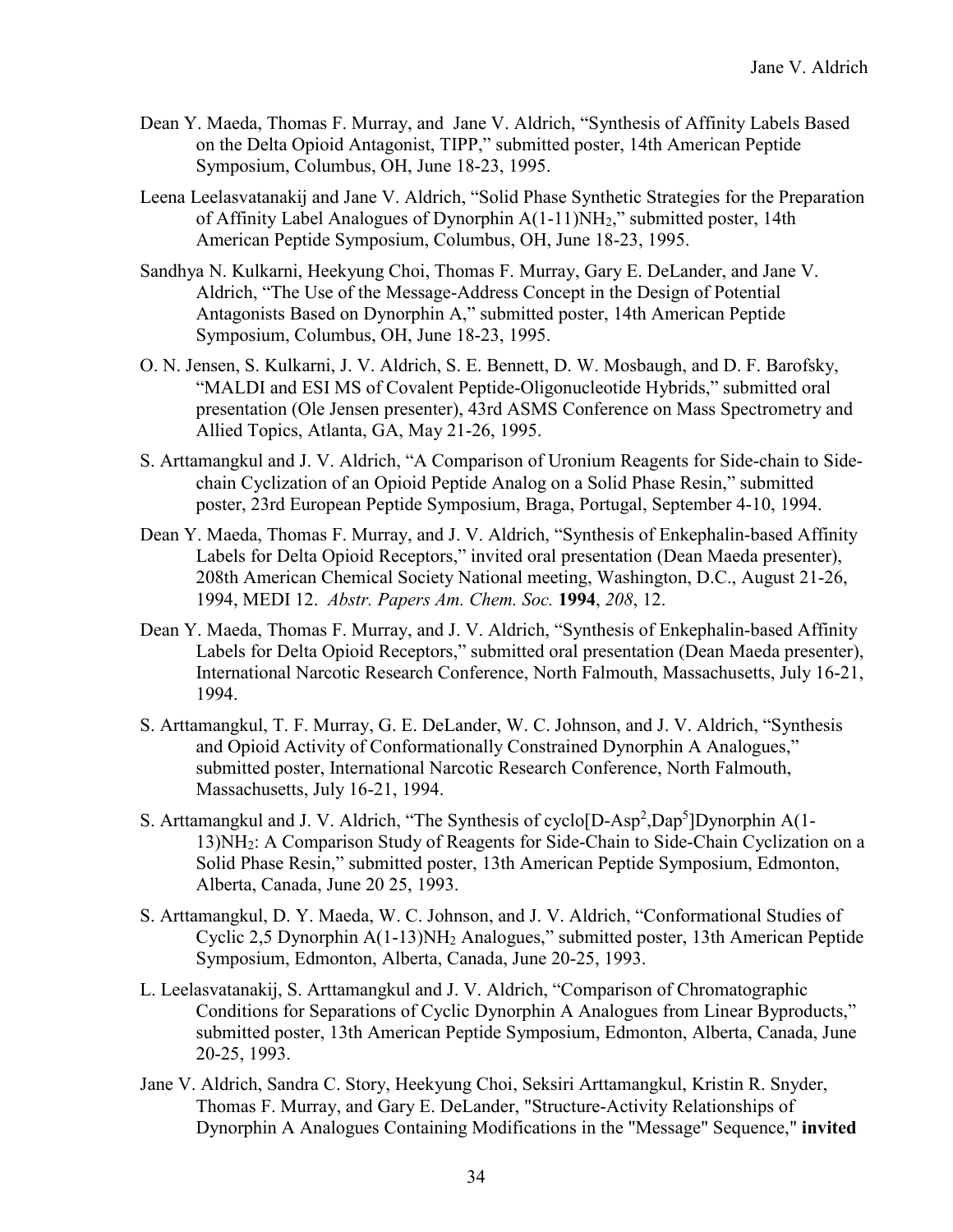speaker, Alfred Burger Award Symposium, 203rd American Chemical Society National Meeting, San Francisco, CA, April 5-10, 1992, MEDI 204. *Abstr. Papers Am. Chem. Soc.* **1992**, *203*, 204.

- Seksiri Arttamangkul, Thomas F. Murray, and Jane V. Aldrich, "Synthesis and Opioid Activity of Conformationally Constrained Dynorphin A Analogs," submitted poster, 203rd American Chemical Society National Meeting, San Francisco, CA, April 5-10, 1992, MEDI 74. *Abstr. Papers Am. Chem. Soc.* **1992**, *203*, 74.
- Heekyung Choi, Gary E. DeLander, Thomas F. Murray, and Jane V. Aldrich, "Synthesis and Opioid Activity of  $[D-Pro^{10}]$ Dynorphin A-(1-11) Analogs with N-Terminal Alkyl Substitution," submitted poster, 203rd American Chemical Society National Meeting, San Francisco, CA, April 5-10, 1992, MEDI 73. *Abstr. Papers Am. Chem. Soc.* **1992**, *203*, 73.
- Kristin R. Snyder, Thomas F. Murray, and Jane V. Aldrich, "Synthesis and Opioid Activity of Dynorphin A Analogs Containing cis- and trans-4-Aminocylohexanecarboxylic Acid in the Message Sequence," submitted poster, 203rd American Chemical Society National Meeting, San Francisco, CA, April 5-10, 1992, MEDI 72. *Abstr. Papers Am. Chem. Soc.* **1992**, *203*, 72.
- Heekyung Choi, Gary E. DeLander, Thomas F. Murray, Sonia Anderson, and Jane V. Aldrich, "Synthesis and Opioid Activity of Dynorphin A-(1-13) Analogues Substituted at Positions 2 and 4," submitted poster, 12th American Peptide Symposium, Cambridge, MA, June 16-21, 1991.
- Sandra C. Story, Mia E. Heidt, Gary E. DeLander, Thomas F. Murray and Jane V. Aldrich, "Synthesis and Opioid Activity of Lys $(Ac)^6$ - and Lys $(Ac)^9$ - Dynorphin A-(1-13) Amide", submitted poster, 22nd National Medicinal Chemistry Symposium, Austin, TX, July 29- August 2, 1990.
- Jane V. Aldrich and Sandra C. Story, "Solid Phase Synthetic Strategies for the Preparation of Affinity Labels Derived from Dynorphin A," submitted poster, International Narcotic Research Conference, Noordwijkerhout, the Netherlands, July 8-13, 1990.
- Sandra C. Story and Jane V. Aldrich, "Synthesis of Protected Peptide Amides: Comparison of Resins for Solid Phase Peptide Synthesis," submitted poster, Gordon Research Conference on the Chemistry and Biology of Peptides, Ventura, CA, February 4-9, 1990.
- S. C. Story, G. E. DeLander, T. F. Murray, and J. Aldrich Lovett<sup>\*</sup>, "Synthesis and Opioid Activity of 2-Substituted Analogues of the Opioid Peptide Dynorphin A-(1-13) Amide," submitted poster, 11th American Peptide Symposium, San Diego, CA, July 9-14, 1989.
- Jane Aldrich Lovett\* , "Opioid Peptide Analogues to Study Opioid Receptors," **invited** lecture, Dimensions in Bioresearch, Milligen/Biosearch Fall Symposium Series, Seattle, WA, October 28, 1988.
- Jane Aldrich Lovett and Philip S. Portoghese, "δ Opioid Receptor Antagonism of a Series of N,N Dialkyl Leucine Enkephalins," submitted poster, American Chemical Society meeting, Anaheim, CA, September 7-12, 1986, MEDI 73. *Abstr. Papers Am. Chem. Soc.* **1986**, *192*, 73.

 <sup>\*</sup> Former name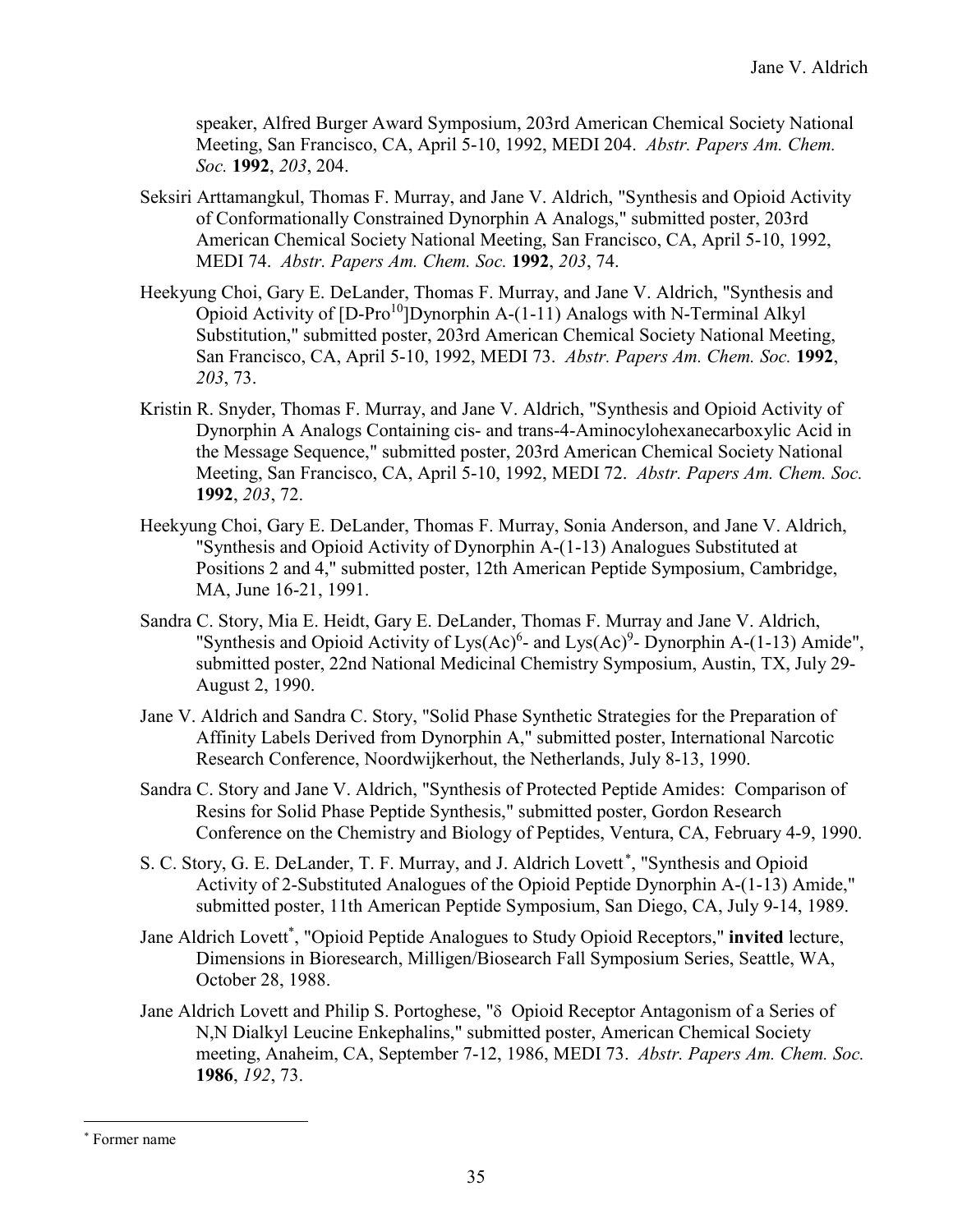- Jane Aldrich Lovett and Philip S. Portoghese, "Melphalan-Containing N,N-Dialkyl-enkephalin Analogs as Potential Irreversible Antagonists of the δ Opioid Receptor," submitted poster, International Narcotic Research Conference, San Francisco, CA, July 6-11, 1986.
- Jane Aldrich Lovett, Michael V. Darby, and Raymond E. Counsell, "Synthesis and Evaluation of a 19-Aza Analog of Androstenedione as a Potential Aromatase Inhibitor," submitted poster, Conference on Aromatase: New Perspectives for Breast Cancer, Key Biscayne, FL, December 6-9, 1981.
- **D. Invited lectures, etc.** (1996 present)**:**
	- "Novel Peptides with Activity in Prostate Cancer," Florida-California NCI U54 CaRE2 Webinar, April 29, 2020.
	- "Novel Opioid Peptides that Don't Follow the Rules," Department of Pharmaceutical Sciences, University of Pittsburgh, March 3, 2020.
	- "Novel Peptides with Activity in Prostate Cancer," Topics in Cancer Seminar, University of Florida Health Cancer Center, Gainesville, FL, January 31, 2020.
	- "In vivo Screening of Opioid Peptides: Novel Peptides that Don't Follow the Rules," Department of Medicinal Chemistry, Virginia Commonwealth University, Richmond, VA, June 7, 2019.
	- "The Diversity of Macrocyclic Tetrapeptides: Structure-Activity Relationship Lessons Learned for Safer Analgesics," UF Drug Discovery Symposium, University of Florida, April 26, 2019.
	- "Diverse Peptide Ligands for Kappa Opioid Receptors and Their Potential Applications," Department of Chemistry, University of Sydney, Sydney, Australia, November 16, 2018.
	- "Drug Discovery in Academia: Navigating the Path from the Bench to the Clinic," panel discussant, Royal Australian Chemical Institute Bioactive Discovery and Development Group event, Sydney, Australia, November 15, 2018.
	- "*In vivo* vs. *in vitro* Screening of Opioid Peptides: Novel Peptides that Don't Follow the Rules," Brain Institute, Florida Atlantic University, September 25, 2018.
	- "Peptide Ligands for Kappa Opioid Receptors," Bandung Institute of Technology, School of Pharmacy, Bandung, Indonesia, July 6, 2018
	- "Novel Opioid Macrocyclic Peptides: Small Changes in Structure have Significant Impact on Their *in vivo* Activity," Center for Substance Abuse Research, Temple University, August 23, 2016.
	- "Novel Macrocyclic Tetrapeptides with Opioid Activity: Small Changes in Structure have Significant Impact on Their *in vivo* Activity," UF Drug Discovery Symposium, University of Florida, April 29, 2016.
	- "Novel Opioid Peptides: New Approaches for an Old Target," Department of Medicinal Chemistry, Purdue University, May 5, 2014.
	- "Novel Opioid Peptides: Potential for Drug Development," Department of Medicinal Chemistry, University of Florida, April 22, 2014.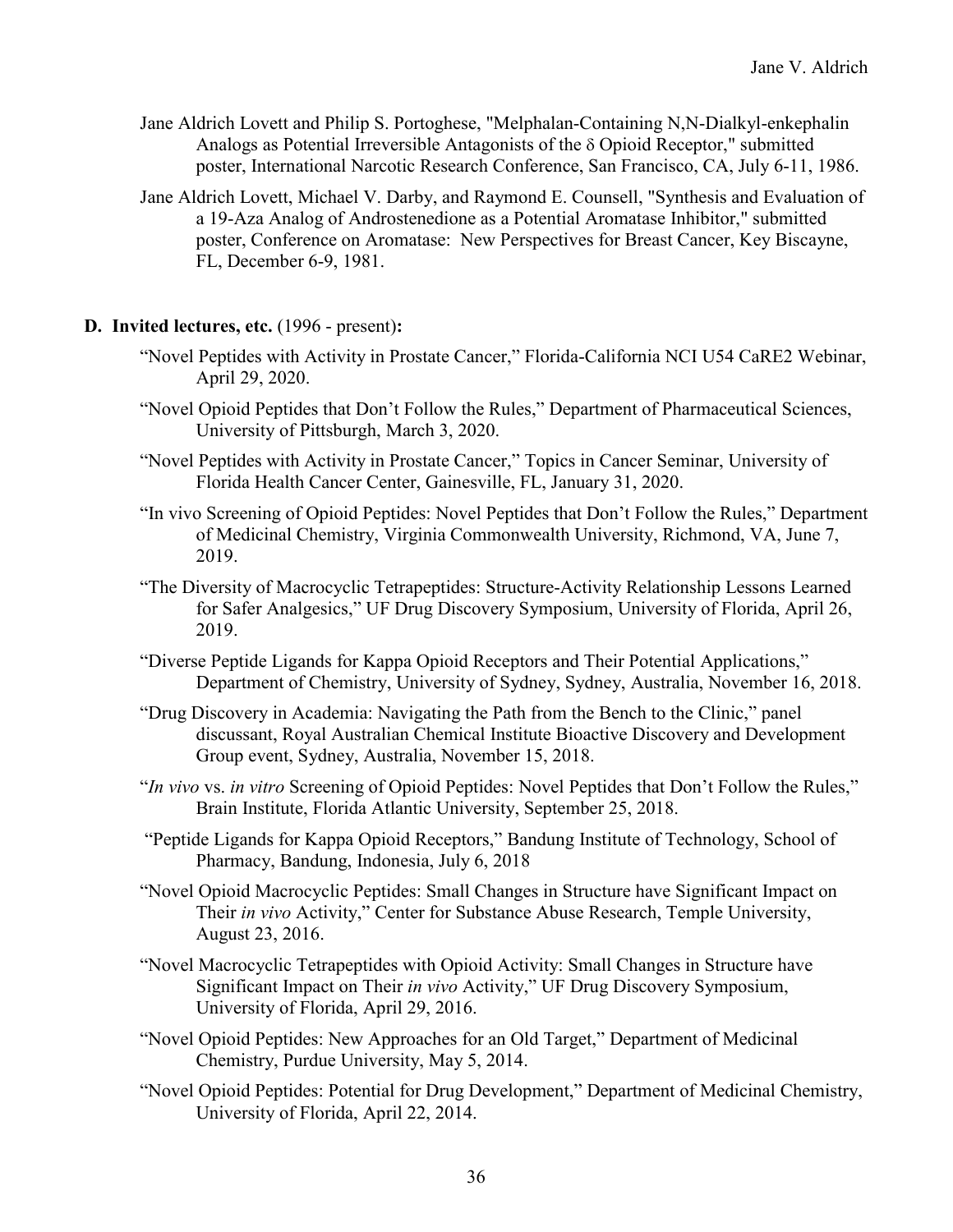- "Novel Opioid Peptides: New Approaches for an Old Target," the Fourth Annual Wanabe Symposium in Chemical Biotechnology, Department of Chemistry, Indiana University, October 12, 2013.
- "Peptidic Ligands for Kappa Opioid Receptors: Potential for Drug Development," Department of Drug Discovery and Biomedical Sciences, Medical University of South Carolina, February 5, 2013.
- "Peptidic Ligands for Kappa Opioid Receptors: Potential for Drug Development," Center for Substance Abuse Research, Temple University, August 23, 2012.
- "Peptidic Ligands for Kappa Opioid Receptors: Potential for Drug Development,"  $7<sup>th</sup>$  Leroy B. Townsend lecture, Department of Medicinal Chemistry, University of Michigan, May 17, 2012.
- "Peptidic Ligands for Kappa Opioid Receptors: Potential for Drug Development," University of Colorado School of Medicine, Denver, April 13, 2011.
- "Peptide Kappa Opioid Receptor Ligands: Pharmacological Tools and Potential for Drug Development," McLean Hospital, Boston, MA, April 5, 2010.
- "Peptide Kappa Opioid Receptor Ligands: Pharmacological Tools and Potential for Drug Development," Department of Pharmaceutical and Biomedical Sciences, University of Georgia, February 22, 2010.
- "Peptide Opioid Receptor Ligands: Pharmacological Tools and Potential for Drug Development," Department of Medicinal Chemistry, University of Minnesota, February 2, 2010.
- "Peptide Kappa Opioid Receptor Ligands: Pharmacological Tools and Potential for Drug Development," Higuchi Bioscience Center Science Talks, University of Kansas, October 30, 2009.
- "Peptide Kappa Opioid Receptor Ligands: Pharmacological Tools and Potential for Drug Development," Adolor Corporation, Exton, PA, September 1, 2009.
- "Peptide Opioid Receptor Ligands: Pharmacological Tools and Potential for Drug Development," Center of Substance Abuse Research, Temple University School of Medicine, Philadelphia, PA, August 31, 2009.
- "Peptide Opioid Receptor Ligands: Pharmacological Tools and Potential for Pharmacological Development," Molecular Pharmacology and Chemistry, Memorial Sloan Kettering Cancer Center, August 4, 2009
- "Peptide Kappa Opioid Receptor Ligands: Pharmacological Tools and Potential for Pharmacological Development," Laboratory of Biology of Addictive Diseases, Rockefeller University, New York, NY, April 7, 2009.
- "Development of Centrally Acting Opioid Peptide Analogs," Abbott Laboratories, Abbott Park, IL, April 8, 2008.
- "Design and Pharmacological Activity of Peptidic Ligands for Kappa Opioid Receptors," Creighton University School of Medicine, Department of Pharmacology, Omaha, NE, November 30, 2007.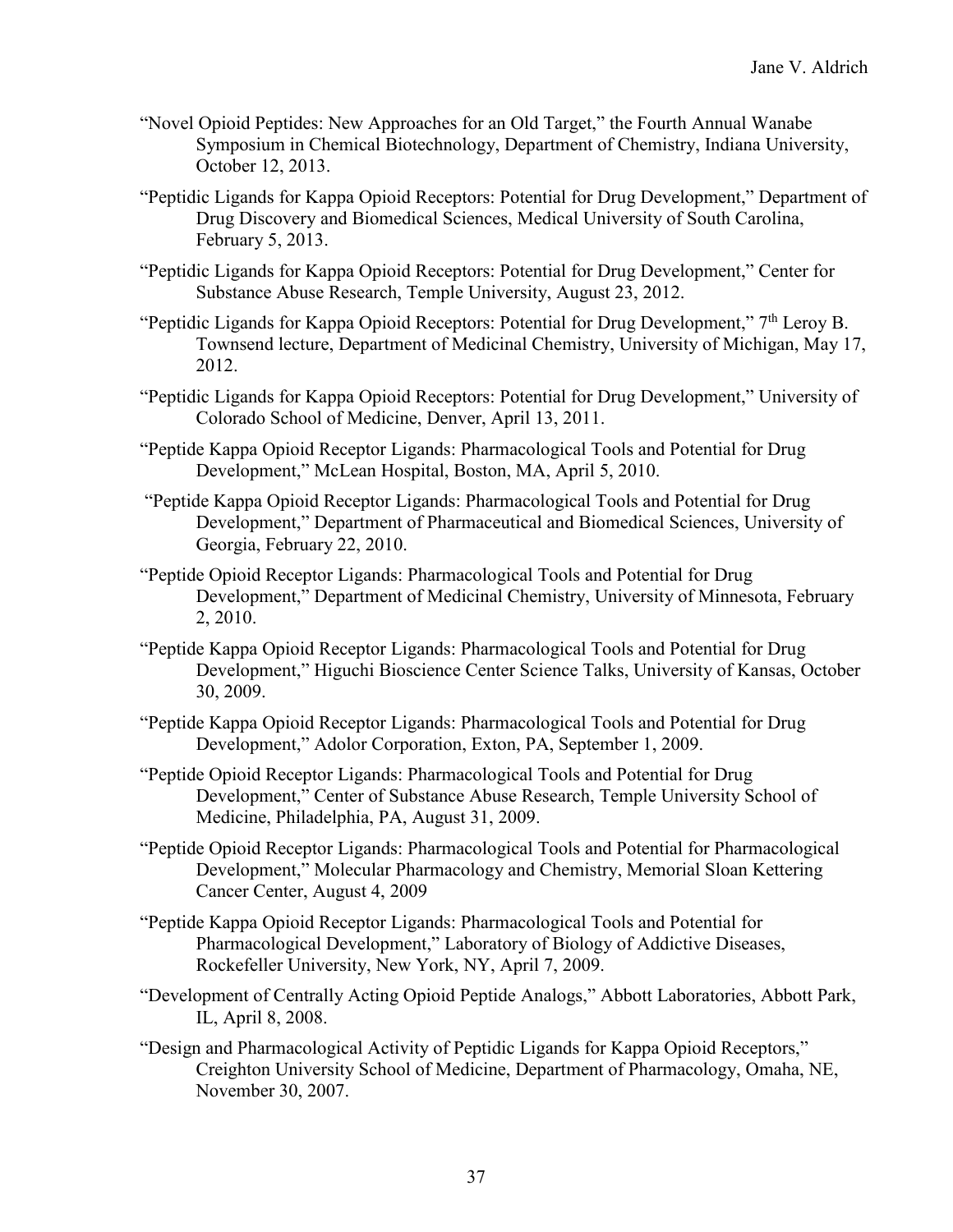- "Peptide Analogs as Tools to Study Receptors: a Tale of Two Labels, Three Receptors and Many More Questions," Higuchi Bioscience Center Science Talks, University of Kansas, November 30, 2006.
- "Design, Synthesis and Evaluation of Peptidic Ligands for Kappa Opioid Receptors," Department of medicinal Chemistry, School of Pharmacy, University of Mississippi, Oxford, MS, November 7, 2006.
- "Design, Synthesis and Evaluation of Peptidic Ligands for Kappa Opioid Receptors, Department of Pharmacology and Physiology, School of Veterinary Medicine, University of Georgia, Athens, GA, March 27, 2006.
- "The Design, Synthesis and Pharmacological Evaluation of Opioid Peptide Analogs as Tools to Study Opioid Receptors" Department of Chemistry, Hamline University, St. Paul, MN, June 6, 2005.
- "Novel Dynorphin A Analogs as Kappa Opioid Receptor Ligands," Department of Pharmacology, Temple University, Philadelphia, PA, August 24, 2004.
- "A Tale of Two Labels: the Design and Synthesis of Dual Labeled Peptides as Pharmacological Tools," Department of Physiology and Pharmacology, Oregon Health Sciences University, Portland, OR, April 7, 2004.
- "Design of Opioid Peptide Analogs to Study Opioid Receptors," University of Michigan, September 6, 2002.
- "Design and Synthesis of Novel Labeled Opioid Peptide Derivatives for Opioid Receptors: a Tale of Two Labels," University of Minnesota, Symposium in Honor of Philip S. Portoghese, August, 2001.
- "Design and Synthesis of Dynorphin A Analogues as Ligands for Kappa Opioid Receptors," University of Kansas, Department of Medicinal Chemistry, College of Pharmacy, Lawrence, KS, September, 2000.
- "Design and Synthesis of Dynorphin A Analogues as Ligands for Kappa Opioid Receptors," University of Iowa, Division of Medicinal and Natural Product Chemistry, College of Pharmacy, Iowa City, IA, September, 2000.
- "Design and Synthesis of Dynorphin A Analogues as Ligands for Kappa Opioid Receptors," Interdepartmental Program in Medicinal Chemistry, University of Michigan, Ann Arbor, MI, September, 2000.
- "Design and Synthesis of Dynorphin A Analogues as Ligands for Kappa Opioid Receptors," National Institute of Diabetes and Digestive and Kidney Diseases, National Institutes of Health, Bethesda, MD, June 1, 2000.
- "Design and Synthesis of Dynorphin A Analogues as Ligands for Kappa Opioid Receptors," University of Connecticut, Department of Pharmaceutical Sciences, School of Pharmacy, October 25, 1999.
- "Design and Synthesis of Peptide-based Affinity Labels for Opioid Receptors," Guilford Pharmaceuticals, Baltimore, MD, December 8, 1998.
- "Design and Synthesis of Peptide-based Affinity Labels for Opioid Receptors," North Carolina State University, Chemistry Department, Raleigh, NC, October 13, 1998.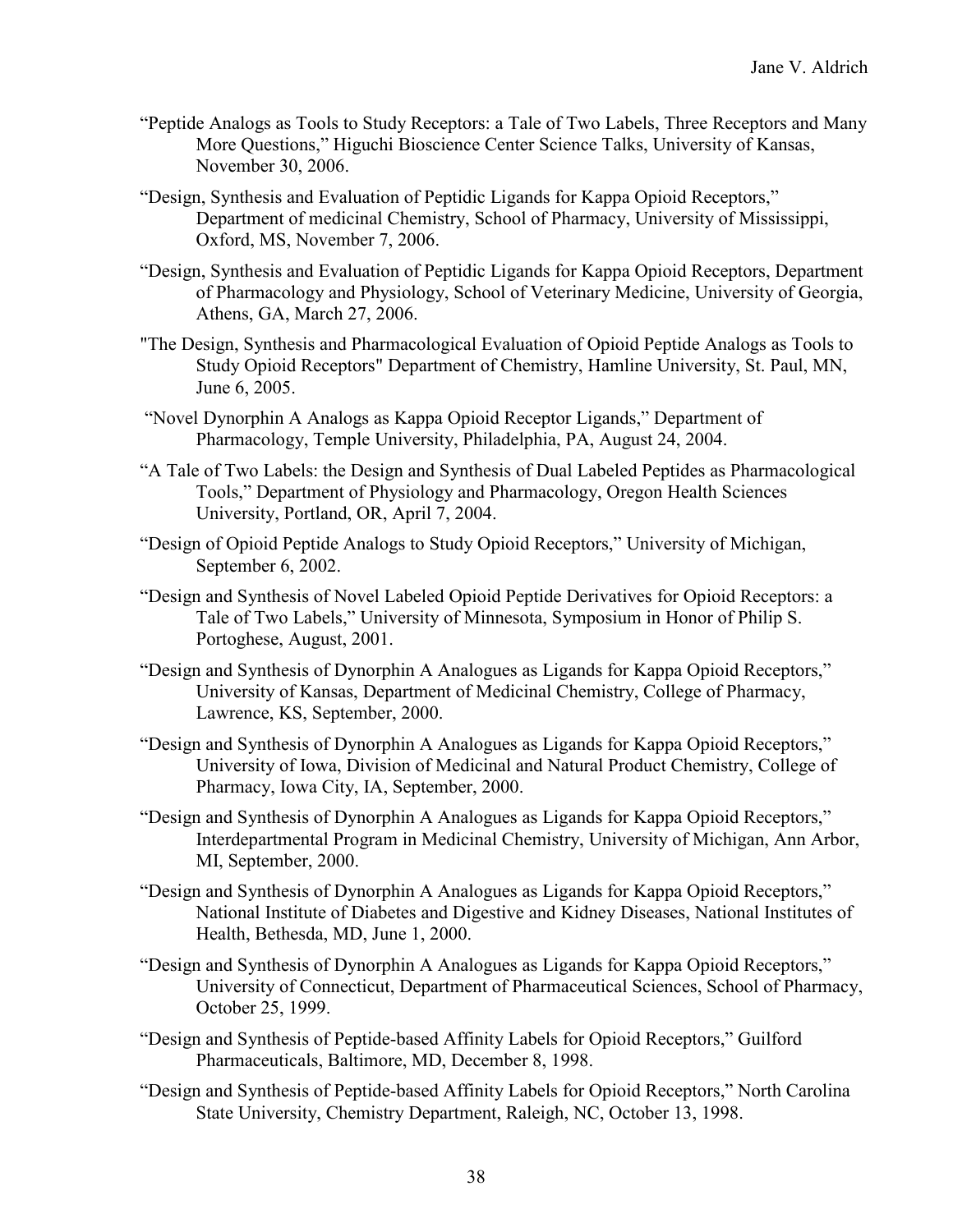- "Design and Synthesis of Peptide-based Affinity Labels for Opioid Receptors," Research Triangle Institute, Research Triangle Park, NC, October 12, 1998.
- "Design and Synthesis of Peptide-based Affinity Labels for Opioid Receptors," University of Maryland, Department of Microbiology and Immunology, Baltimore, MD, April 8, 1998.
- "Design and Synthesis of Peptide-based Affinity Labels for Opioid Receptors," University of Kansas, Department of Medicinal Chemistry, College of Pharmacy, Lawrence, KS, January 15, 1998.
- "Design and Synthesis of Opioid Peptide Analogues," National Institute of Dental Research, Bethesda, MD, May 1, 1997.
- "Peptide-Based Affinity Labels for Opioid Receptors," University of Minnesota, Department of Medicinal Chemistry, College of Pharmacy, Minneapolis, MN, January 14, 1997.
- "Design and Synthesis of Biologically Active Peptides and Peptidomimetics," University of Maryland, Institute of Human Virology, Baltimore, MD, September 16, 1996.
- "Synthesis of Opioid Peptide Derivatives as Potential Affinity Labels for Opioid Receptors," Wayne State University, School of Pharmacy, Detroit, MI, April 18, 1996.

## **V. GRANTS AND CONTRACTS**

#### **Present Support:**

Source: University of Florida Research Opportunity Fund Title: Exploration of the SIM2 Class as Potential Novel Peptide Anticancer Therapeutics Principle Investigator: Jane V. Aldrich (7.5% effort); Daiqing Liao (5% effort), co-principle investigator Amount: \$85,000 direct costs Period: July 15, 2020 – July 14, 2022

## **Pending support:**

Source: Department of Defense Title: Targeting CIP2A as Potential Treatments for Ovarian Cancer Principal Investigator: Jane V. Aldrich (7.5% effort) Amount requested: \$381,250 total costs (\$250,000 total direct costs) Period requested: December 1, 2021-November 30, 2023 *Recommended for funding*

Source: Department of Defense Title: Exploration of Cyclic Peptides to Restrict Chronification of Pain Principal Investigator: Jane V. Aldrich (10% effort) Co-investigators: Guenther Hochhaus (4.2% effort), Siobhan Malany (4.2% effort), Jay McLaughlin (8.3% effort) Amount requested: \$1,372,500 total costs (\$900,000 total direct costs) Period requested: April 1, 2022-March 30, 2026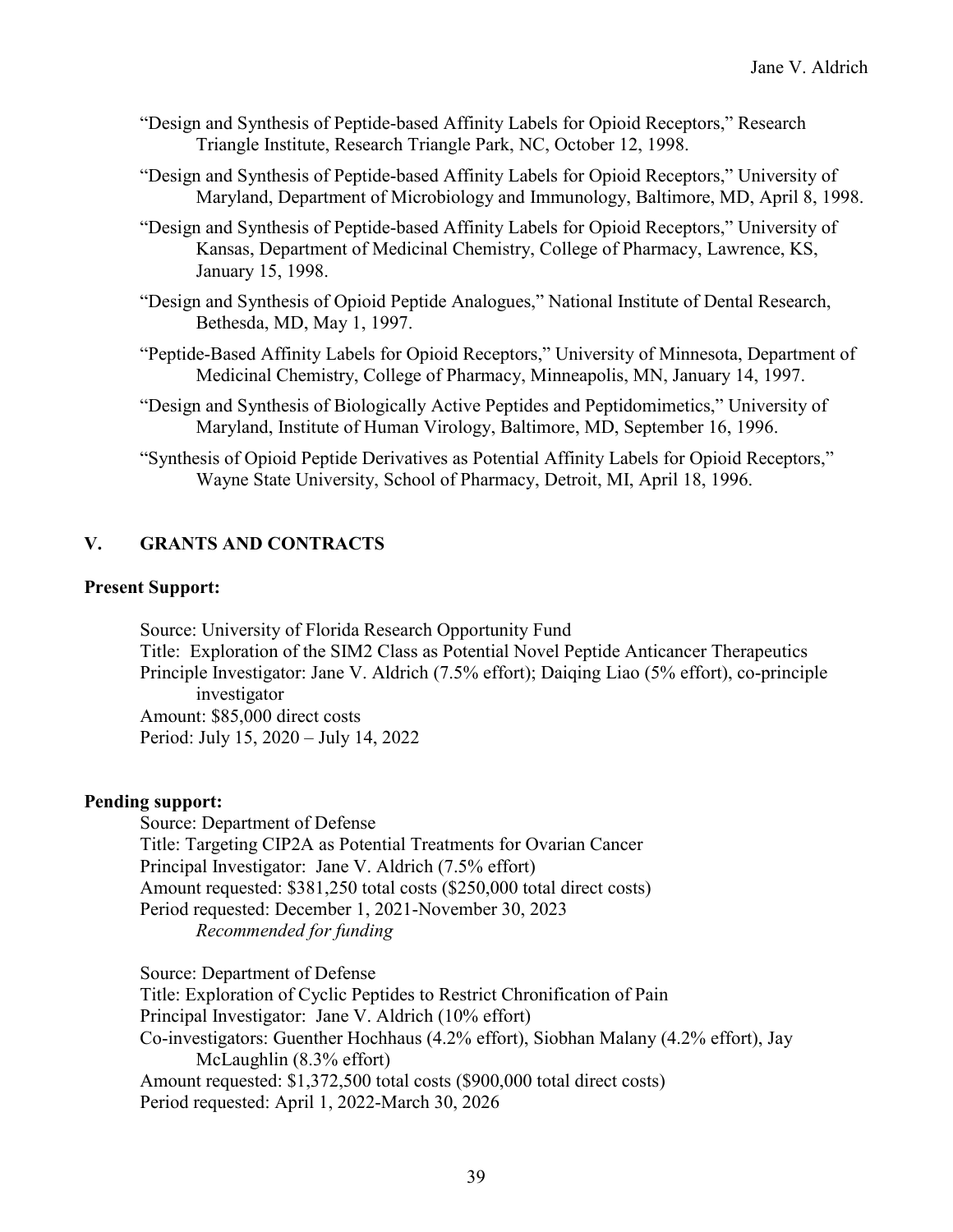Source: National Institute on Neurological Disorders and Stroke (NINDS) Title: Exploration of New Mechanisms for Peptide Opioid Activity Principal Investigator: Jane V. Aldrich (8.3% effort) Co-investigators: Guenther Hochhaus (4.2% effort), Siobhan Malany (4.2% effort) Amount requested: \$419,375 total costs (\$275,000 total direct costs) Period: July 1, 2022-June 30, 2024

Source: NINDS Title: Cyclic Peptides to Restrict Pain Chronification Principal Investigator: Jane V. Aldrich (30% effort) Co-investigators: Guenther Hochhaus (15% effort), Siobhan Malany (10% effort), Jay McLaughlin (20% effort) Amount requested: \$5,047,427 total costs (\$3,327,429 total direct costs) Period: November 1, 2022-October 30, 2027

#### **Past support:**

Source: University of Florida PROSPER award Title: Assessing Allosteric Mechanisms of Opioid Signaling Principle Investigators: Jane V. Aldrich, Jay P. McLaughlin, and Siobhan Malany (5% effort each) Amount: \$36,000 direct costs Period: March 1, 2020 – December 30, 2021

Source: Department of Defense, PC130736 Title: A Novel Strategy for Prostate Cancer Therapy Targeting the c-Myc Oncoprotein Principal Investigator: Jane V. Aldrich (10% effort) Amount: \$502,460 total costs, \$334,973 total direct costs Period: August 18, 2014 – May 15, 2015 and June 28, 2018 – December 17, 2021

Source: National Institute on Drug Abuse, R01 DA023924-08 Title: Peptidic Kappa Opioid Receptor Ligands as Potential Treatments for Drug Addiction Principal Investigator: Jane V. Aldrich (12% effort) Co-investigators: Jay P. McLaughlin (17.5% effort), Guenther Hochhaus (4% effort), and Thomas F. Murray (10% effort, Creighton University) Amount: \$3,275,558 total costs \$2,315,342 total direct costs) Period: June 15, 2014 – March 31, 2021 (no cost extension)

Source: Department of Defense, PR141230 Title: Novel Peptide Antagonists as Treatments for Substance Abuse Principal Investigator: Jane V. Aldrich (15% effort) Co-investigator: Guenther Hochhaus (5% effort) Amount: \$1,075,142 total costs (\$716,761 total direct costs) Period: September 1, 2015 – August 31, 2020 (no cost extension)

Source: National Institute on Drug Abuse Title: Peptidic Ligands for κ Opioid Receptors, R01 DA18832-10 Principal Investigator: Jane V. Aldrich (5.7% effort)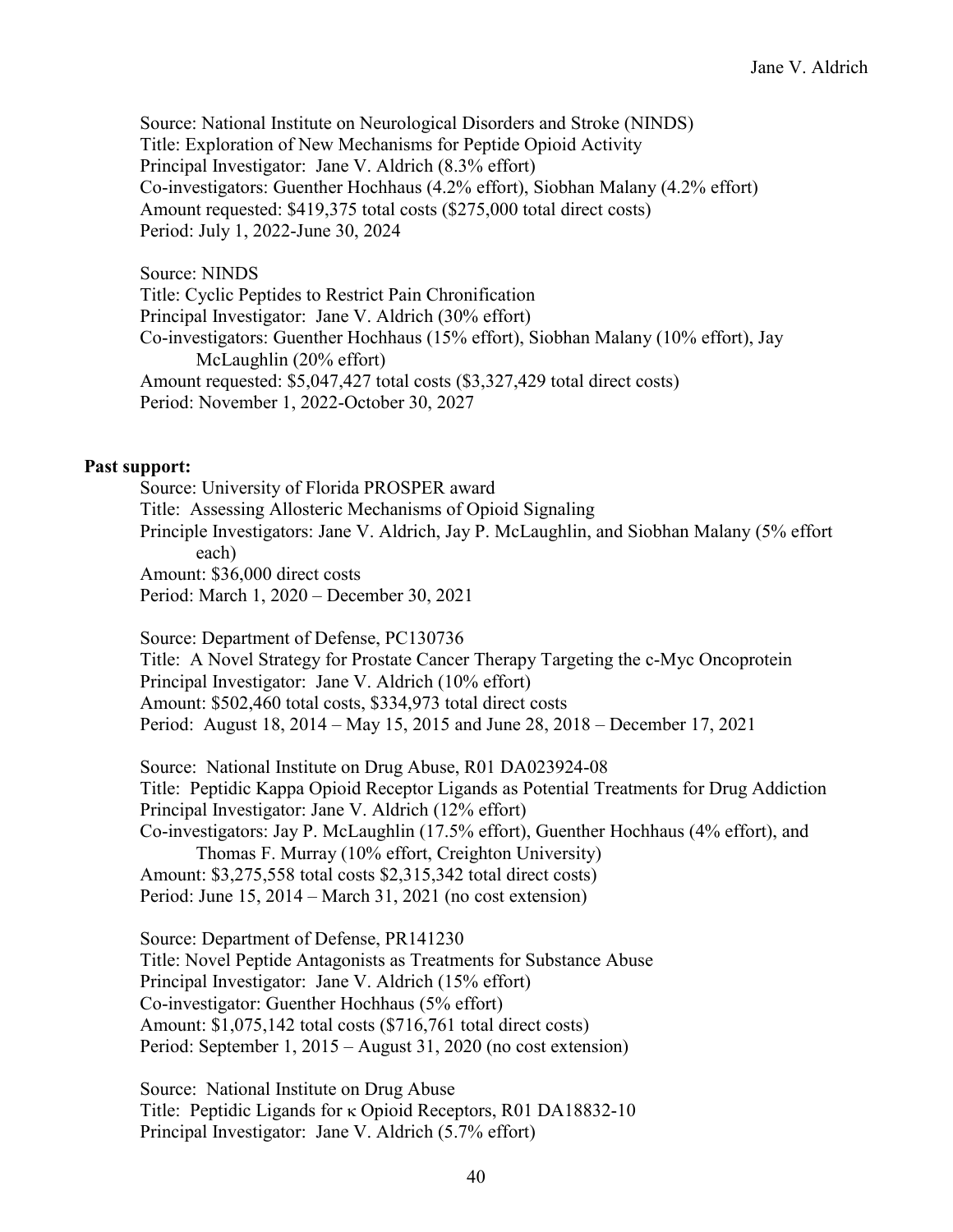Co-Investigators: Jay P. McLaughlin (5% effort) and Thomas F. Murray (Creighton University, 5% effort) Amount: \$1,501,986 total costs (\$1,188,946 total direct costs)

Period: March 1, 2012 – February 28, 2018 (no cost extension)

Source: National Institute on Drug Abuse, R01 DA032928-03 Title: Development of Novel Opioid Peptides for Cocaine Abuse Principal Investigator: Jane V. Aldrich (11.25% effort) Co-Investigators: Susan L. Lunte (6.25% effort), Thomas F. Murray (Creighton University, 5% effort), Jay P. McLaughlin (Torrey Pines Institute for Molecular Studies, 20% effort), Mary Jeanne Kreek (Rockefeller University, 5% effort) Amount: \$2,052,902 total costs (\$1,748,917 total direct costs) Period: March 1, 2012 - February 28, 2016 (no cost extension)

Source: University of Kansas J. R. & Inez Jay Fund Title: Novel Compounds with Anticancer Activity Principal Investigator: Jane V. Aldrich Co-investigator: Benyi Li (University of Kansas Medical Center) Amount: \$30,000 Period: July 1, 2013 – June 30, 2014, extended to February 28, 2015

Source: National Institute of Neurological Disorders and Stroke, R01 NS04929-08 Title: Analytical Methods for Investigating Peptide Transport Principal Investigator: Susan M. Lunte Role on project: Co-investigator (5% effort) Amount: \$1,250,000 total direct costs Period: July 1, 2008 – June 30, 2013 (extended to June 30, 2014)

Source: National Institute on Drug Abuse, R01 DA023924-(01-05) Title: Peptidic Kappa Opioid Receptor Ligands as Potential Treatments for Drug Addiction Principal Investigator: Jane V. Aldrich (12% effort) Co-investigators: Susan M. Lunte (5% effort), Thomas F. Murray (10% effort, Creighton University) and Jay P. McLaughlin (10%, Torrey Pines Institute for Molecular Studies) Amount: \$2,158,278 total costs (\$1,758,783 total direct costs)

Period: September 15, 2007 – August 31, 2012 (extended to August 31, 2013)

Source: National Institute on Drug Abuse, R01 DA010035-(10-11) Title: Affinity Labels for Opioid Receptors Principal Investigator: Jane V. Aldrich (8.3% effort) Co-investigator: Thomas F. Murray (Creighton University, 8.3% effort) Amount: \$622,810 total costs (\$486,834 total direct costs) Period: August 1, 2009 – July 31, 2011 (extended to July 31, 2012)

Source: University of Kansas Cancer Center Title: A Novel Strategy for Delivery of Anticancer Agents to the Brain Principal Investigator: Jane V. Aldrich (10% effort) Co-investigators: Susan M. Lunte (5% effort), and Kenneth Audus (2% effort) Amount: \$35,000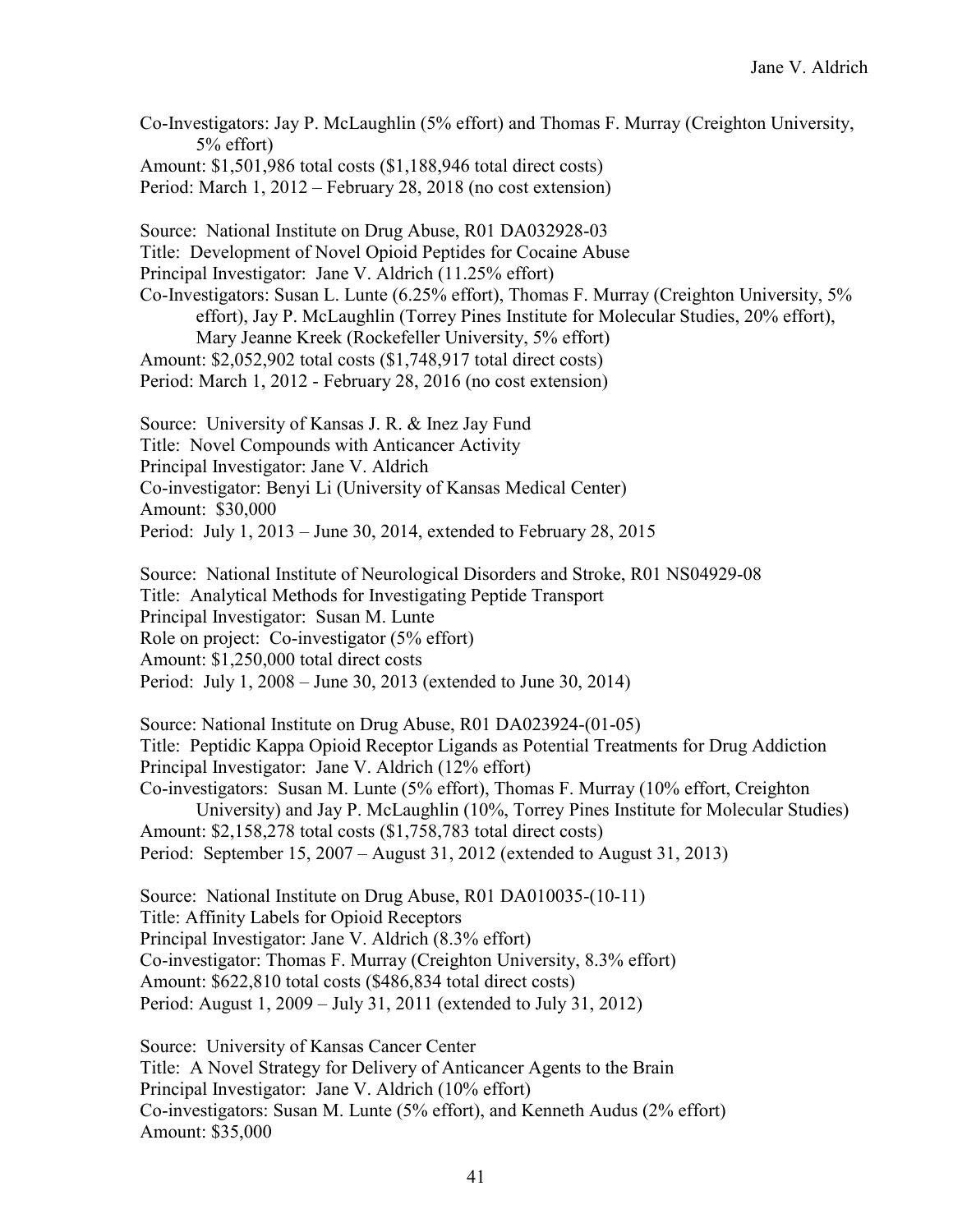Period: January 1 – December 31, 2009 (extended to June 30, 2011) Source: University of Kansas Institute for Advancing Medical Innovation Title: A Novel Strategy for Brain Drug Delivery Principal Investigator: Jane V. Aldrich (8.3% effort) Co-investigators: Susan M. Lunte (4% effort), Mary Lou Michaelis (4% effort), and Kenneth Audus (2% effort) Amount: \$77,005 Period: September 15, 2009 – March 31, 2011 Source: National Institute on Drug Abuse, R01 DA18832-05 Title: Peptidic Ligands for κ Opioid Receptors Principal Investigator: Jane V. Aldrich (16.7% effort) Co-Investigators: Gerald Lushington (3% effort) Thomas F. Murray (Creighton University, 10% effort) Amount: \$1,387,205 total costs (\$1,055,295 total direct costs) Period: February 15, 2005 - February 14, 2010 (extended to February 14, 2011) Source: National Institute on Drug Abuse, R01 DA18832-03S1 Title: Minority Supplement: Peptidic Ligands for κ Opioid Receptors Principal Investigator: Jane V. Aldrich Amount: \$170,020 total costs (\$118,070 total direct costs) Period: August 15, 2007 - February 14, 2010 (extended to February 14, 2011) Source: National Institute on Drug Abuse, K02 DA00393-(06-11) (Independent Scientist Award) Title: Opioid Peptide Analogs as Probes of Opioid Receptors Principal Investigator: Jane V. Aldrich <sup>†</sup> Amount: \$650,919 total costs (\$602,704 total direct costs) Period: September 1, 2004 - August 31, 2009 (extended to August 31, 2010) Source: National Institute on Drug Abuse, R01 DA023924-02S1 Title: Supplement to Peptidic Kappa Opioid Receptor Ligands as Potential Treatments for Drug Addiction Principal Investigator: Jane V. Aldrich (12% effort) Amount: \$36,500 total costs (\$25,000 direct costs) Period: September 1, 2008 – August 31, 2009 (extended to August 31, 2010) Source: National Institute on Drug Abuse, R01 DA10035-(05-09) Title: Affinity Labels for Opioid Receptors Principal Investigator: Jane V. Aldrich (25% effort) Co-Investigator: Thomas F. Murray (Creighton University, 10% effort) Amount: \$1,155,989 total costs (\$875,000 total direct costs) Period: April 1, 2003 – March 31, 2008 (extended to March 31, 2009)

<sup>–&</sup>lt;br>†  $\dagger$  This career development award covered 75% of the awardee's salary so that the awardee could devote at least 75% of her time to research.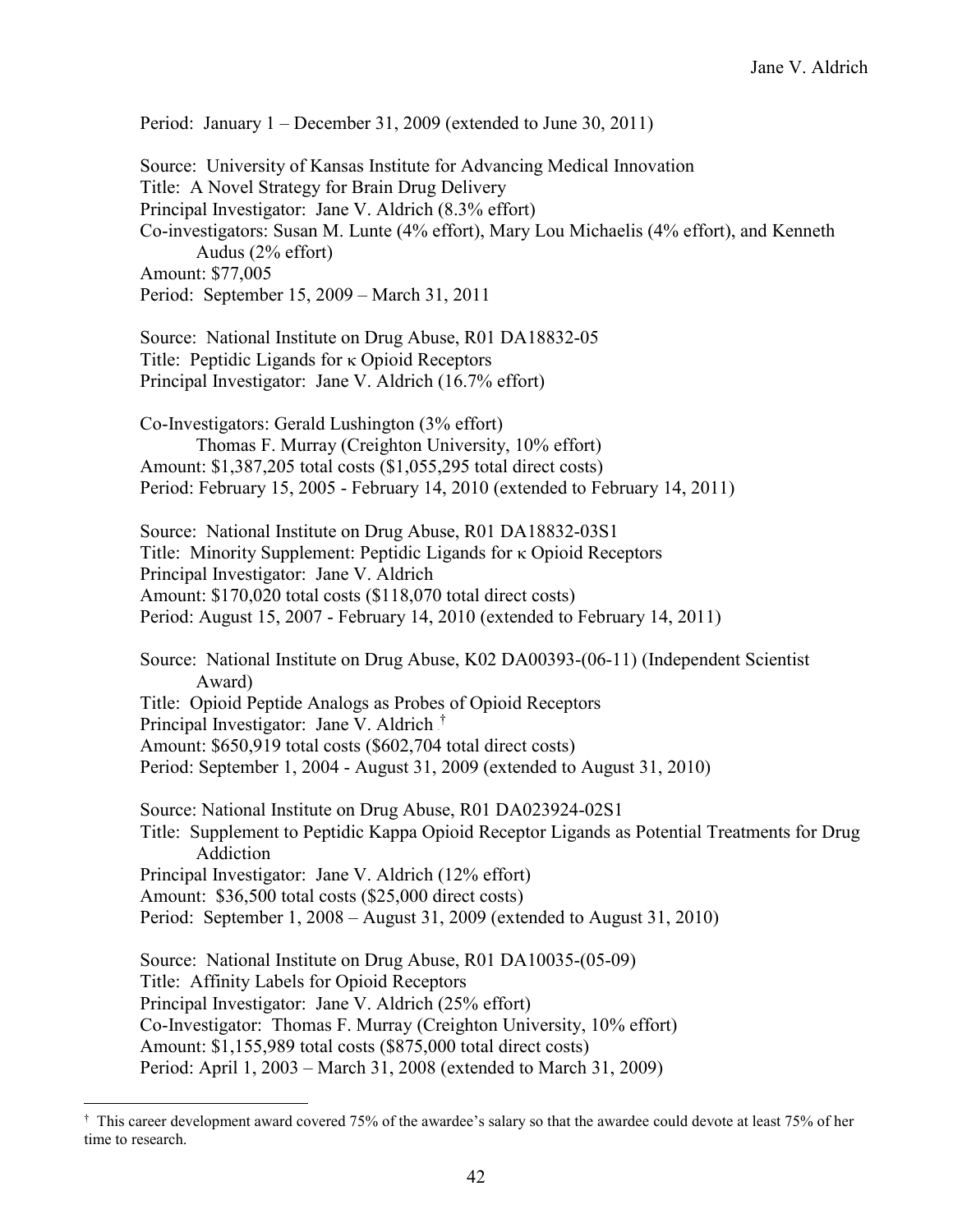Source: National Institute on Drug Abuse, R01 DA10035-07S1 Title: Minority Supplement: Affinity Labels for Opioid Receptors Principal Investigator: Jane V. Aldrich Amount: \$185,623 total costs (\$129,905 total direct costs) Period: August 1, 2005 – March 31, 2008 (extended to March 31, 2009)

Source: National Institute of Neurological Disorders and Stroke, R56 NS042929-06 Title**:** Analytical Methods for Investigating Peptide Transport Principal Investigator: Susan M. Lunte Role: Co-Investigator Amount: \$250,000 direct costs Period: July 1, 2007 –June 30, 2008

Source: University of Kansas General Research Fund Title: Blood-Brain Barrier Transport of Basic Opioid Peptides Principal Investigator: Jane V. Aldrich Co-Investigators: Kenneth Audus, Susan M. Lunte Amount: \$7,000 total/direct costs Period: July 1, 2004 – June 30, 2005

Source: National Institute on Drug Abuse, R01 DA05195-(08-11) Title: Dynorphin Analogues as κ Opioid Receptor Antagonists Principal Investigator: Jane V. Aldrich (33% effort) Co-Investigators: Ronald Guiles (5% effort), Alexander McKerell (5%), Jia Bei Wang (5%) University of Georgia: Thomas F. Murray (10% effort) Amount: \$806,725 total costs (\$606,062 total direct costs) Period: August 20, 1997 - June 30, 2001 (extended to July 31, 2002)

Source: National Institute on Drug Abuse, R01 DA10035-(01-04) Title: Affinity Labels for Opioid Receptors Principal Investigator: Jane V. Aldrich (25% effort) Co-Investigators: Thomas F. Murray (10% effort), Jai Bei Wang (5% effort) Amount: \$696,245 total costs (\$405,314 total direct costs) Period: September 1, 1996 - July 31, 2000 (extended to July 31, 2001)

Source: University of Maryland School of Pharmacy Designated Research Initiative Funds Title: Design, Synthesis and Pharmacological Evaluation of Orphanin FQ Analogues as Ligands for the ORL1 Receptor Principal Investigator: Jane V. Aldrich (10% effort) Co-Investigator: Jia Bei Wang (5%) Amount: \$25,250 Period: July 1, 1998 - January 31, 2000

Source: National Institute on Drug Abuse Title: Supplement to Dynorphin Analogues as κ Opioid Receptor Antagonists (R01 DA05195) Principal Investigator: Jane V. Aldrich Amount requested: \$37,920 total costs (\$33,500 total direct costs)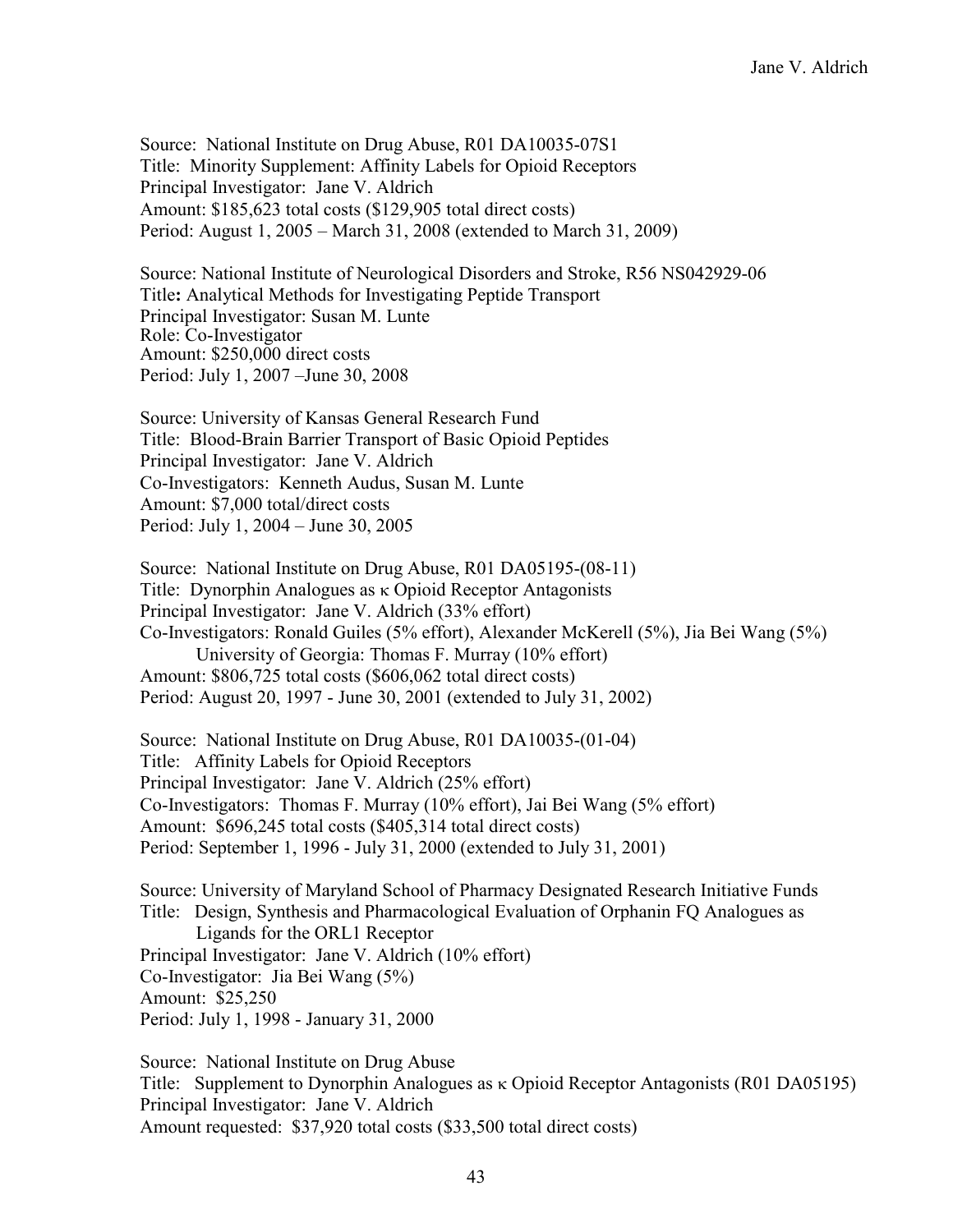Period: April 15, 1999 - June 30, 1999

Source: U. S. Army Medical Research and Material Command, Breast Cancer Research Program Title: Novel Irreversible Inhibitors of Cathepsin D Principal Investigator: Jane V. Aldrich (10% effort) Amount: \$149,916 total costs (\$107,425 total direct costs) Period: July 1, 1996 - June 30, 1998 (extended to June 30, 1999)

Source: UMAB School of Pharmacy DRIF Title: Novel Dynorphin Analogues as Kappa Opioid Receptor Ligands Principal Investigator: Jane V. Aldrich (10% effort) Co-Investigator: Jia Bei Wang (5%) Amount: \$10,000 Period: July 1, 1996 - June 30, 1997

Source: National Institute on Drug Abuse, R01 DA05195-(04-07) Title: Dynorphin Analogues as κ Opioid Receptor Antagonists Principal Investigator: Jane V. Aldrich (40% effort) Co-Investigators: Gary E. DeLander (10% effort), Thomas F. Murray (10% effort) Amount: \$570,099 total costs (\$409,363 total direct costs) Period: August 1, 1993 - June 30, 1996 (extended to June 30, 1997)

Source: National Science Foundation, Neuroscience Program, IBN-9023149 Title: Affinity Labels for Kappa Opioid Receptors Principal Investigator: Jane V. Aldrich (25% effort) Co-Investigators: Thomas F. Murray (10% effort), Gary E. DeLander (5% effort) Amount: \$190,018 total costs (\$138,529 total direct costs) Period: March 15, 1991 - August 31, 1995

Source: National Institute on Drug Abuse, R01 DA05195 (-01 to -03) Title: Dynorphin Analogs as κ Opioid Receptor Antagonists Principal Investigator: Jane V. Aldrich (50% effort) Co-Investigators: Gary E. DeLander (10% effort), Thomas F. Murray (10% effort) Amount: \$460,398 total costs (\$343,530 total direct costs) Period: September 30, 1989 - August 31, 1993

Source: Alcohol, Drug Abuse, and Mental Health Administration, Small Instrumentation Program Title: ASIP - Oregon State University Principal investigator: Thomas F. Murray Co- Investigator: Jane V. Aldrich Amount: \$26,618 Period: September 1, 1992 - August 31, 1993 Equipment grant

Source: Oregon State University Research Office Title: Release Time for Proposal Development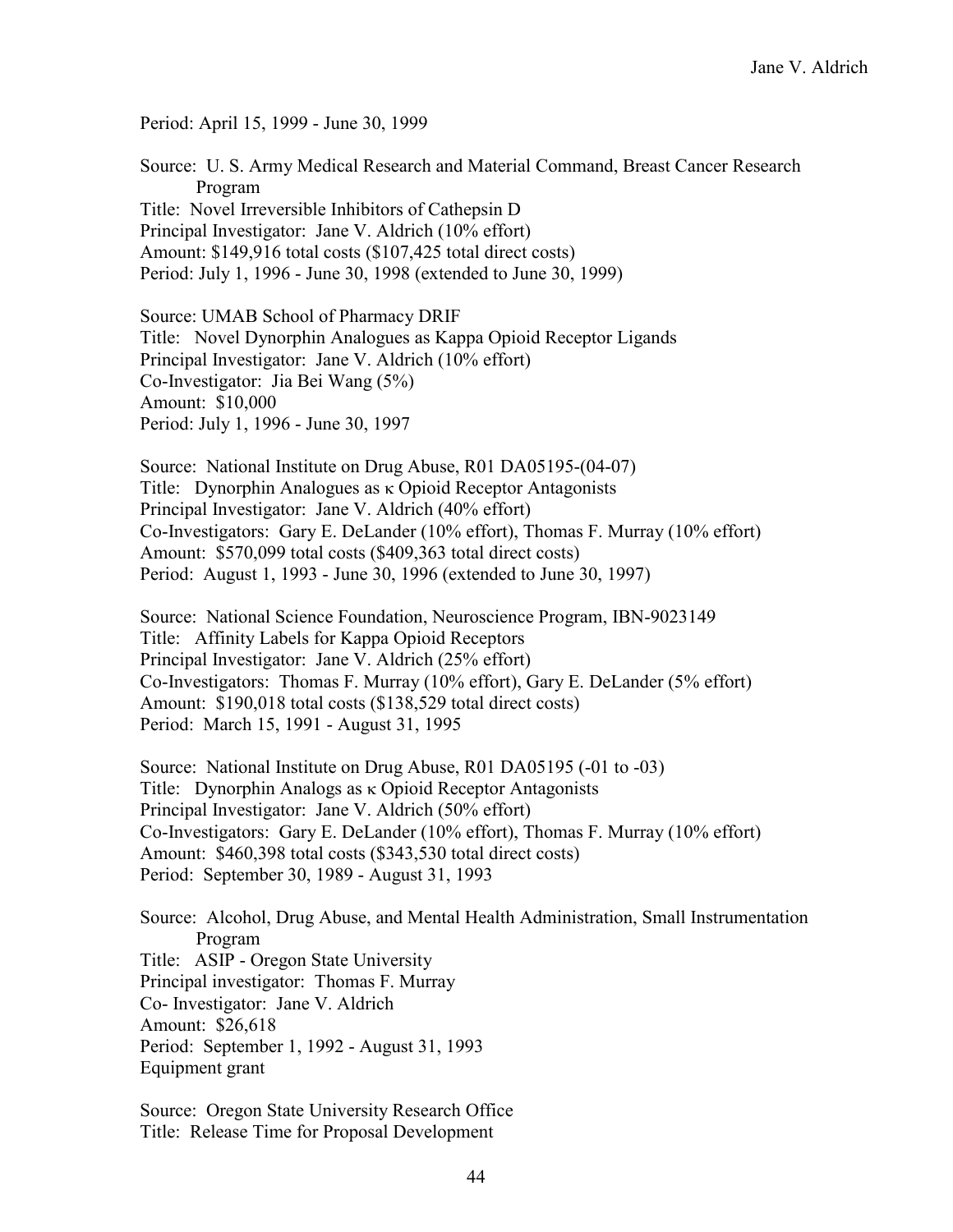Recipient: Jane V. Aldrich Amount: \$5,500 Period: Winter quarter, 1993

Source: Oregon State University Research Council Title: Synthesis and Evaluation of Constrained Dynorphin A Analogues Principal Investigator: Jane V. Aldrich (10% effort) Co-Investigators: Gary E. DeLander (5% effort), Thomas F. Murray (5% effort) Amount: \$8,000 Period: November 18, 1992 - June 30, 1993

Source: National Science Foundation, Research Experience for Undergraduates Supplement Title: Affinity Labels for Kappa Opioid Receptors Principal Investigator: Jane V. Aldrich Amount: \$3,660 Period: January 1, 1992 - August 31, 1992

Source: American Association of Colleges of Pharmacy Grant Program for Young Investigators Title: Irreversible Antagonists of the Delta Opioid Receptor Principal Investigator: Jane V. Aldrich (10% effort) Amount: \$5,000 Period: November 3, 1987 - October 31, 1991

Source: Pharmaceutical Manufacturers Association Foundation Research Starter Grants Title: Pharmacological Probes of Kappa Opioid Receptor Subtype Function Principal Investigator: Jane V. Aldrich (15% effort) Co-Investigators: Gary E. DeLander (5% effort), Thomas F. Murray (5% effort) Amount: \$20,000 Period: January 1, 1988 - December 30, 1990

Source: Medical Research Foundation of Oregon Title: N-Alkylated Dynorphin Analogs as Kappa Opioid Receptor Antagonists Principal Investigator: Jane Aldrich Lovett<sup>‡</sup> (15% effort) Amount: \$11,830 Period: December 1, 1987 - November 30, 1989

Source: Oregon State University Research Council Title: Dynorphin Analogs as Kappa Opioid Receptor Ligands Principal Investigator: Jane Aldrich Lovett (10% effort) Co-Investigator: Gary E. DeLander (5% effort) Amount: \$8,000 Period: September 28, 1987 - September 28, 1988

Source: National Institutes of Health Individual Research Service Award Title: Opioid Peptide Analogs as K Opiate Receptor Antagonists Awardee: Jane Aldrich Lovett (100% effort)

 <sup>‡</sup> Former name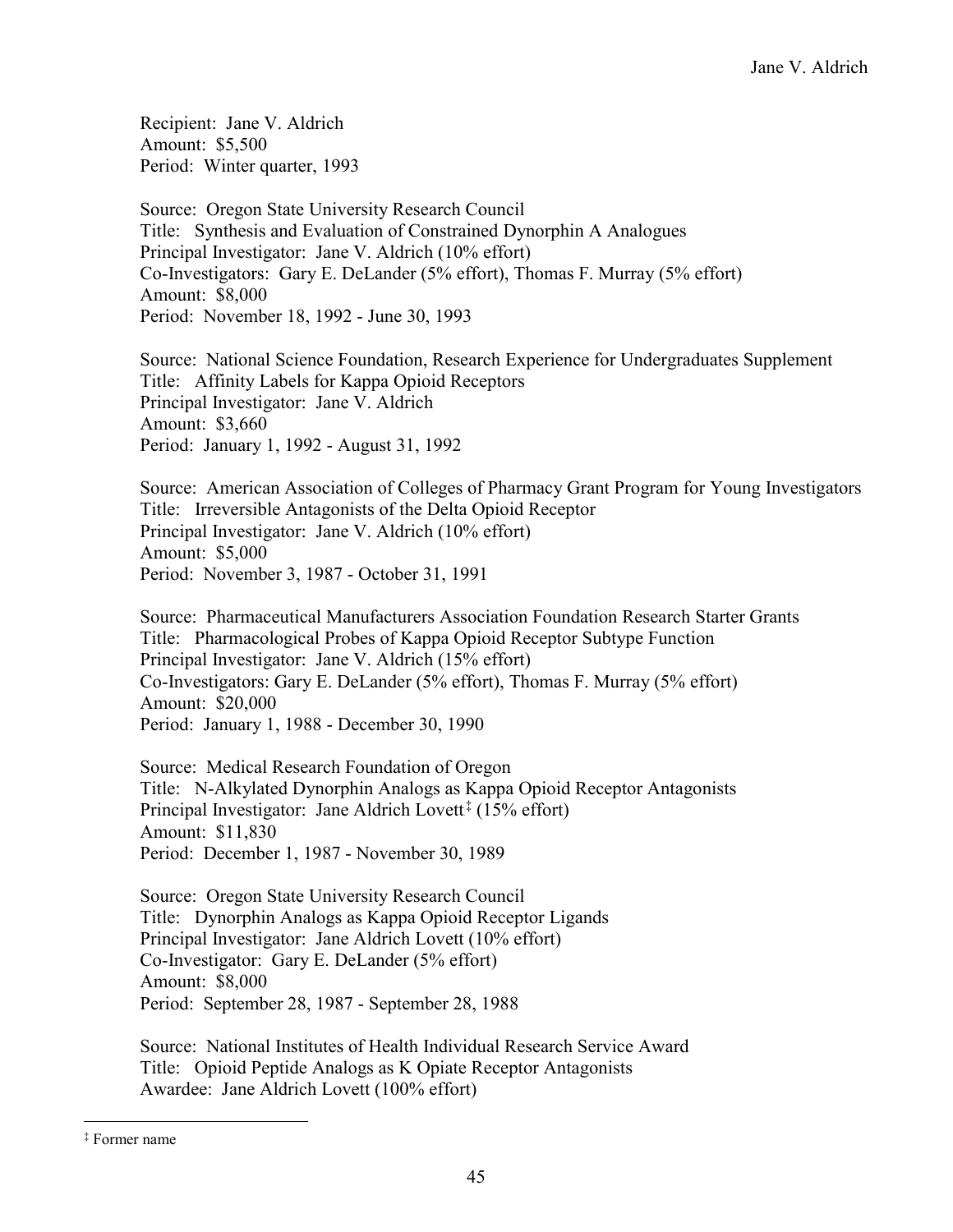Amount: \$37,233 Period: April 1984 - January 1986 Postdoctoral Fellowship

Selected recent grants submitted but not funded:

Source: National Institutes on Drug Abuse (UG3/UH3) Title: Novel Cyclic Peptides to Treat Opioid Use Disorder Principal Investigators: Jane V. Aldrich (25% effort) and Jay McLaughlin (25% effort) Co-investigators: Guenther Hochhaus (15% effort) and Siobhan Malany (15% effort) Amount requested: \$6,389,773 total costs, \$4,198,622 direct costs Period: October 1, 2021 – September 30, 2026

Source: National Institutes of Neurological Disorders and Stroke (UG3/UH3) Title: Macrocyclic Peptides to Treat Chronic Pain Principal Investigators: Jane V. Aldrich (25% effort) and Jay McLaughlin (20% effort) Co-investigators: Guenther Hochhaus (15% effort) and Siobhan Malany (10% effort) Amount requested: \$4,137,855 total costs, \$4,308,106 direct costs Period: November 1, 2021 – October 31, 2026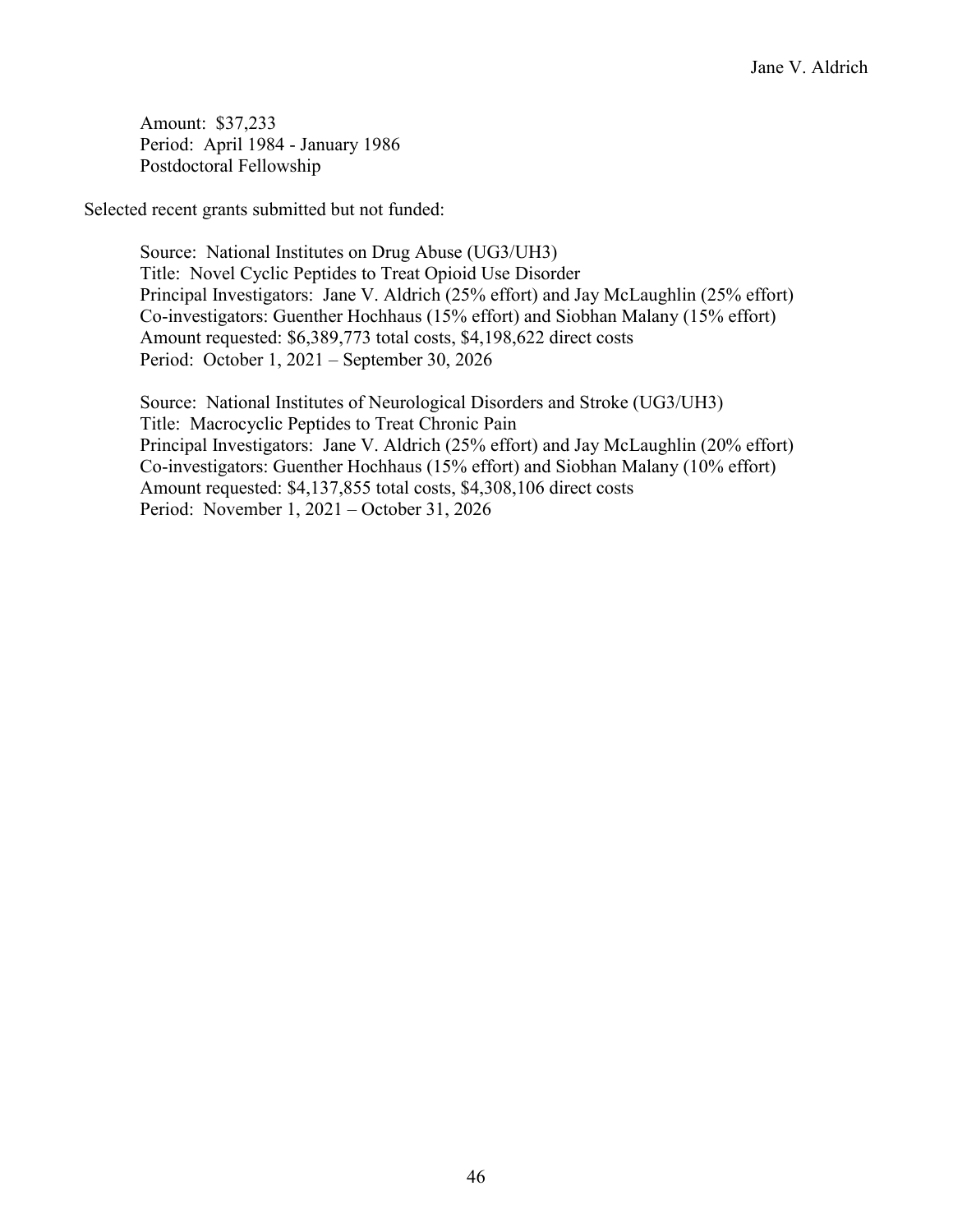## **RESEARCH PERSONNEL**

## **A. Master and Doctoral Students Supervised**

## **1. Degrees Completed**

#### **University of Florida**

- Jeremy Coleman, "Design and Synthesis of Didehydro-cortistatin A Analogs as Novel TAT inhibitors for the Potential Treatment of HIV, Ph.D., May 27, 2021. Current position: Postdoctoral associate, Vanderbilt University
- Robyn Pescatore, "Macrocyclic Tetrapeptides as Potential Prostate Cancer Therapeutics," Ph.D., June 29, 2020.

Current position: Scientist 1, BioAgilytix

Jan-Louis Cosme, non-thesis masters, May, 2020. Current position: Forensic chemist, Florida Department of Law Enforcement

## **University of Kansas**

Solomon A. Gisemba, "Design and Synthesis of Cyclic Analogs of the Kappa Opioid Receptor Antagonist Arodyn," Ph.D., April 18, 2018.

Current position: Scientist, Roche Tissue Diagnostics

- Benjamin Mann (co-advisor with Susan Lunte), "Determination of Pharmacokinetic Parameters of Subcutaneous Zyklophin by Quantitative Determination of Zyklophin in Mouse Plasma by LCMS/MS Analysis for Assessment As A Potential Therapeutic Agent In The Treatment of Cocaine Addiction," M.S., Pharmaceutical Chemistry, December 13, 2016.
- Christianna Reedy, "Assessing ADME Properties of CJ-15,208: Synthesis of New Analogs and Examination of P-glycoprotein Interactions" M.S., August 28, 2015.
- Anand Joshi, "Synthesis and Biological Evaluation of Dynorphin Analogs, and Caco-2 Permeability of Opioid Macrocyclic Tetrapeptides," Ph.D., May 17, 2013 Current position: Senior Scientist I, Abbvie
- Wendy J. Hartsock, "The Design, Synthesis and Evaluation of Peptide Ligands to Study Opioid Receptors," Ph.D., July 22, 2010 Current position: Director of Scientific Acceleration, CEM Corporation
- Bhaswati Sinha, "Design, Synthesis and Evaluation of Peptide-Based Affinity Labels for Mu Opioid Receptors," Ph.D., July 9, 2009 Current position: Lead, Technical Writing Team, Thermo Fisher
- Kendra Dresner, "Design, Synthesis and Metabolism of Arodyn Analogs," M.S., January 20, 2009.
- Weijie Fang, "Design and Synthesis of Novel Linear and Cyclic Peptide Ligands for Kappa Opioid Receptors," Ph.D., August 28, 2008

Current position: Associate Professor, Zhejiang University, Hangzhou, Zhejiang, China

- Angela Peck, "Dual Labeled TIPP (Tyr-Tic-Phe-Phe, Tic = 1,2,3,4-tetrahydroisoquinoline-3 carboxylic acid) Peptides as Pharmacological Tools to Study Delta Opioid Receptors," M.S. June 7, 2007.
- Xin Wang, "Progress Towards Affinity Labeling of δ Opioid Receptors," Ph.D., September 21, 2007.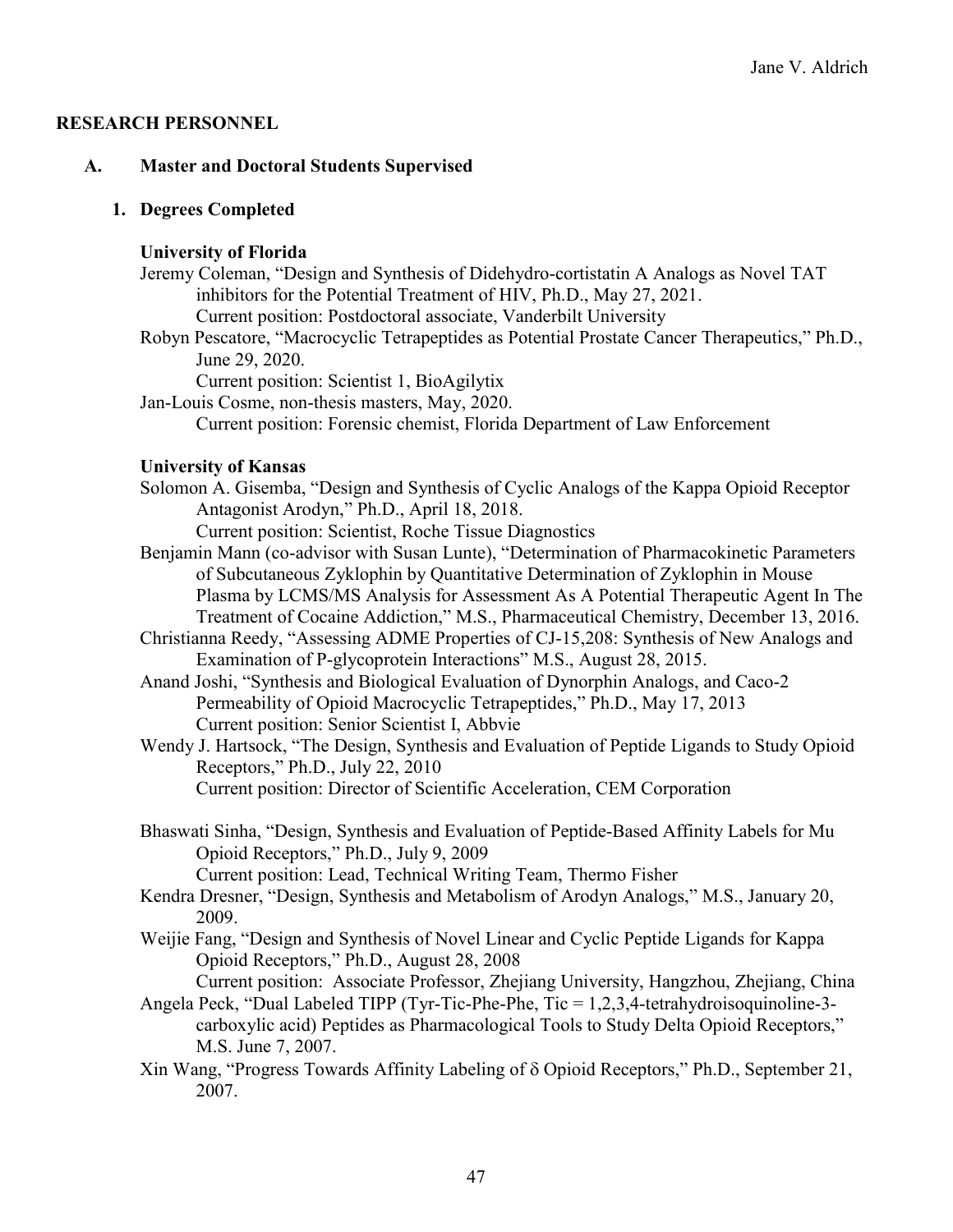## **University of Maryland Baltimore**

Marco Bennett, "Synthesis and Evaluation of Opioid Activity of Novel Dynorphin A-(1-11) Analogues using Classic and Combinatorial Library Approaches," Ph.D., June 2003 Current position: Regulatory Review Officer, Food and Drug Administration Chris Sasiela, Ph.D., April, 2002.

Current position: Innovator Support Team Lead, Senior Regulatory Specialist, Office of Extramural Research, National Institutes of Health

Kshitij Patkar, "Design and Synthesis of [N<sup>α</sup>-BenzylTyr<sup>1</sup>]Dynorphin A-(1-11) Analogs with Cterminal Modifications, Evaluation of Their Opioid Activity and Blood-Brain Barrier Transport Ph.D. November, 2002.

Current position: Regulatory Review Officer, Food and Drug Administration

- Balvinder Vig, "Synthesis and Pharmacological Evaluation of Dynorphin A Analogs Constrained in the "Message" Sequence," Ph.D, September 2001. Current position: Senior Director, Global Quality Analytical Science and Technology, Bristol Myers Squibb
- Laksana Charoenchai, "Design, Synthesis and Evaluation of Orphanin FQ-(1-13)NH<sub>2</sub> Analogs," Ph.D., July 2001.

Current position: Rangsit University, Thailand

Tianxin Wang, "Synthesis and Biological Evaluation of Novel Ligands for Opioid Receptors," M.S., May 2001.

Current position: Quest Medicine, Inc.

# **Oregon State University**

Dean Maeda, "Synthesis and Evaluation of Affinity Labels Based on Peptide Antagonists for Delta Opioid Receptors," Ph.D., November 1997.

Current position: Director of Chemistry, Syntrix Biochip

Leena (Leelasvatanakij) Suntornsuk, "Synthetic Strategies for the Preparation of Affinity Label Dynorphin A(1-11)NH2 Analogues," Ph.D., April 1996.

Current position: Professor, Pharmaceutical Chemistry Department, Pharmacy Faculty, Mahidol University, Bankok, Thailand

- Sandhya Kulkarni, "Synthesis and Opioid Activity of Dynorphin Analogues with the Modifications in the Message Sequence," M.S., June, 1995.
- Seksiri Arttamangkul, "Synthesis and Evaluation of Conformationally Constrained Analogues of Dynorphin A," Ph.D., January 1995.

Current position: Research Assistant Professor, Department of Physiology and Pharmacology, School of Medicine, Vollum Institute, Oregon Health Sciences University

Heekyung Choi, "Synthesis and Biological Evaluation of Dynorphin Analogues as Pharmacological Probes of Opioid Receptors," Ph.D., January 1995.

- Leena (Leelasvatanakij) Suntornsuk ,"Comparison and Optimization of Chromatographic Conditions for the Separation of Cyclic Dynorphin A Analogues from Linear Byproducts," M.S., August 1993.
- Kristin Snyder, "Synthesis of Dynorphin A Analogues with Modifications in the "Message" and "Address" Sequences," M.S. (Biochemistry and Biophysics, Oregon State University), May 1993.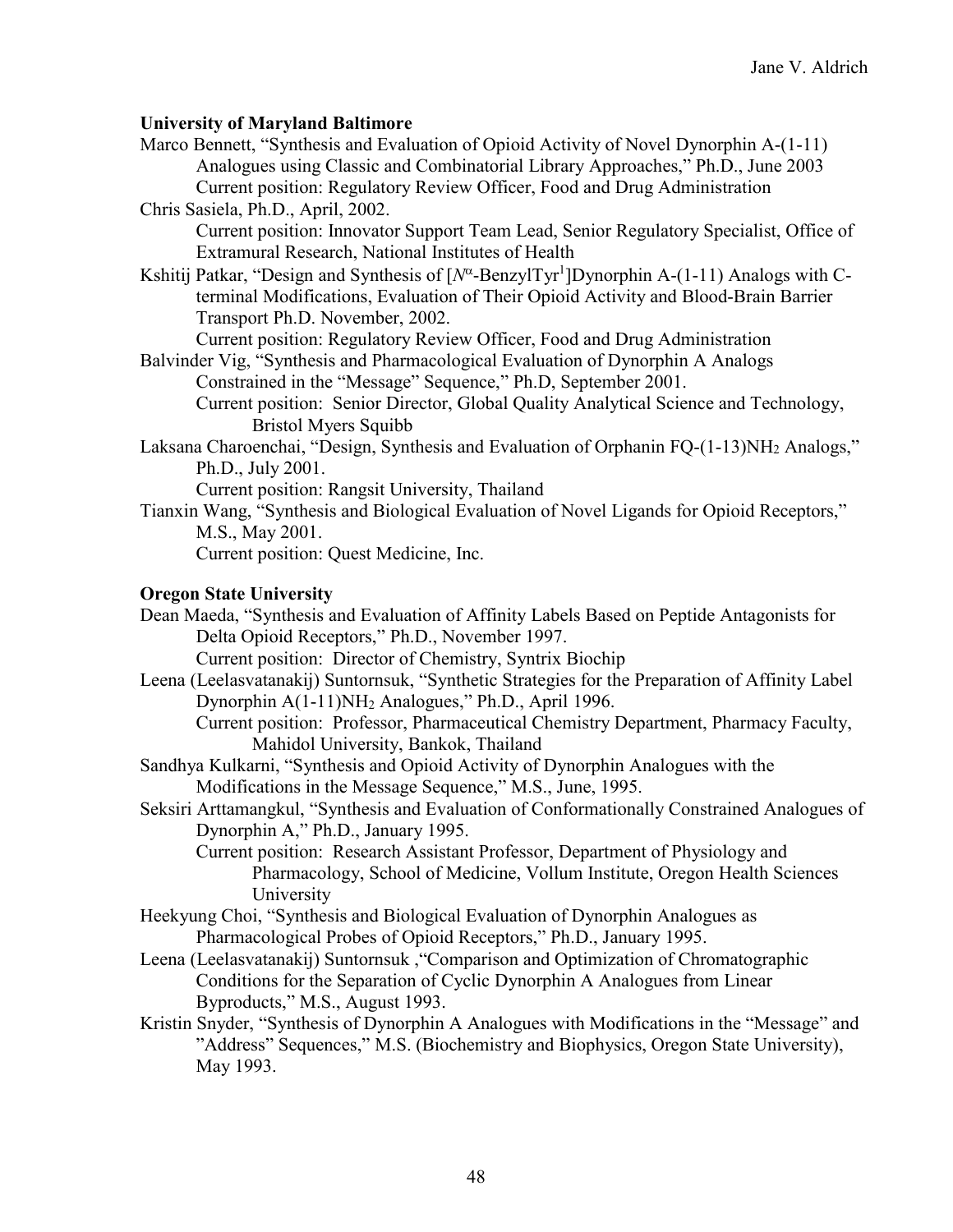Sandra Vigil-Cruz Bartlett (Sandra Story.<sup>§</sup>), "Solid Phase Synthesis of Dynorphin Analogues as Probes of Kappa Opioid Receptors," Ph.D., May 1990. Current position: Clinical Pharmacy Coordinator, Holyoke Medical Center

## **Awards received by students**:

Christianna Reedy, NIGMS Biotechnology Training Grant trainee, 2013 – 2014. Wendy Hartsock, American Foundation for Pharmaceutical Education Fellowship, 2007 – 2009. Bhaswati DattaChowdhury, finalist in poster competition, 20<sup>th</sup> American Peptide Symposium, Montreal, Canada, June 26-30, 2007. Christy Sasiela: National Institute on Drug Abuse, Individual National Research Service Award (predoctoral fellowship), "Antiproliferative Activity of Opioid Analogues," June 1, 2000 - May 30, 2002. American Foundation for Pharmaceutical Education Fellowship, 1999 - 2000. Marco Bennett: National Institute on Drug Abuse, Individual National Research Service Award (minority predoctoral fellowship), "Synthesis and Activity of Novel Kappa Opioid Peptides," October 1, 2001 – September 30, 2003 Graduate Program Enrichment Fellowship, University of Maryland Baltimore, 2000 - 2001. Travel grant awards received by the following students: Robyn Pescatore to present her research at the  $26<sup>th</sup>$  American Peptide Symposium, Monterey, CA, June, 2019. Anand Joshi to present his research at the 22nd American Peptide Symposium, San Diego, CA, June, 2011. Wendy Hartsock to present her research at the 2<sup>nd</sup> International Modern Solid Phase Peptide Synthesis and Its Applications Symposium, Gold Coast, Queensland, Australia, October 8-11, 2009. Wendy Hartsock to present her research at the 21<sup>st</sup> American Peptide Symposium, Bloomington, IN, June, 2009. Bhaswhati DattaChowdhury to present her research at the International Narcotic Research Conference, Charleston, S.C., July 13-18, 2008. Bhaswhati DattaChowdhury, Weijie Fang, and Nicolette Ross to present their research at the 20th American Peptide Symposium, Montreal, Quebec, Canada, June 26-30, 2007 Weijie Fang to present his research at the Chemistry and Biology Gordon Research Conference, February 2006. Xin Wang, Weijie Fang and Angela Peck to present their research at the  $19<sup>th</sup>$  American Peptide Symposium/ 2nd International Peptide Symposium, San Diego, June 2005. Matthew Leighty to present his research at the  $18<sup>th</sup>$  American Peptide Symposium/  $2<sup>nd</sup>$ International Peptide Symposium, Boston, June 2003. Marco Bennett, Kshitij Patkar, Christy Sasiela, and Balvinder Vig to present their research at the 17th American Peptide Symposium/ 2nd International Peptide Symposium, San Diego, June 2001. Laksana Charoenchai and Balvinder Vig to present their research at the 16<sup>th</sup> American Peptide Symposium, Minneapolis, MN, June 26-July 1, 1999.

 <sup>§</sup> Former name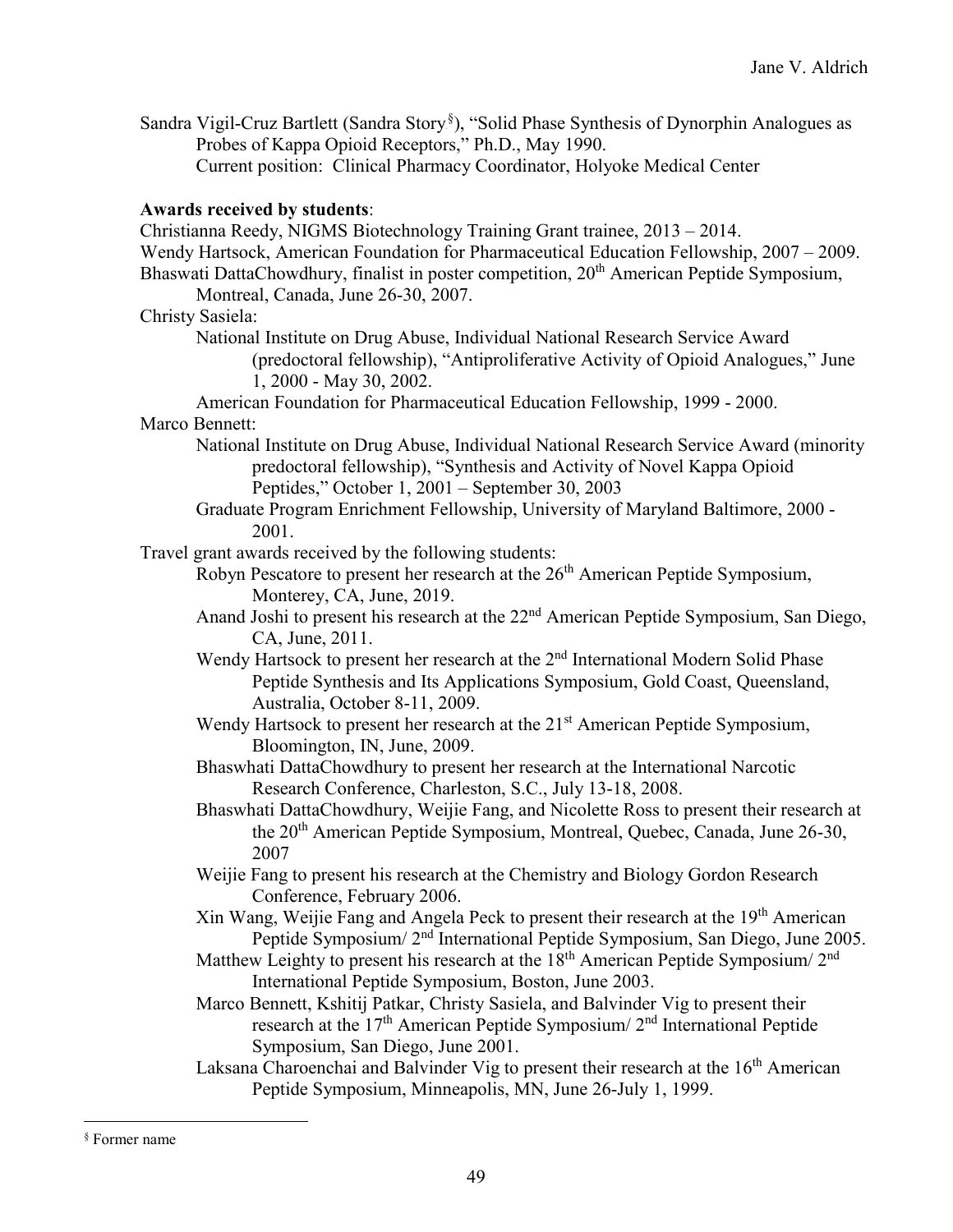Balvinder Vig to present his research at the International Narcotic Research Conference, Sarasota Springs, N.Y., July 10-15, 1999.

- Balvinder Vig (first place) and Laksana Charoenchai (second place), Chemistry II section, poster competition at the 21<sup>st</sup> Annual Graduate Student Research Day, University of Maryland, Baltimore, April 21, 1999.
- Kshitij Patkar (first place) and Laksana Charoenchai (second place), chemistry poster session, 22<sup>nd</sup> Annual Graduate Student Research Conference (GRC), University of Maryland, Baltimore County, April 19, 2000.

## **Other students supervised** (2001 – present)**:**

University of Kansas: Katherine Prevatt, 2007 – 2009 Yuping Yu, 2006 – 2007 Matthew Leighty, 2001 – 2005 Priyanka Chaudry, Fall 2003

## Rotation students:

Fall, 2004 – Gagandeep Somal, Haleib Woldeab, and Bhaswati DattaChowdhury Fall, 2005 – Karen Beckman, Chad Schroeder, and Yuping Yu Fall, 2006 – Gary Brandt, Syed Wasimul Haque, Karrie Prevatt, and Angelica Meyer Fall, 2007 – Chris Kimmel, Anand Joshi, Kyle Bailey, Linda Blake Fall, 2010 – Euna Yoo Fall, 2011 – Solomon Gisemba, Kayann Tabanor (Chemistry student) Summer, 2012 – Vince Crowley, Christianna Reedy Fall, 2013 – Doug Orsi

# **2. Service on Thesis and Examining Committees** (2001 – present)

# **National/International**

Soohyun Kwon, Ph.D., University of Queensland (Australia), external thesis examiner, 2016; Mengie Liu, M.S., Monash University (Australia), external thesis examiner, 2012; Cecil Cros, Ph.D., University of Queensland (Australia), external thesis examiner, 2009.

# **University of Florida:**

Lijun Lang, Chemistry, PhD., oral candidacy exam, November 18, 2021;

Ariana Brice-Tutt, Pharmacodynamics, oral candidacy exam, October 8, 2019; thesis defense March 10, 2021;

- Qiang Li, Chemistry, Ph.D., oral candidacy exam, November 2, 2017; thesis defense March 23, 2021;
- Morgan Crowley, Medicinal Chemistry, Ph.D., oral candidacy exam, January 15, 2021;

Mallory Burns, Medicinal Chemistry, Ph.D., oral candidacy exam, December 15, 2020;

Dake Liu, Medicinal Chemistry, Ph.D., oral candidacy exam, June 3, 2020;

- Kareem Galal, Medicinal Chemistry, Ph.D., oral candidacy exam, May 8, 2018; thesis defense March 19, 2020;
- Peilan Zhang, Medicinal Chemistry, Medicinal Chemistry, Ph.D., oral candidacy exam, February 19, 2018; thesis defense March 6, 2020;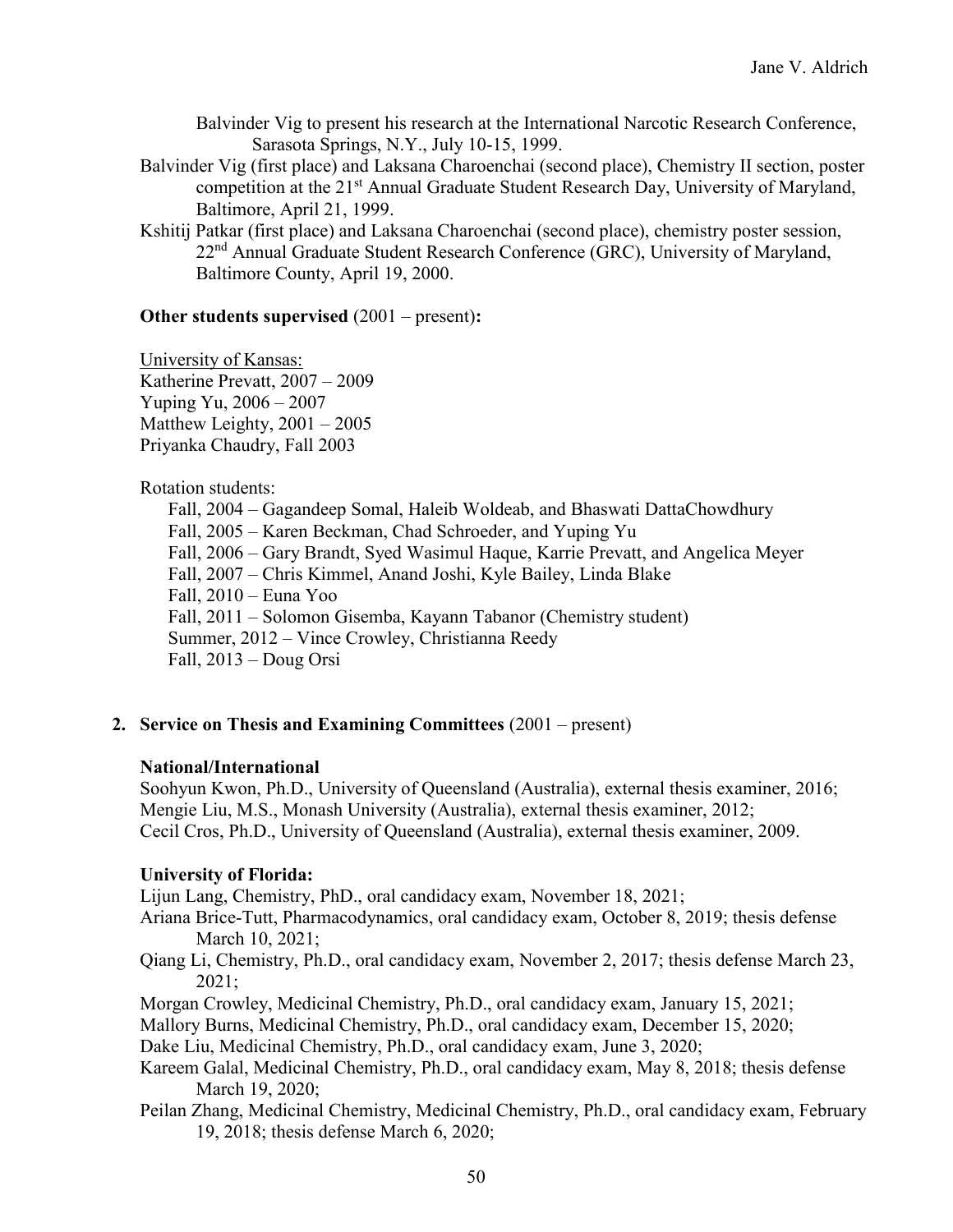Sarah Scott, Chemistry, Ph.D., oral candidacy exam, November 1, 2017; thesis defense March 12, 2020; Miles Rubinski, Chemistry, Ph.D., oral candidacy exam, February 25, 2016. **University of Kansas** (2001 – 2015): Alex Salyer, Medicinal Chemistry, Ph.D. oral candidacy exam, November 5, 2014 David Hymel, Medicinal Chemistry, PhD., thesis defense, July 11, 2014 Sara (Logan) Thomas, Chemistry, Ph.D. candidate, oral candidacy exam May 6, 2008; thesis defense January 23, 2014 Cameron Ng, Medicinal Chemistry, Ph.D. oral candidacy exam, November 21, 2013 Kayan Tabanor, Chemistry, Ph.D. oral candidacy exam, June 3 and October 31, 2013 Molly Lee, Medicinal Chemistry, Ph.D. oral candidacy exam, June 19, 2013 Derek White, Pharmaceutical Chemistry, Ph.D. oral candidacy exam, May 23, 2013 Abdullah Al-Hossaini, Pharmaceutical Chemistry, Ph.D. oral candidacy exam, May 20, 2103 Yunan Wang, Chemistry, Ph.D. oral candidacy exam, February 14, 2013, oral research proposal November 12, 2012 Sean Willis, Chemistry, M.S. thesis defense, December 13, 2012 Elyse Petrunak, Medicinal Chemistry, Ph.D. oral candidacy exam, June 29, 2012 Linda Blake, Ph.D., oral candidacy exam March 10, 2010; thesis defense, April 3, 2012 Courtney Kuhnline Sloan, Ph.D., Pharmaceutical Chemistry, thesis defense February 11, 2011 Erin Hirt, Medicinal Chemistry, PhD., oral candidacy exam June 16, 2006: thesis defense August 28, 2009 Michael Szostack, Medicinal Chemistry, Ph.D. candidate, oral candidacy exam May 30, 2007 Arvind Chappa, Pharmaceutical Chemistry, Ph.D., oral candidacy exam; thesis defense March 8, 2007 Huijong Han, Medicinal Chemistry, PhD. candidate, oral candidacy exam August 23, 2006 Jin Liu, Medicinal Chemistry, Ph.D., thesis defense 2005 Anthony Romero, Medicinal Chemistry, Ph.D., thesis defense August 11, 2004 Kevin Poon, Chemistry, Ph.D., oral candidacy exam July 17, 2002; thesis defense July 28, 2004

#### **D. Postdoctoral Associates, Research Associates, Research Assistants Supervised**

#### Current:

| Dr. Laura Hanold | August, $2016$ – present                            |
|------------------|-----------------------------------------------------|
|                  | Postdoctoral Associate, August, 2016 – August, 2021 |
|                  | Research Associate, August, 2021 – present          |

#### Previous

| Dr. Dmitry Yakolev                                     | April, 2010 – December, 2021                                      |  |  |  |
|--------------------------------------------------------|-------------------------------------------------------------------|--|--|--|
| Research Associate                                     |                                                                   |  |  |  |
| Dr. Tatyana Yakovleva                                  | April, 2009 – May, 2021                                           |  |  |  |
| Research Associate                                     | 2004 – February 2007 (supervised jointly by Dr. Sandra Vigil Cruz |  |  |  |
|                                                        | Bartlett and myself)                                              |  |  |  |
| Research Associate                                     | February, $2007 - May$ , $2021$                                   |  |  |  |
| Dr. Tanvir Khaliq                                      | December, 2010 - May, 2021                                        |  |  |  |
| Postdoctoral Associate, December, 2010 – October, 2013 |                                                                   |  |  |  |
|                                                        | Research Associate, November, 2013 – May, 2021                    |  |  |  |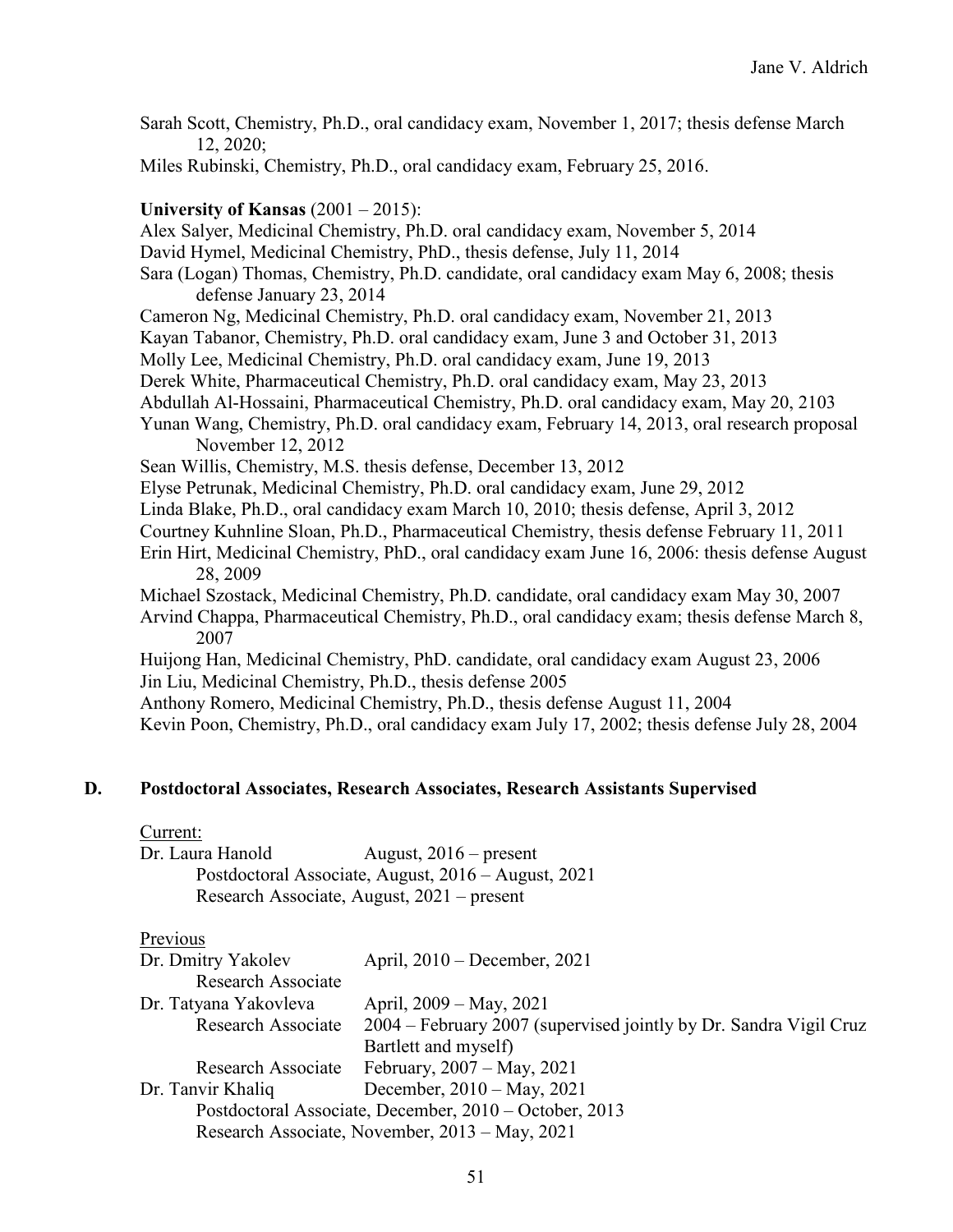| Dr. Solomon Gisemba<br>Postdoctoral Associate       | June, 2018 – October, 2020                                                                                                                                                                         |
|-----------------------------------------------------|----------------------------------------------------------------------------------------------------------------------------------------------------------------------------------------------------|
| <b>Grant Simpson</b><br><b>Research Assistant</b>   | August $2016$ – September 2017                                                                                                                                                                     |
| Dr. Michael Ferracane<br>Postdoctoral Associate     | October, 2014 – June, 2016                                                                                                                                                                         |
| Dr. Archana Mukhopadhyay October, 2010 – June, 2016 |                                                                                                                                                                                                    |
|                                                     | Postdoctoral Associate, January, 2010 – October, 2011                                                                                                                                              |
|                                                     | Research Associate, November, 2011 – June, 2016                                                                                                                                                    |
| Dr. Sanjeewa Senadheera                             | January, 2010 – March, 2015                                                                                                                                                                        |
|                                                     | Postdoctoral Associate, January, 2010 – December, 2013                                                                                                                                             |
|                                                     | Research Associate, December, 2013 - March, 2015                                                                                                                                                   |
| Dr. Kshitij Patkar                                  | February, $2006 - July, 2010$                                                                                                                                                                      |
|                                                     | Dr. Sandra Vigil-Cruz Bartlett September 1990 - September 1992, June 1995 - August 1997                                                                                                            |
|                                                     | Research Asst. Prof./ Senior Research Associate, July, 2001 - June, 2010                                                                                                                           |
| Dr. Nicolette Ross                                  | January, 2007 - August, 2009                                                                                                                                                                       |
| Dr. Mark Del Borgo                                  | March, 2007 – July, 2008                                                                                                                                                                           |
| Dr. Santosh Kulkarni                                | December, 2005 - October, 2007                                                                                                                                                                     |
| <b>Research Associate</b>                           |                                                                                                                                                                                                    |
| Dr. Heekyung Choi                                   | April 1997 – January 2003                                                                                                                                                                          |
| Dr. Vivek Kumar                                     | September 1997 – May 2001                                                                                                                                                                          |
| Dr. Praveen Marapaka                                | March 1999 - July, 2000                                                                                                                                                                            |
| Dr. Dean Maeda                                      | January 1998 - July 1999                                                                                                                                                                           |
| Dr. Qi Zheng                                        | December 1993 - January 1997                                                                                                                                                                       |
| Dr. Nishith Chatervedi                              | October 1990 - September, 1991                                                                                                                                                                     |
|                                                     |                                                                                                                                                                                                    |
| Awards received:                                    |                                                                                                                                                                                                    |
| December, 2020.                                     | Laura Hanold, Poster award, University of Florida Health Cancer Center Virtual Symposium,                                                                                                          |
|                                                     | Travel award to postdoctoral associate Solomon Gisemba to present his research at the $26th$<br>American Peptide Symposium, Monterey, CA, June, 2019.                                              |
|                                                     | Travel award to postdoctoral associate Laura Hanold to present her research at the 26 <sup>th</sup> American<br>Peptide Symposium, Monterey, CA, June, 2019.                                       |
| Orlando, FL, June 20-25, 2015.                      | Michael Ferracane, Bert Schram Young Investigator Award, American Peptide Symposium,                                                                                                               |
|                                                     | Travel award to postdoctoral associate Michael Ferracane to present his research at the 24 <sup>th</sup><br>American Peptide Symposium, Orlando, FL, June 20-25, 2015.                             |
|                                                     | Travel award to research associate Tanvir Khaliq to present his research at the 248 <sup>th</sup> American<br>Chemical Society National Meeting, San Francisco, CA, August 10-13, 2014.            |
|                                                     | Sanjeewa Senadheera, ACS Medicinal Chemistry Letters poster award, 246 <sup>th</sup> American Chemical<br>Society National Meeting, Indianapolis, IN, September 8-12, 2013.                        |
|                                                     | Travel award to postdoctoral associate Sanjeewa Senadheera to present his research at the 246 <sup>th</sup><br>American Chemical Society National Meeting, Indianapolis, IN, September 8-12, 2013. |
|                                                     | Travel award to postdoctoral associate Sanjeewa Senadheera to present his research at the 22 <sup>nd</sup><br>American Peptide Symposium, San Diego, CA, June 25-30, 2011.                         |
|                                                     | Travel award to postdoctoral associate Nicolette Ross to present her research at the International<br>Narcotic Research Conference, Charleston, SC, July 13-18, 2008.                              |

Awards received by postdoctoral associate Heekyung Choi: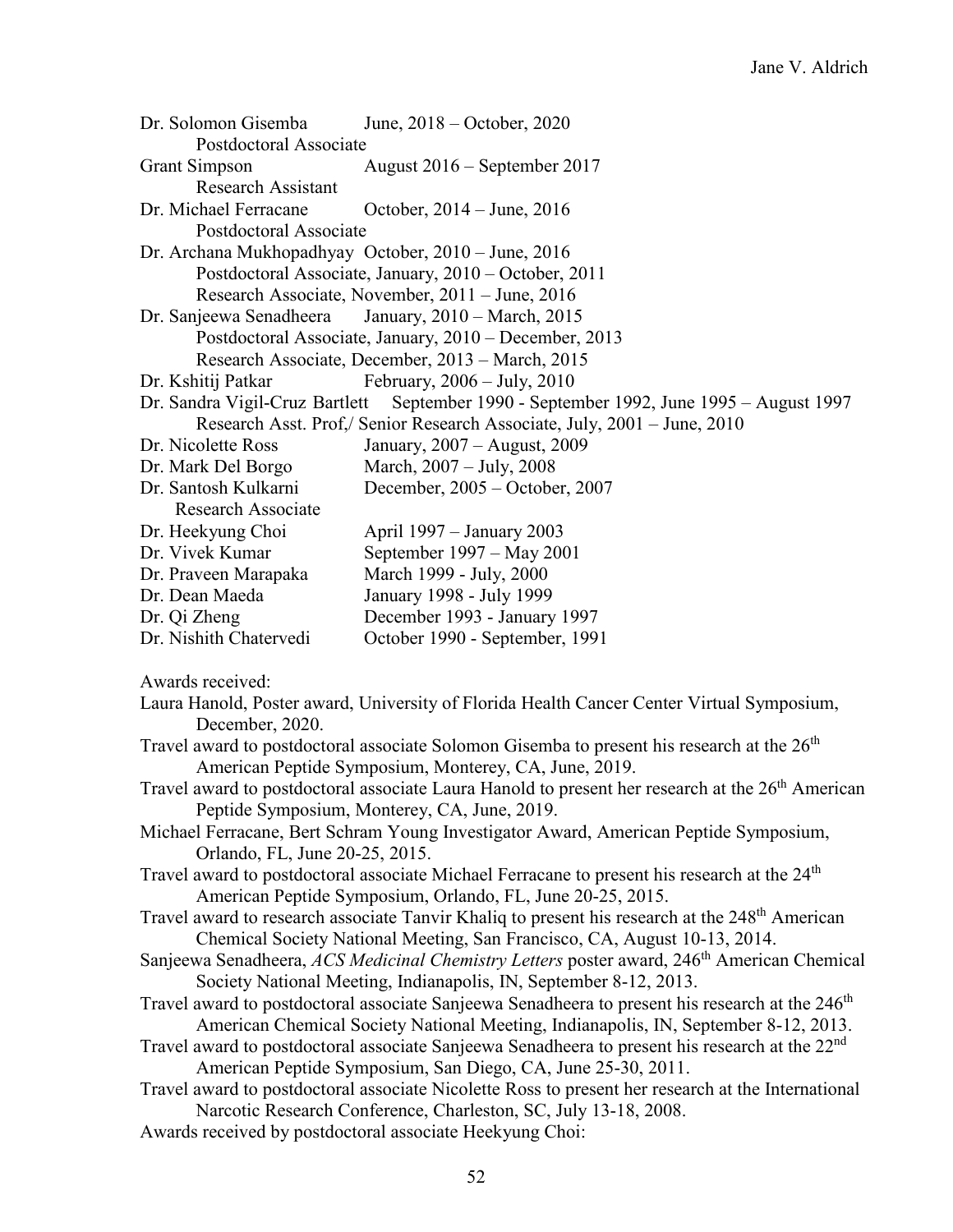- Selected as one of twelve presenters (from 50+ applicants) in the Young Investigator Symposium at the 16<sup>th</sup> American Peptide Symposium, Minneapolis, MN, June 26, 1999.
- Received a travel grant to present her research at the  $16<sup>th</sup>$  American Peptide Symposium, Minneapolis, MN, June 26-July 1, 1999

## **E. Undergraduate Students, etc. Supervised** (2015 - present):

#### University of Florida:

- Asiah Cheek, Edward Waters College, Research Training Opportunities for Outstanding Leaders (ReTOOL) Program, May – July, 2019;
- Lara Wolff, University of South Florida, Summer Undergraduate Research at Florida (SURF),  $May - August, 2019;$
- Iyosayi Urhoghide, Florida A&M University, Research Training Opportunities for Outstanding Leaders (ReTOOL) Program, May – July, 2018;
- Michelle Adkins, PharmD student, January May, 2018;
- Sophia Mourad, September, 2017 May, 2018 and August, 2018 May, 2019;
- Stefan Cevallos, July, 2017 May, 2018;
- Hans Tchienga, University of Toledo, Summer Undergraduate Research at Florida (SURF), May – August, 2017;
- Cassandra Walker, Florida A&M University, Research Training Opportunities for Outstanding Leaders (ReTOOL) Program, May – July, 2016;
- Ted Lee, PharmD student, October-December, 2015.

## **VI. TEACHING**  $\textbf{C}$ ourses Taught 2001 - present<sup>\*</sup>

#### **University of Florida** (2015 – present)

| Course Name<br>(no. of credits) | Semester            | Course-<br>coordinator? | No.<br>contact hrs. |
|---------------------------------|---------------------|-------------------------|---------------------|
|                                 |                     |                         |                     |
| Drug Design $(3)$               | Fall, 2021          |                         | 11 lectures/exams   |
|                                 | Fall, 2020          |                         | 11 lectures/exams   |
|                                 | Fall, 2019          |                         | 11 lectures/exams   |
|                                 | Fall, 2018          |                         | 11 lectures/exams   |
|                                 | Fall, 2017          |                         | 11 lectures/exams   |
|                                 | Fall, 2015          |                         | 7 lectures/exams    |
| Drug Design II $(3)$            | <b>Spring, 2022</b> |                         | 4 lectures/exams    |
|                                 | Spring, $2021$      |                         | 4 lectures/exams    |
|                                 | <b>Spring, 2020</b> |                         | 4 lectures/exams    |
|                                 | <b>Spring, 2019</b> |                         | 4 lectures/exams    |
|                                 | Spring, $2018$      |                         | 4 lectures/exams    |
| <b>Grant Writing</b>            |                     |                         | 8 hours workshop    |
|                                 | Graduate courses:   |                         | Summer, 2021        |

\* Does not include courses granting credit for research.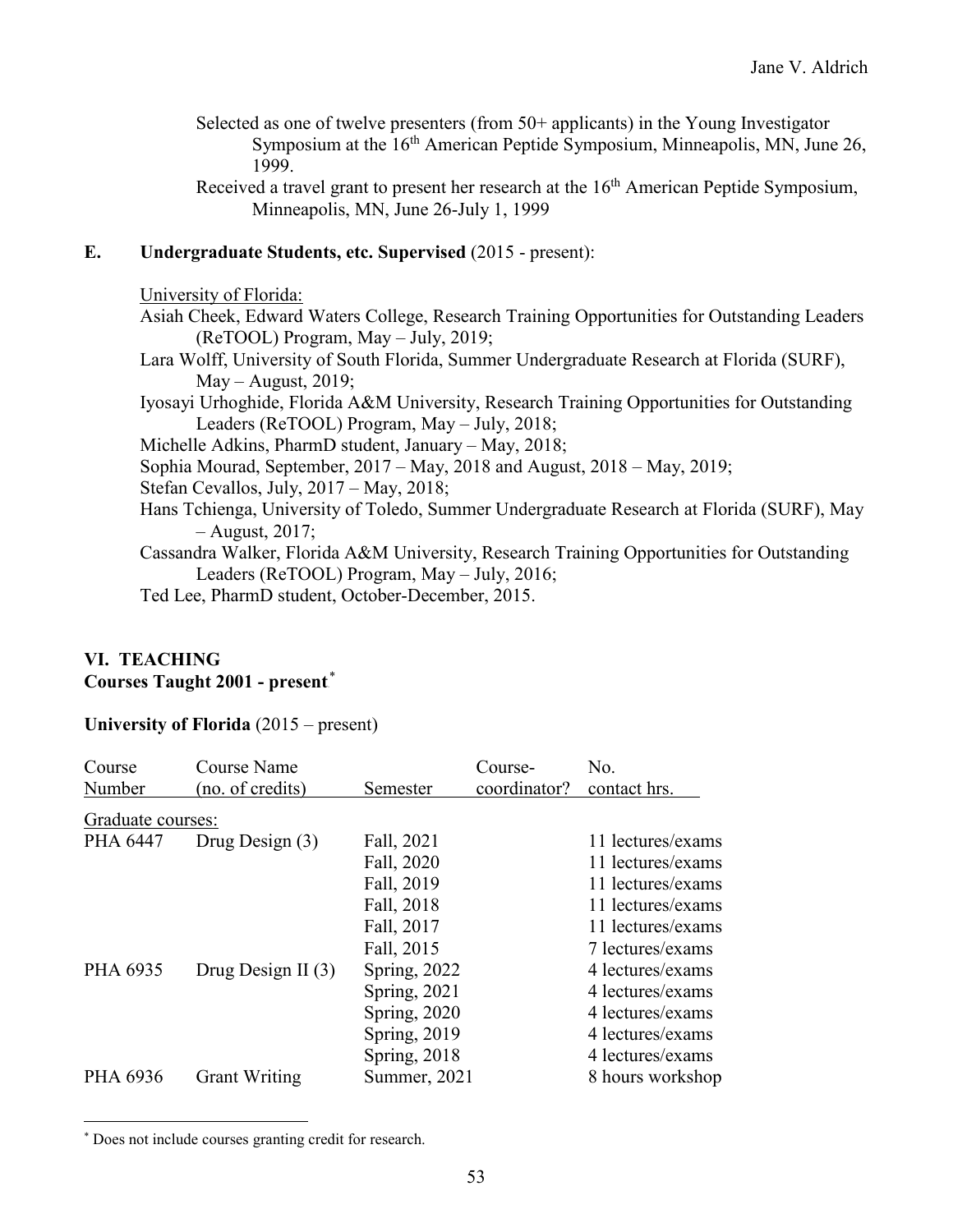| Course                                 | <b>Course Name</b>                                          |                      |  | Course-                       | No.                                       |
|----------------------------------------|-------------------------------------------------------------|----------------------|--|-------------------------------|-------------------------------------------|
| Number                                 | (no. of credits)                                            | Semester             |  | coordinator?                  | contact hrs.                              |
| PHA 6894                               | Intro to Graduate Studies (1) Spring/summer, 2021 1 lecture |                      |  |                               |                                           |
|                                        |                                                             |                      |  | Spring/summer, 2020 1 lecture |                                           |
|                                        |                                                             |                      |  | Spring/summer, 2019 1 lecture |                                           |
| PHA 6935<br>Life Cycle of a Drug $(1)$ |                                                             |                      |  | Summer, 2020                  | 1 lecture                                 |
|                                        |                                                             |                      |  | Summer, 2019                  | 1 lecture                                 |
|                                        |                                                             |                      |  | Summer, 2018                  | 1 lecture                                 |
|                                        |                                                             |                      |  | Summer, 2017                  | 1 lecture                                 |
| PHA 6935                               | Spec. Topics                                                | Spring, $2016$       |  |                               | 12 lectures/exams                         |
|                                        | (Peptide Chem. & Design) (1)                                |                      |  |                               |                                           |
| Pharmacy courses:                      |                                                             |                      |  |                               |                                           |
|                                        | PHA 5789C Patient Care 7 (6)<br><b>Spring, 2022</b>         |                      |  |                               | $\sim$ 6 hours, lecture, active learning  |
|                                        |                                                             | <b>Spring</b> , 2021 |  |                               | $\sim$ 6 hours, lecture, active learning  |
|                                        |                                                             | Spring, 2020         |  |                               | $\sim$ 6 hours, lecture, active learning  |
|                                        |                                                             | <b>Spring</b> , 2019 |  |                               | $\sim$ 6 hours, lecture, active learning  |
|                                        |                                                             | Spring, 2018         |  |                               | $\sim$ 10 hours lectures, active learning |
| <b>PHA 5788C</b>                       | Patient Care 6 (3)                                          | Fall, 2021           |  |                               | $\sim$ 5 hours lecture, active learnin    |
|                                        |                                                             | Fall, 2020           |  |                               | $\sim$ 5 hours lecture, active learning   |
|                                        |                                                             | Fall, 2019           |  |                               | $\sim$ 5 hours lecture, active learning   |
|                                        |                                                             | Fall, 2018           |  |                               | 1 hour lecture                            |
|                                        |                                                             | Fall, 2017           |  |                               | $\sim$ 9 hours lectures, active learning  |
| <b>PHA 5878C</b>                       | Patient Care 3 (6)<br>Fall, 2021                            |                      |  |                               | $\sim$ 14 hours lecture, active learning  |
|                                        |                                                             | Fall, 2020           |  |                               | $\sim$ 14 hours lecture, active learning  |
|                                        |                                                             | Fall, 2019           |  |                               | $\sim$ 14 hours lecture, active learning  |
|                                        |                                                             | Fall, 2018           |  |                               | $\sim$ 9 hours lecture, active learning   |
|                                        |                                                             | Fall, 2017           |  |                               | $\sim$ 14 hours lectures, active learning |
|                                        |                                                             | Fall, 2016           |  |                               |                                           |

Other:

Department of Neuroscience, GMS 6757, Introduction to Alzheimer's Disease Related Dementias, Clinical and Mechanistic Principles, Fall, 2019, 2020, 2021, 1 lecture (drug discovery in Alzheimer's disease);

Dental school, DEN 6251, Clinical Management of Dental Pain, Fall, 2018, 2019, 2020, 2021 1 lecture (opioid abuse).

Filmed interview for new interdisciplinary course from the Department of Chemistry, IDH3931 entitled Impact of Chemistry on Society, July, 2018.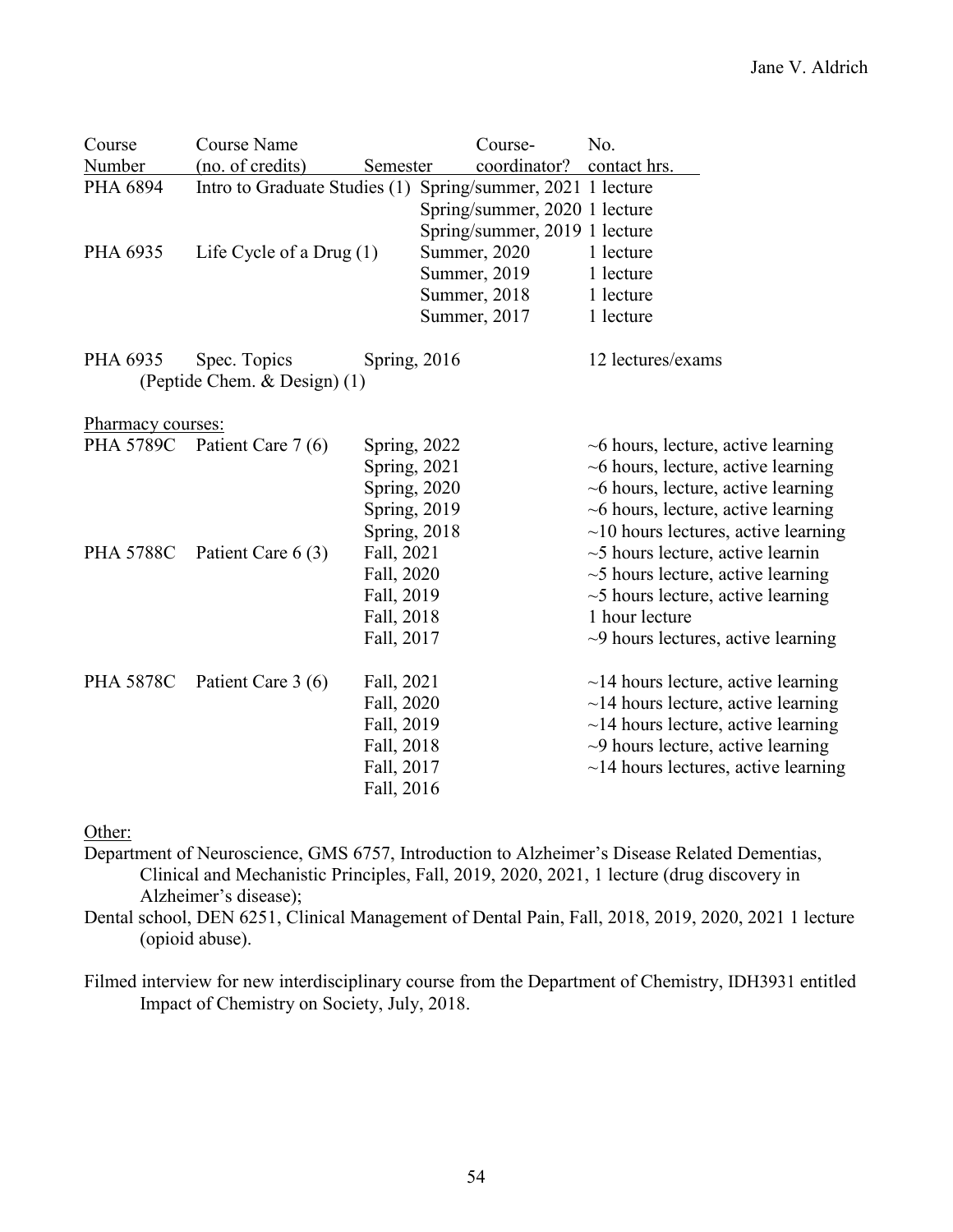| Course                     | <b>Course Name</b>                                                      |                                                                                                 | Course-      | No.                                                                                                                          |
|----------------------------|-------------------------------------------------------------------------|-------------------------------------------------------------------------------------------------|--------------|------------------------------------------------------------------------------------------------------------------------------|
| Number                     | (no. of credits)                                                        | Semester                                                                                        | coordinator? | contact hrs.                                                                                                                 |
| Pharm.D. courses:          |                                                                         |                                                                                                 |              |                                                                                                                              |
| MDCM 601                   | Medicinal                                                               | Fall, 2009                                                                                      |              | 30 lectures/exams                                                                                                            |
| MDCM 601                   | Biochemistry (4)<br>Medicinal                                           | Fall, 2010<br>Fall, 2011<br>Fall, 2012<br>Fall, 2013                                            | Yes          | 66<br>30<br>$\zeta\,\zeta$<br>$\zeta\,\zeta$<br>35<br>$\zeta$ $\zeta$<br>$\,$ $\,$ $\,$ $\,$ $\,$<br>30<br>27 lectures/exams |
|                            | Biochemistry (4)                                                        | Fall, 2014                                                                                      |              | 26                                                                                                                           |
| MDCM 603                   | Medicinal<br>Biochemistry (3)                                           | Spring, $2010$<br>Spring, 2011                                                                  |              | 5 lectures<br>$\zeta$ $\zeta$<br>5                                                                                           |
| <b>MDCM 626</b>            | Medicinal Chemistry Spring, 2006<br>II(3)                               |                                                                                                 | Yes          |                                                                                                                              |
| <b>PTX 645</b>             | Neurological<br>Basis of Addiction                                      | Fall, 2014<br>Fall, 2013<br>Fall, 2012<br>Spring, 2012<br>Spring, 2011 (online)<br>Spring, 2010 |              | 1 lecture<br>66<br>66<br>1<br>$\zeta$ $\zeta$<br>1<br>$\zeta$ $\zeta$<br>1<br>66<br>1                                        |
| Graduate courses:          |                                                                         |                                                                                                 |              |                                                                                                                              |
| <b>MDCM 721</b>            | Intro. Med. Chem.                                                       | Fall, 2007                                                                                      |              | 2 lectures                                                                                                                   |
| <b>MDCM 775</b>            | Chemistry of the<br>Nervous System (3)                                  | Spring, $2014$<br>Spring, 2012                                                                  |              | 3 hours<br>3 hours                                                                                                           |
| <b>MDCM 775</b>            | Chemistry of the<br>Nervous System (3)                                  | Spring, 2010<br>Spring, 2008<br>Spring, 2006<br>Fall 2003                                       |              | 3 hours<br>6 hours<br>3 hours                                                                                                |
| MDCM 790                   | Drug Design $(3)$                                                       | Spring, 2014<br>Spring, 2013<br>Spring, 2012<br>Spring, $2002 - 2011$                           |              | 10 lectures<br>10 lectures<br>9 lectures<br>8 lectures                                                                       |
| MDCM 799                   | Seminar $(1)$                                                           | Spring, 2008<br>Fall, 2007<br>Spring, 2003<br>Fall, 2002                                        | Yes          |                                                                                                                              |
| <b>MDCM 801</b>            | Issues of Scientific<br>Integrity $(1)$                                 | Fall 2005<br>Fall 2003                                                                          |              | 1 lecture                                                                                                                    |
| <b>MDCM 804/</b><br>GS 804 | Interdiscip. Seminar<br>on Ethics In Science<br>and Engineering $(1-3)$ | Fall, 2007                                                                                      |              | 2 hours                                                                                                                      |

# University of Kansas (2001 – January, 2015):<sup>1</sup>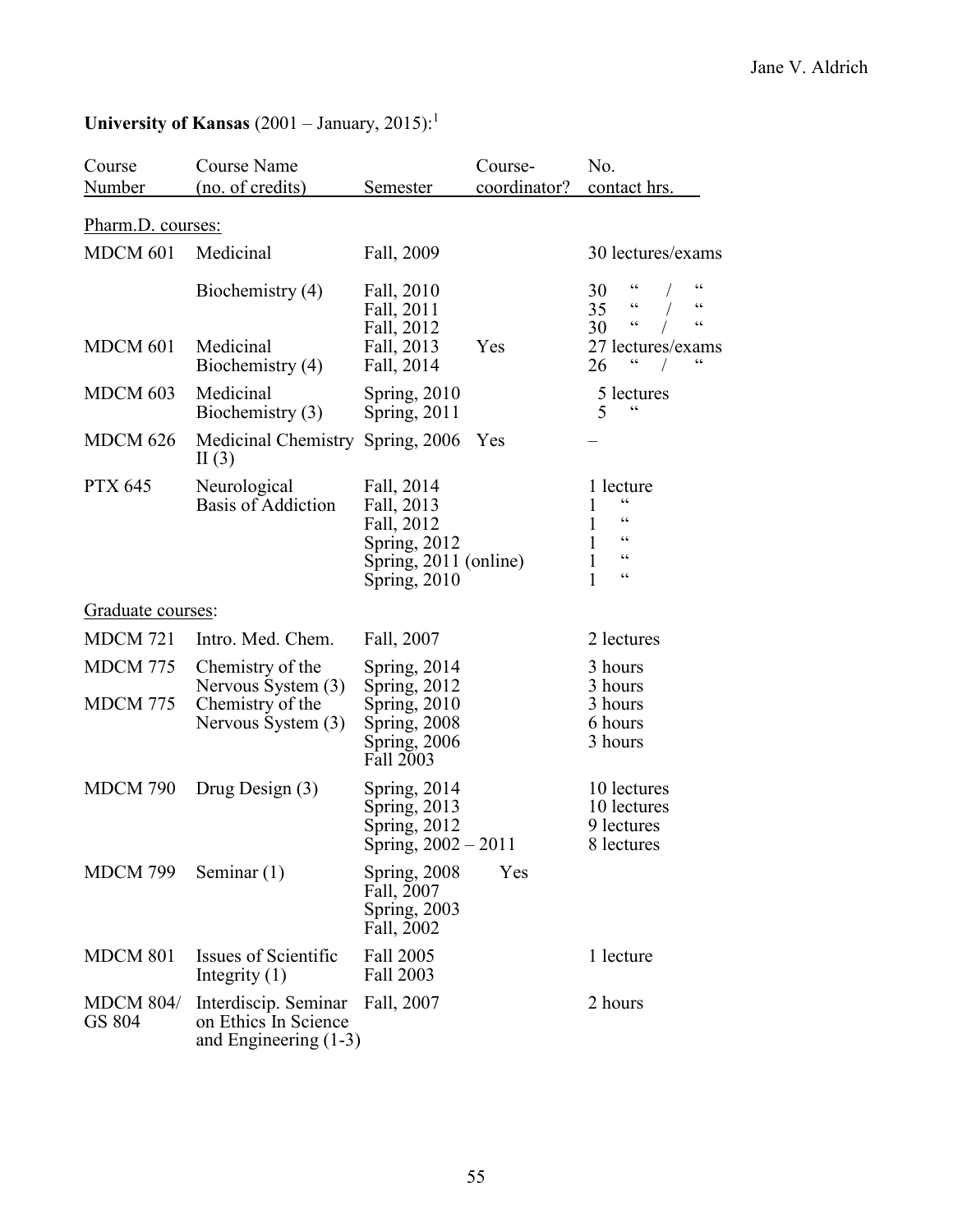| Course       | Course Name                 |          | Course-                   | No.                                                             |
|--------------|-----------------------------|----------|---------------------------|-----------------------------------------------------------------|
| Number       | (no. of credits)            | Semester | coordinator? contact hrs. |                                                                 |
| <b>GS800</b> | Preparing Future<br>Faculty | 2002     |                           | 1 lecture (ethical<br>issues encountered by faculty<br>members) |

- <sup>1</sup>2001 Spring, 2009, Teaching only in graduate courses because of Independent Scientist Award from NIDA.
- Participated in 5-day workshop on Ethics Education in Science and Engineering, January 16-18, 2007, March 1, 2007 and May 11, 2007.

## **VII. UNIVERSITY SERVICE**

## **A. Committee Service**

#### **University of Florida** (2015 – present)

#### University:

Department of Chemistry, Katrizky Chair faculty search, 2021-2022;

Department of Chemistry, computation chemistry faculty search, 2017-2018.

College of Pharmacy:

Endowed Chair review, 2021;

Tenure and Promotion Committee, 2017-2019;

Faculty Awards Committee, 2018 – present;

Search Committee, Chair of Department of Pharmacodynamics, 2016-2017;

Curriculum Committee, 2016 – March, 2017;

Graduate Education Task Force, 2016 – present;

Research Strategic Planning Taskforce, 2015 – present;

Potential PharmD student interviews, 2016-2021.

Department of Medicinal Chemistry:

Faculty mentoring committees: Assistant Professor Robert Huigens, 2016 – present Assistant Professor Guangrong Zheng, 2019 – present;

Faculty search committees, 2021-2022, 2017-2018, 2016-2017 and 2015-2016; Research scientist search committee, 2017.

#### **University of Kansas** (2001 – 2015):

University Committees and Service: Animal Care Advisory Council, 2014 - 2015 HBC Emergency Preparedness Team, 2012 - 2015 KU internal grant review, Edward Mallinckrodt, Jr. Foundation grant submission, 2012 Five Year Review Committee for Pharmaceutical Chemistry Department Chair Dr. Christian Schoeneich, 2009-2010 Graduate School: Graduate Council 2003 -2007 Executive Committee of the Graduate Council, 2004-2006, 2006-2007 Standing Committee on Faculty Appointments and Authorization, 2004 Ph.D. Completion Study, 2007 Recruiting Committee, 2005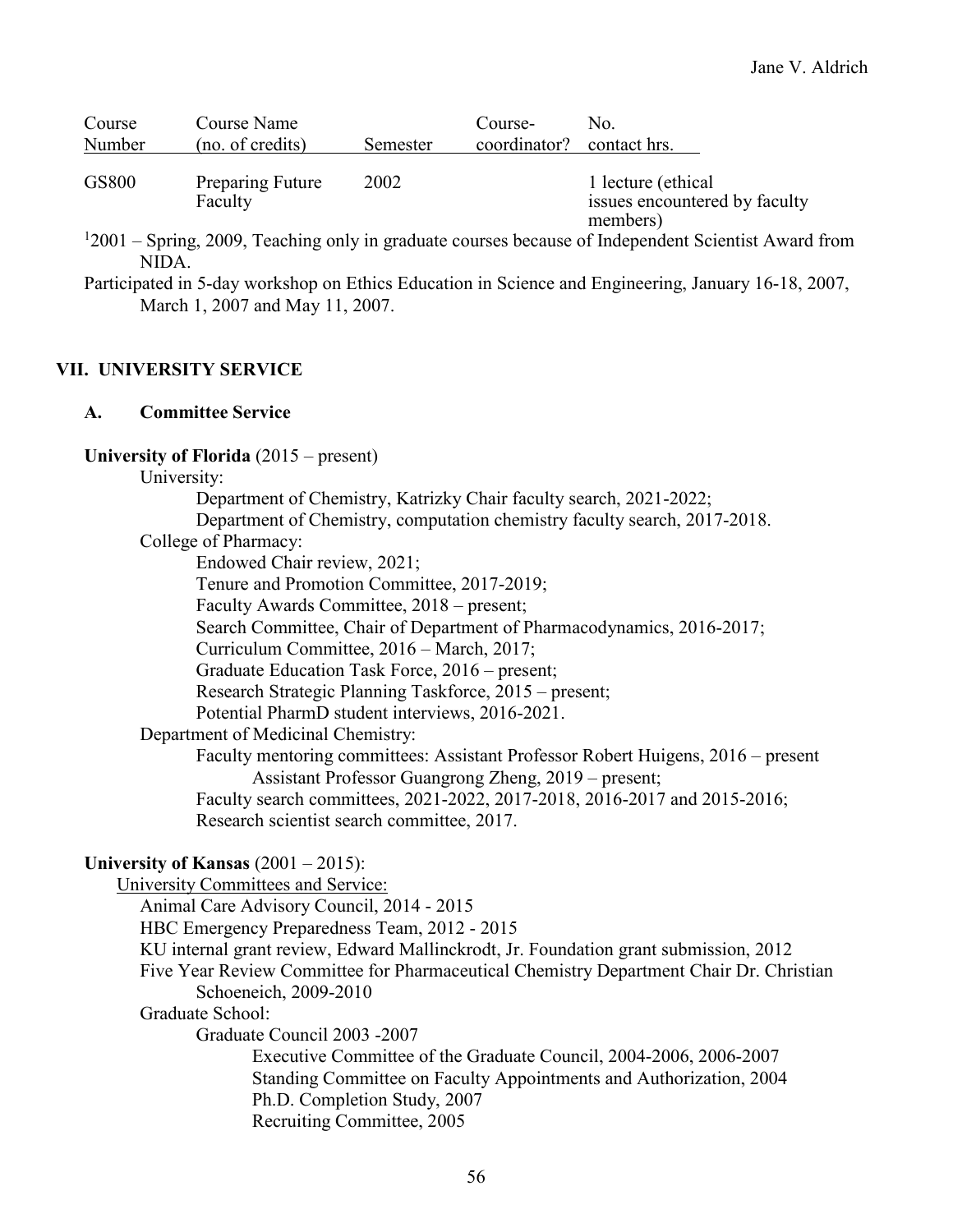Pew Scholar Selection Committee, 2004

Scholarship and Research Committee, 2004-2005

Five Year Review Committee for Higuchi Biosciences Center Director Dr. Eli Michaelis, 2006- 2007

School and Department Committees and Service

School of Pharmacy:

PharmD curriculum revision subcommittee, 2013 – 2014 Curriculum committee, 2013 – 2014

Graduate Affairs committee, 2013 – 2014

Admissions committee, 2011-2013

New pharmacy building dedication committee, 2010

Graduate Affairs Committee, 2003-2007

Pharmacy Building Committee, 2004-2005

Executive Committee, 2001-2003

Subcommittee for GRF review, 2003

Financial Aid Awards Committee, 2002-2003

Department:

Co-organizer, Fall Retreat symposium "The optimization of drug physicochemical properties in early drug discovery," Departments of Pharmaceutical Chemistry and Medicinal Chemistry, October 8, 2012.

Director of Graduate Studies, 2003 – August 2007

Developed and implemented two tracks (organic synthesis and biochemistry) for graduate students in the Medicinal Chemistry graduate program, 2006

Implemented research rotations for new graduate students in the Medicinal Chemistry graduate program, 2004

Submitted applications for graduate student funding:

Nominated graduate applicants for Self Graduate Fellowships

Three Self Graduate fellowships awarded to medicinal chemistry graduate students, 2006; one Self Graduate Fellowship awarded, 2007

Received 3-year supplemental scholarships for an incoming graduate student, 2005, 2006 and 2007

Submitted nominations of graduate applicants for several other university fellowships (Chancellor's/Honors Fellowship, Melki Graduate Fellowship), 2004 and 2006

Graduate recruiting at national meetings:

Graduate Recruiting Breakfasts at national American Chemical Society meetings: August 25 – September 1, 2005, Washington, D.C.

March 26 – 30, 2006, Atlanta, GA

Attended Society for the Advancement of Chicano and Native American Scientists (SACNAS) meeting, September 2005, Denver, CO to recruit minority students

Graduate Admissions Committee, Chair 2003 – 2007; member 2007 – 2008, 2011 – 2014

Betty and Les Mitscher Prize for Excellence in Medicinal Chemistry Selection Committee, chair, 2012 and 2013

Strategic Plan Committee, member 2008

Center for Teaching Excellence Ambassador, 2002-2003